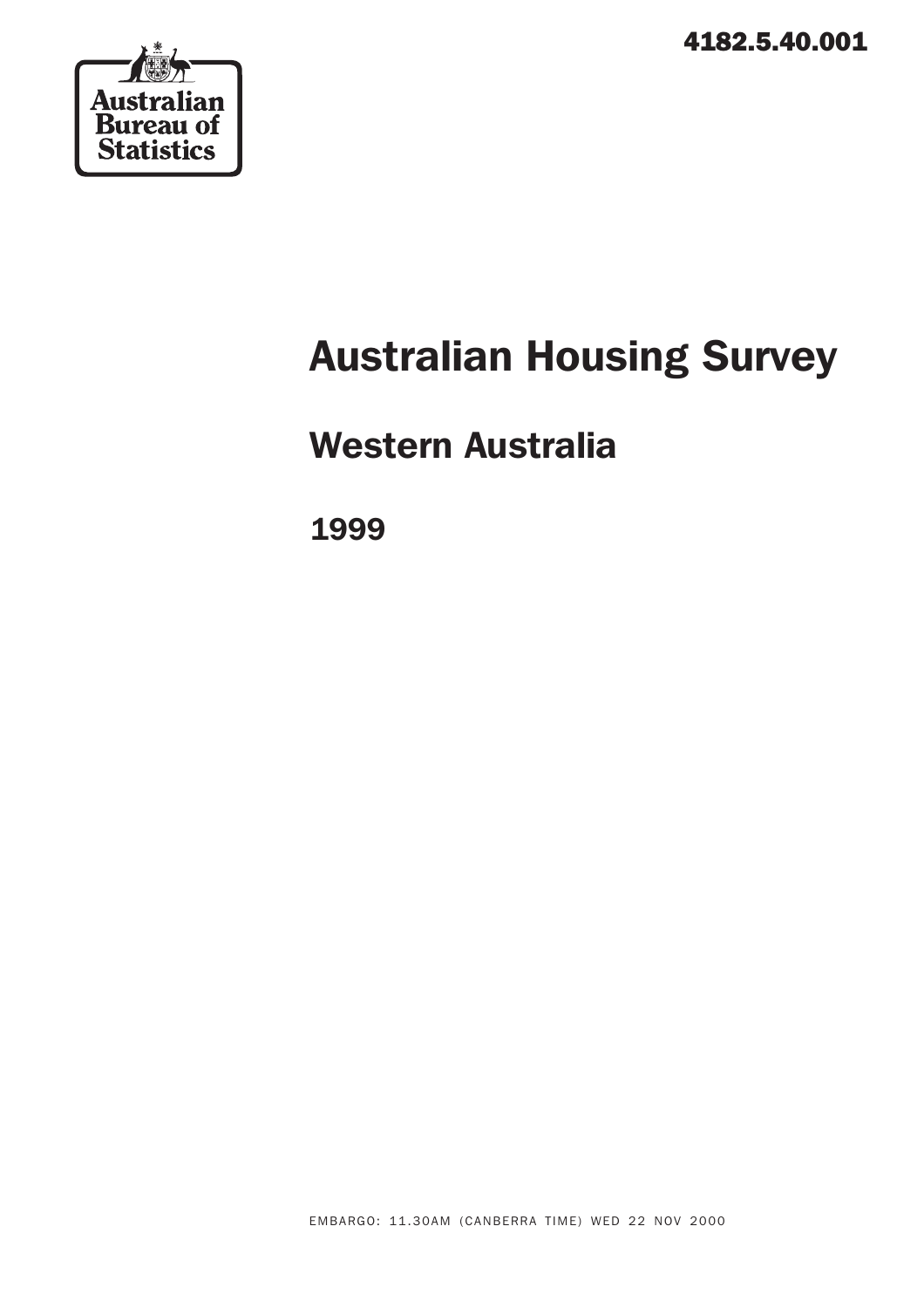|                                             | Owner                 |                    |                            | Renter       |                           |          |                           |             |
|---------------------------------------------|-----------------------|--------------------|----------------------------|--------------|---------------------------|----------|---------------------------|-------------|
| Selected characteristics                    | Without a<br>mortgage | With a<br>mortgage | State housing<br>authority | Private      | landlord Total renters(a) |          | Rent free Other tenure(b) | Total       |
|                                             | %                     | %                  | %                          | %            | %                         | %        | %                         | %           |
| <b>Household composition</b>                |                       |                    |                            |              |                           |          |                           |             |
| One family                                  |                       |                    |                            |              |                           |          |                           |             |
| Couple only                                 | 36.0                  | 17.4               | $*7.2$                     | 15.2         | 15.3                      | $**11.3$ | $**19.9$                  | 23.1        |
| Couple with dependent children only         | 15.4                  | 41.7               | $**3.7$                    | 19.5         | 17.5                      | $*27.9$  | $**12.1$                  | 25.1        |
| Other couple                                | 12.1                  | 14.3               | n.p.                       | $*3.7$       | $*3.4$                    | n.p.     | n.p.                      | 10.1        |
| One parent with dependent children          | $*2.2$                | 4.3                | 25.8                       | 10.1         | 11.6                      |          | n.p.                      | 5.6         |
| Lone person                                 | 28.2                  | 14.9               | 49.7                       | 32.1         | 35.0                      | $*43.9$  | $*46.8$                   | 26.3        |
| Group                                       | $**0.9$               | $*3.0$             | n.p.                       | 13.2         | 10.8                      | n.p.     |                           | 4.5         |
| Other household                             | 5.1                   | 4.4                | $*10.4$                    | 6.3          | 6.3                       | $**10.0$ | n.p.                      | 5.3         |
| <b>Total</b>                                | 100.0                 | 100.0              | 100.0                      | 100.0        | 100.0                     | 100.0    | 100.0                     | 100.0       |
|                                             |                       |                    |                            |              |                           |          |                           |             |
| Age of reference person (years)             |                       |                    |                            |              |                           |          |                           |             |
| $15 - 24$                                   | n.p.                  | $*2.8$             | $*8.5$                     | 19.7         | 16.9                      | n.p.     | n.p.                      | 6.1         |
| $25 - 34$                                   | 4.7                   | 24.7               | $*18.1$                    | 36.6         | 33.3                      | $*31.3$  | $**13.8$                  | 20.3        |
| $35 - 44$                                   | 10.8                  | 35.9               | $*14.3$                    | 21.8         | 21.3                      | $*29.9$  | $**18.3$                  | 22.8        |
| $45 - 54$                                   | 20.5                  | 26.2               | $*14.1$                    | 10.6         | 11.6                      | $**10.8$ | $**14.0$                  | 19.6        |
| $55 - 64$                                   | 23.3                  | 8.3                | $*16.0$                    | $*4.9$       | 6.8                       | $***7.7$ | $**18.3$                  | 13.2        |
| 65 and over                                 | 40.2                  | $*2.1$             | 29.0                       | 6.4          | 10.1                      | $*14.3$  | $*24.6$                   | 18.0        |
| <b>Total</b>                                | 100.0                 | 100.0              | 100.0                      | 100.0        | 100.0                     | 100.0    | 100.0                     | 100.0       |
| Labour force status of reference person     |                       |                    |                            |              |                           |          |                           |             |
| In the labour force                         |                       |                    |                            |              |                           |          |                           |             |
| Employed                                    | 46.6                  | 90.4               | $*21.8$                    | 71.5         | 65.2                      | 64.5     | $*54.3$                   | 67.1        |
| Unemployed                                  | $*1.2$                | $*1.3$             | $*11.8$                    | 7.8          | 7.7                       | $**9.7$  | n.p.                      | 3.4         |
| Not in the labour force                     | 52.2                  | 8.3                | 66.3                       | 20.7         | 27.1                      | $*25.8$  | $*40.3$                   | 29.5        |
| <b>Total</b>                                | 100.0                 | 100.0              | 100.0                      | 100.0        | 100.0                     | 100.0    | 100.0                     | 100.0       |
|                                             |                       |                    |                            |              |                           |          |                           |             |
| Gross weekly income quintile(c)             |                       |                    |                            |              |                           |          |                           |             |
| <b>Lowest</b>                               | 28.3                  | 6.0                | 62.0                       | 18.7         | 24.8                      | $*36.6$  | $*35.7$                   | 20.1        |
| Second                                      | 23.9                  | 10.7               | 27.1                       | 26.6         | 26.0                      | $*22.4$  | **22.9                    | 20.0        |
| Third                                       | 16.0                  | 21.2               | $*9.7$                     | 24.0         | 20.9                      | $*21.5$  | $**17.1$                  | 19.3        |
| Fourth                                      | 17.5                  | 31.8               |                            | 19.7         | 17.5                      | n.p.     | $**19.3$                  | 22.1        |
| Highest                                     | 14.3                  | 30.3               | n.p.                       | 11.0         | 10.8                      | $*13.8$  | n.p.                      | 18.6        |
| <b>Total</b>                                | 100.0                 | 100.0              | 100.0                      | 100.0        | 100.0                     | 100.0    | 100.0                     | 100.0       |
| Principal source of cash income             |                       |                    |                            |              |                           |          |                           |             |
| Wage or salary                              | 38.8                  | 79.5               | $*22.3$                    | 61.8         | 57.4                      | 57.5     | $*49.2$                   | 58.4        |
| Own unincorporated business                 | 9.0                   | 9.7                |                            | $*3.4$       | $*2.9$                    | n.p.     | n.p.                      | 7.4         |
| Government pension or allowance             | 35.6                  | 7.6                | 76.6                       | 26.5         | 33.3                      | $*32.3$  | $*35.7$                   | 25.4        |
| Other cash income                           | 15.8                  | $*2.2$             | n.p.                       | 6.2          | 4.8                       |          | n.p.                      | 7.7         |
| Total(d)                                    | 100.0                 | 100.0              | 100.0                      | 100.0        | 100.0                     | 100.0    | 100.0                     | 100.0       |
|                                             |                       |                    |                            |              |                           |          |                           |             |
| Housing costs as a proportion of income     | 88.0                  | 71.8               | 66.7                       | 54.9         | 60.3                      |          | $*67.9$                   | 74.5        |
| 25% or less(e)<br>More than 25%             | 5.4                   | 21.5               | 29.1                       | 36.2         | 32.3                      | 92.6     | $*28.4$                   | 18.7        |
|                                             |                       |                    |                            |              |                           |          |                           |             |
| More than 30%<br>More than 40%              | 4.1<br>$*2.8$         | 15.2<br>8.4        | $*10.7$<br>$**4.1$         | 26.8<br>16.1 | 22.0<br>12.7              |          | $**13.6$                  | 13.0<br>7.5 |
|                                             |                       |                    |                            |              |                           |          | n.p.                      |             |
| More than 50%                               | $*1.2$                | 4.5                | n.p.                       | 10.2         | 7.9                       |          |                           | 4.2         |
| Total(f)                                    | 100.0                 | 100.0              | 100.0                      | 100.0        | 100.0                     | 100.0    | 100.0                     | 100.0       |
| Number of earners in household              |                       |                    |                            |              |                           |          |                           |             |
| None                                        | 46.9                  | 6.3                | 75.0                       | 23.2         | 30.2                      | $*28.0$  | $*45.7$                   | 28.0        |
| One                                         | 25.6                  | 33.2               | $*20.0$                    | 42.3         | 38.6                      | $*36.9$  | $*36.7$                   | 32.3        |
| Two                                         | 21.3                  | 51.1               | n.p.                       | 29.6         | 27.0                      | $*27.5$  | $**12.7$                  | 33.0        |
| Three or more                               | 6.2                   | 9.4                | n.p.                       | $*4.9$       | 4.2                       | $***7.7$ | n.p.                      | 6.7         |
| <b>Total</b>                                | 100.0                 | 100.0              | 100.0                      | 100.0        | 100.0                     | 100.0    | 100.0                     | 100.0       |
|                                             | No.                   | No.                | No.                        | No.          | No.                       | No.      | No.                       | No.         |
| Mean number of usual residents in household | 2.3                   | 3.1                | 1.9                        | 2.4          | 2.3                       | 2.3      | 2.3                       | 2.5         |
| Mean number of bedrooms in dwelling         | 3.2                   | 3.4                | 2.3                        | 2.7          | 2.6                       | 3.0      | 3.4                       | 3.1         |
|                                             | '000                  | '000               | '000                       | '000         | '000                      | '000     | '000                      | '000        |
| <b>Estimated number of households</b>       | 247.4                 | 243.0              | 32.6                       | 154.6        | 206.4                     | 16.5     | 8.9                       | 722.2       |

TABLE 1. ALL HOUSEHOLDS: Tenure by Selected Household Characteristics, Western Australia

— Nil or rounded to zero (including null cells).

n.p. Not available for publication but included in totals where applicable. \* Estimate has relative standard error of between 25% and 50% and should be used with caution.

\*\* Estimate has relative standard error greater than 50% and is considered too unreliable for general use.

(a) Includes households paying rent to: a parent or other relative in the same dwelling; the owner/manager of a caravan park; an employer (including a

 government authority); a housing co-operative, community or church group; or any other landlord not elsewhere classified. (b) Includes households which are: participants of a life tenure scheme; participants of a rent/buy (or shared equity) scheme; or any tenure

not elsewhere classified.

(c) Australian quintile cut-offs were used to determine these categories. The ranges were: Less than or equal to \$307; \$308 - \$596; \$597 - \$965; \$966 - \$1,477; More than \$1,477 respectively.

(d) Includes households with nil or negative income.

(e) Includes nil and rounded to zero.

(f) Includes households with housing costs not known or with nil or negative income.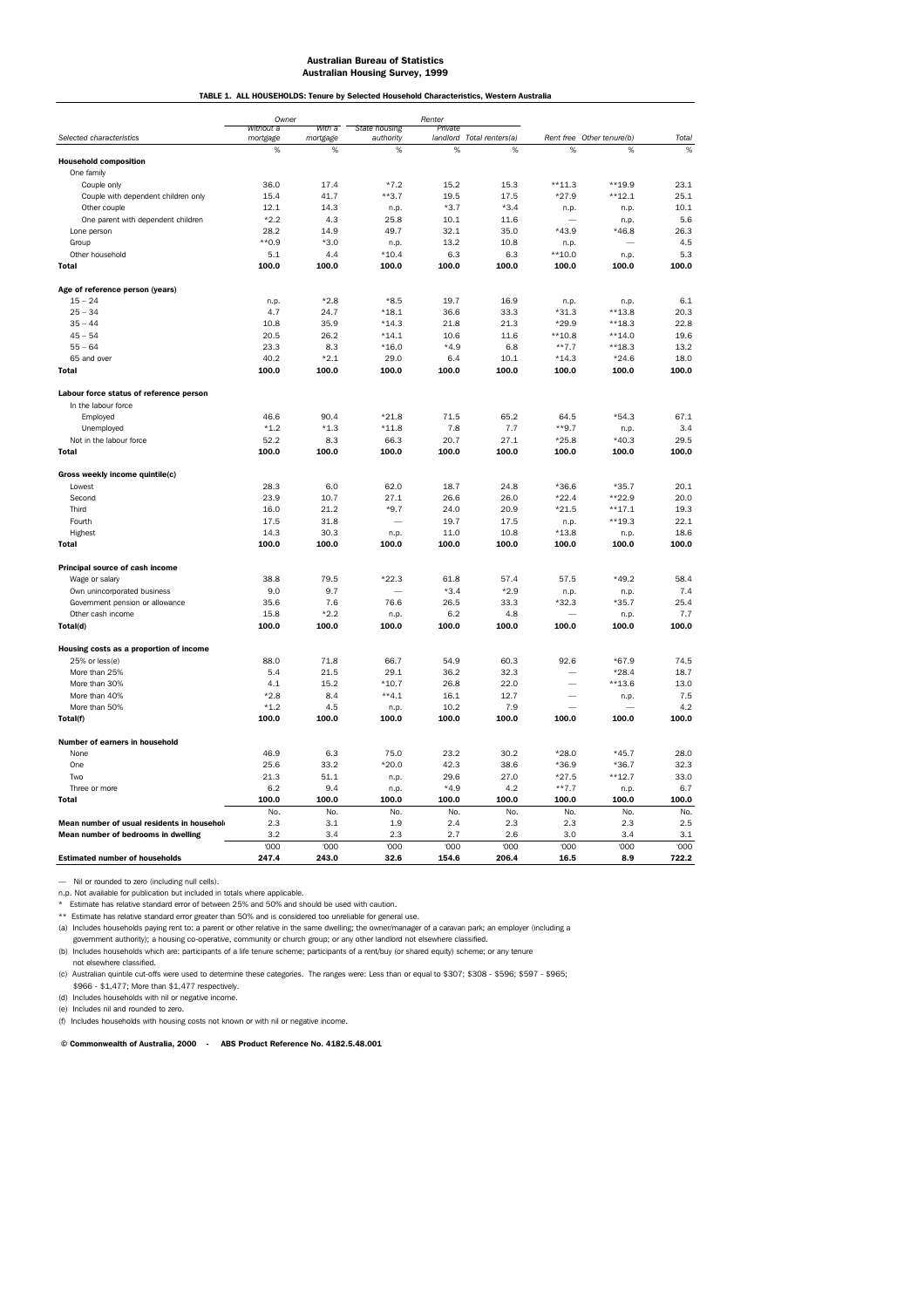# Australian Bureau of Statistics Australian Housing Survey, 1999 TABLE 2. ALL HOUSEHOLDS: Selected Life-cycle Groups by Selected Household Characteristics, Western Australia

|                                            |                          | Couple only, |                                         | Couple with dependent children only with<br>eldest child |                          | One parent               | Dependent                | Couple with   | Couple only with reference<br>person |                           |                          |               |
|--------------------------------------------|--------------------------|--------------|-----------------------------------------|----------------------------------------------------------|--------------------------|--------------------------|--------------------------|---------------|--------------------------------------|---------------------------|--------------------------|---------------|
|                                            | Lone person              | reference    |                                         |                                                          |                          | with                     | and non-                 | Non-          |                                      |                           | Lone person              |               |
|                                            | only, aged               | person aged  |                                         |                                                          | Aged 15 to               | dependent                | dependent                | dependent     | Aged 55 to                           | Aged 65 and only, aged 65 |                          |               |
| Household characteristics                  | under 35                 |              | under 35 Aged under 5 Aged 5 to 14<br>% |                                                          | 24                       | children                 | children only<br>%       | children only | 64                                   | over                      | and over                 | Total(a)<br>% |
| Tenure                                     | %                        | $\%$         |                                         | %                                                        | %                        | $\%$                     |                          | %             | %                                    | %                         | $\%$                     |               |
| Owner without a mortgage                   | $*6.2$                   | $*6.8$       | $*9.9$                                  | 19.5                                                     | 32.7                     | $*13.7$                  | $*31.5$                  | 50.7          | 68.5                                 | 85.4                      | 70.4                     | 34.3          |
| Owner with a mortgage                      | 23.9                     | 49.1         | 58.2                                    | 55.0                                                     | 55.5                     | 25.9                     | 53.1                     | 41.4          | $*17.3$                              | $**2.0$                   | $***3.0$                 | 33.7          |
| Renter                                     |                          |              |                                         |                                                          |                          |                          |                          |               |                                      |                           |                          |               |
| State housing authority                    | $*7.5$                   | $\sim$       | n.p.                                    | n.p.                                                     | $\overline{\phantom{0}}$ | 20.8                     | $\sim$                   | n.p.          | n.p.                                 | $**2.8$                   | $*11.6$                  | 4.5           |
| Private landlord                           | 50.0                     | 33.7         | 23.1                                    | 18.1                                                     | $*8.8$                   | 38.5                     | $*8.8$                   | $*5.7$        | $*6.5$                               | $*6.9$                    | $*8.0$                   | 21.4          |
| Total renters(b)                           | 63.6                     | 42.7         | 26.4                                    | 22.8                                                     | $*9.7$                   | 59.3                     | $*11.0$                  | $*6.8$        | $*10.9$                              | $*11.0$                   | 21.1                     | 28.6          |
| Total(c)                                   | 100.0                    | 100.0        | 100.0                                   | 100.0                                                    | 100.0                    | 100.0                    | 100.0                    | 100.0         | 100.0                                | 100.0                     | 100.0                    | 100.0         |
|                                            |                          |              |                                         |                                                          |                          |                          |                          |               |                                      |                           |                          |               |
| Labour force status of reference person    |                          |              |                                         |                                                          |                          |                          |                          |               |                                      |                           |                          |               |
| In the labour force                        |                          |              |                                         |                                                          |                          |                          |                          |               |                                      |                           |                          |               |
| Employed                                   | 73.3                     | 95.7         | 88.9                                    | 91.4                                                     | 94.7                     | 52.8                     | 91.8                     | 74.4          | 73.9                                 | $*8.0$                    | $**2.8$                  | 67.1          |
| Unemployed                                 | $*13.9$                  | n.p.         | $***3.5$                                | n.p.                                                     | $\overline{\phantom{0}}$ | $*7.4$                   | n.p.                     | n.p.          | n.p.                                 | -                         |                          | 3.4           |
| Not in the labour force                    | $*12.8$                  | $***3.1$     | $*7.6$                                  | $*8.2$                                                   | $*5.3$                   | 39.8                     | n.p.                     | 24.6          | 24.1                                 | 92.0                      | 97.2                     | 29.5          |
| <b>Total</b>                               | 100.0                    | 100.0        | 100.0                                   | 100.0                                                    | 100.0                    | 100.0                    | 100.0                    | 100.0         | 100.0                                | 100.0                     | 100.0                    | 100.0         |
| Gross weekly income quintile(d)            |                          |              |                                         |                                                          |                          |                          |                          |               |                                      |                           |                          |               |
| Lowest                                     | 36.3                     | n.p.         | $**3.3$                                 | $*6.3$                                                   | $*5.3$                   | 20.4                     |                          |               | $*13.7$                              | 29.3                      | 79.4                     | 20.1          |
| Second                                     | 26.5                     | $*8.8$       | $*17.7$                                 | 13.8                                                     | $*5.7$                   | 49.7                     | n.p.                     | $*8.4$        | $*19.4$                              | 54.6                      | 14.4                     | 20.0          |
| Third                                      | 28.3                     | $*13.8$      | 32.9                                    | 23.1                                                     | $*14.6$                  | 19.7                     | $*11.8$                  | 20.8          | 24.2                                 | $*6.1$                    | $***3.2$                 | 19.3          |
| Fourth                                     | $*6.7$                   | 41.5         | 37.1                                    | 35.1                                                     | 33.5                     | $*9.0$                   | $*22.4$                  | 28.9          | 22.7                                 | $*4.1$                    | **3.0                    | 22.1          |
| Highest                                    | n.p.                     | 34.5         | $*9.0$                                  | 21.7                                                     | 41.0                     | n.p.                     | 61.6                     | 41.9          | $*20.0$                              | $*5.9$                    |                          | 18.6          |
| <b>Total</b>                               | 100.0                    | 100.0        | 100.0                                   | 100.0                                                    | 100.0                    | 100.0                    | 100.0                    | 100.0         | 100.0                                | 100.0                     | 100.0                    | 100.0         |
| Principal source of cash income            |                          |              |                                         |                                                          |                          |                          |                          |               |                                      |                           |                          |               |
| Wage or salary                             | 64.7                     | 87.8         | 69.1                                    | 72.6                                                     | 79.3                     | 41.1                     | 86.7                     | 81.5          | 48.9                                 | n.p.                      | n.p.                     | 58.4          |
| Own unincorporated business                | n.p.                     | $*5.9$       | $*17.9$                                 | 12.3                                                     | $*10.9$                  | n.p.                     | $*11.4$                  | $***4.7$      | $*18.5$                              | $**2.8$                   | n.p.                     | 7.4           |
| Government pension or allowance            | 28.8                     | n.p.         | $*7.6$                                  | 10.9                                                     | $*6.3$                   | 50.6                     | $\overline{\phantom{a}}$ | $*11.3$       | $*17.5$                              | 64.7                      | 76.4                     | 25.4          |
| Other cash income                          | $**3.1$                  | $**4.0$      | $**4.3$                                 | $**2.4$                                                  | $***2.6$                 | $**4.1$                  | n.p.                     | n.p.          | $*14.1$                              | 30.6                      | 22.1                     | 7.7           |
| Total(e)                                   | 100.0                    | 100.0        | 100.0                                   | 100.0                                                    | 100.0                    | 100.0                    | 100.0                    | 100.0         | 100.0                                | 100.0                     | 100.0                    | 100.0         |
| Housing costs as a proportion of income    |                          |              |                                         |                                                          |                          |                          |                          |               |                                      |                           |                          |               |
| 25% or less(f)                             | 45.0                     | 80.0         | 68.5                                    | 75.0                                                     | 85.7                     | 52.8                     | 85.4                     | 92.0          | 82.1                                 | 84.4                      | 80.8                     | 74.5          |
| More than 25%                              | 46.3                     | $*13.5$      | 24.9                                    | 17.9                                                     | $*9.9$                   | 41.2                     | $*$ 6.5                  | $**4.5$       | $*11.4$                              | $*9.3$                    | 14.4                     | 18.7          |
| More than 30%                              | 31.8                     | $*11.7$      | $*16.4$                                 | 8.8                                                      | $*8.1$                   | 30.1                     | n.p.                     | $*3.1$        | $*8.2$                               | $*6.3$                    | $*11.1$                  | 13.0          |
| More than 40%                              | 22.4                     | $***5.5$     | $*6.4$                                  | $*5.2$                                                   | $*4.9$                   | $*14.1$                  | n.p.                     | n.p.          | **5.6                                | $***2.9$                  | $*8.1$                   | 7.5           |
| More than 50%                              | $*14.5$                  | n.p.         | $***4.2$                                | $*2.6$                                                   | $***3.2$                 | $*5.4$                   |                          | n.p.          | $***2.6$                             | n.p.                      | $*4.0$                   | 4.2           |
| Total(g)                                   | 100.0                    | 100.0        | 100.0                                   | 100.0                                                    | 100.0                    | 100.0                    | 100.0                    | 100.0         | 100.0                                | 100.0                     | 100.0                    | 100.0         |
| Number of earners in household             |                          |              |                                         |                                                          |                          |                          |                          |               |                                      |                           |                          |               |
| None                                       | 26.7                     | n.p.         | $*5.6$                                  | $*5.1$                                                   | n.p.                     | 45.0                     | $\overline{\phantom{0}}$ | $*5.0$        | 26.1                                 | 90.7                      | 97.2                     | 28.0          |
| One                                        | 73.3                     | $*12.2$      | 47.3                                    | 34.5                                                     | 26.1                     | 47.7                     | n.p.                     | 22.8          | 36.5                                 | $*6.0$                    | **2.8                    | 32.3          |
| Two                                        | $\overline{\phantom{0}}$ | 85.7         | 47.0                                    | 60.4                                                     | 72.2                     | $*7.3$                   | $*28.0$                  | 24.4          | 37.4                                 | $**3.3$                   | $\sim$                   | 33.0          |
| Three or more                              | $\overline{\phantom{a}}$ |              | $\overline{\phantom{0}}$                | $\overline{\phantom{a}}$                                 | $\overline{\phantom{0}}$ | $\overline{\phantom{0}}$ | 68.2                     | 47.8          | $\overline{\phantom{a}}$             | -                         | $\overline{\phantom{a}}$ | 6.7           |
| <b>Total</b>                               | 100.0                    | 100.0        | 100.0                                   | 100.0                                                    | 100.0                    | 100.0                    | 100.0                    | 100.0         | 100.0                                | 100.0                     | 100.0                    | 100.0         |
|                                            | No.                      | No.          | No.                                     | No.                                                      | No.                      | No.                      | No.                      | No.           | No.                                  | No.                       | No.                      | No.           |
| Mean number of usual residents in househol | 1.0                      | 2.0          | 3.4                                     | 4.3                                                      | 4.2                      | 2.8                      | 4.8                      | 3.3           | 2.0                                  | 2.0                       | 1.0                      | 2.5           |
| Mean number of bedrooms in dwelling        | 2.2                      | 2.9          | 3.1                                     | 3.6                                                      | 3.8                      | 3.1                      | 4.0                      | 3.6           | 3.2                                  | 3.1                       | 2.5                      | 3.1           |
|                                            | '000                     | '000         | '000                                    | '000                                                     | '000                     | '000                     | '000                     | '000          | '000                                 | '000                      | '000                     | '000          |
| <b>Estimated number of households</b>      | 44.4                     | 37.2         | 40.6                                    | 89.4                                                     | 51.3                     | 40.5                     | 20.7                     | 43.0          | 37.4                                 | 52.5                      | 58.8                     | 722.2         |

— Nil or rounded to zero (including null cells). n.p. Not available for publication but included in totals where applicable.

\* Estimate has relative standard error of between 25% and 50% and should be used with caution.

\*\* Estimate has relative standard error greater than 50% and is considered too unreliable for general use. (a) Includes households not shown in the selected life-cycle groups.

(b) Includes households paying rent to: a parent or other relative in the same dwelling; the owner/manager of a caravan park; an employer (including a

government authority); a housing co-operative, community or church group; or any other landlord not elsewhere classified.<br>(c) Includes households which are: living rent free; participants of a life tenure scheme; participa

 not elsewhere classified. (d) Australian quintile cut-offs were used to determine these categories. The ranges were: Less than or equal to \$307; \$308 - \$596; \$597 - \$965;

\$966 - \$1,477; More than \$1,477 respectively.

(e) Includes households with nil or negative income.

(f) Includes nil or rounded to zero.

(g) Includes households with housing costs not known or with nil or negative income.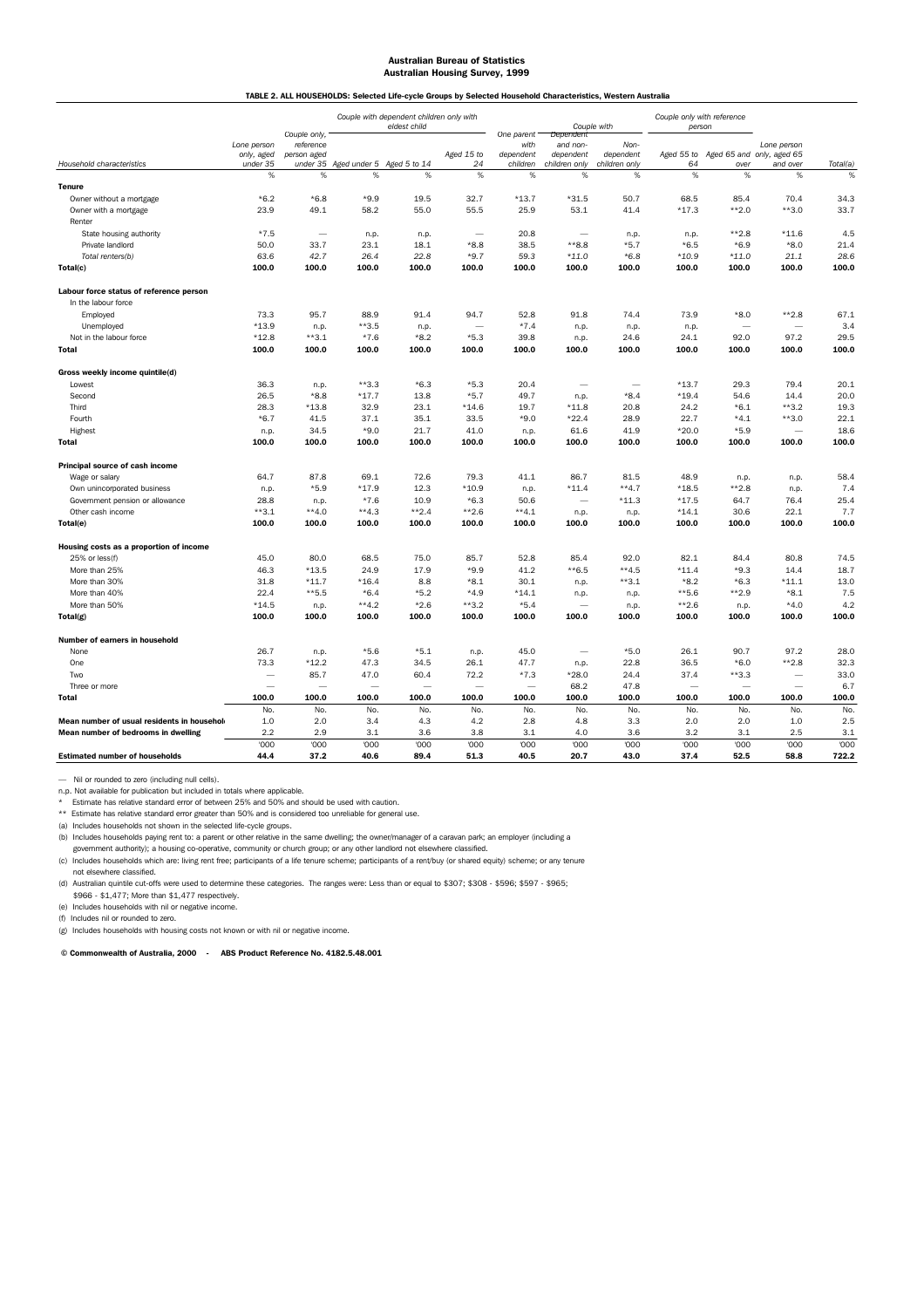TABLE 3. ALL HOUSEHOLDS: Tenure and Private Dwelling Structure - 1994 and 1999, Western Australia

|                                   | 1994  |       | 1999  |       |  |
|-----------------------------------|-------|-------|-------|-------|--|
| Selected characteristics          | '000  | %     | '000  | %     |  |
| <b>Tenure</b>                     |       |       |       |       |  |
| Owner without a mortgage(a)       | 241.4 | 37.7  | 247.4 | 34.3  |  |
| Owner with a mortgage(a)          | 205.3 | 32.0  | 243.0 | 33.7  |  |
| Renter                            |       |       |       |       |  |
| State housing authority           | 40.3  | 6.3   | 32.6  | 4.5   |  |
| Private landlord                  | 120.7 | 18.9  | 154.6 | 21.4  |  |
| Total renters(b)                  | 178.8 | 27.9  | 206.4 | 28.6  |  |
| Total(c)                          | 640.7 | 100.0 | 722.2 | 100.0 |  |
| <b>Private dwelling structure</b> |       |       |       |       |  |
| Separate house                    | 521.3 | 81.4  | 575.7 | 79.7  |  |
| Semidetached                      | 71.1  | 11.1  | 94.7  | 13.1  |  |
| Flat                              | 45.2  | 7.1   | 48.7  | 6.7   |  |
| Total(d)                          | 640.7 | 100.0 | 722.2 | 100.0 |  |

(a) Note: Care should be taken when comparing the data for owners with and without a mortgage from the 1994 and 1999 surveys as the methodology for collecting these data differed between the two surveys. See paragraphs 7 and 8 in the Explanatory Notes of Australian Housing Survey: Characteristics,

Costs and Conditions, 1999 (ABS Catalogue Number 4182.0). (b) Includes households paying rent to: a parent or other relative in the same dwelling; the owner/manager of a caravan park; an employer

including a govemment authority); a housing co-operative, community or church group; or any other landlord not elsewhere classified.<br>(c) Includes households which are: living rent free; participants of a life tenure scheme not elsewhere classified.

(d) Includes moveable dwellings; and improvised or makeshift dwellings.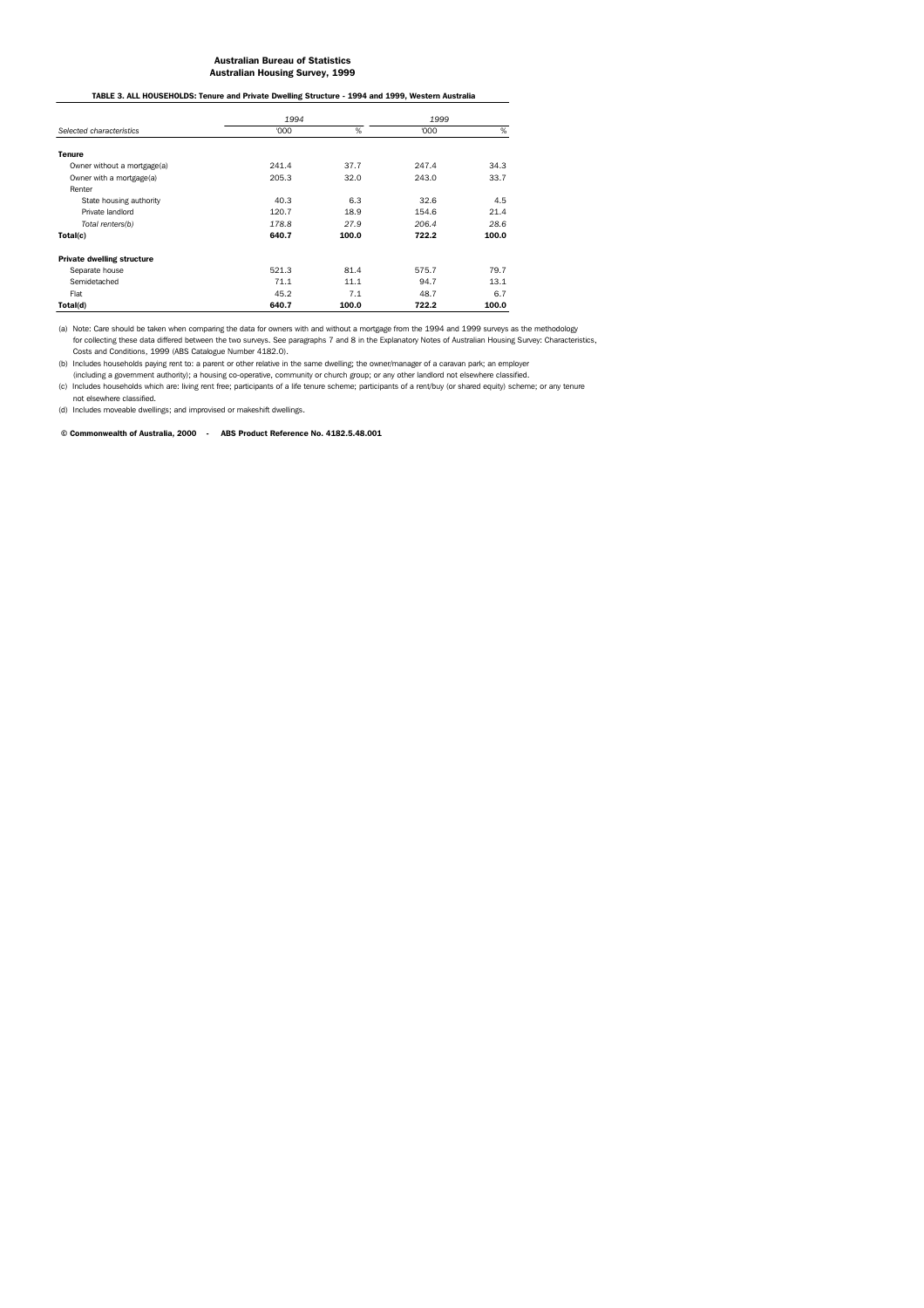Table 4 in Australian Housing Survey: Characteristics, Costs and Conditions, 1999 (ABS Catalogue Number 4182.0) is a State/Territory t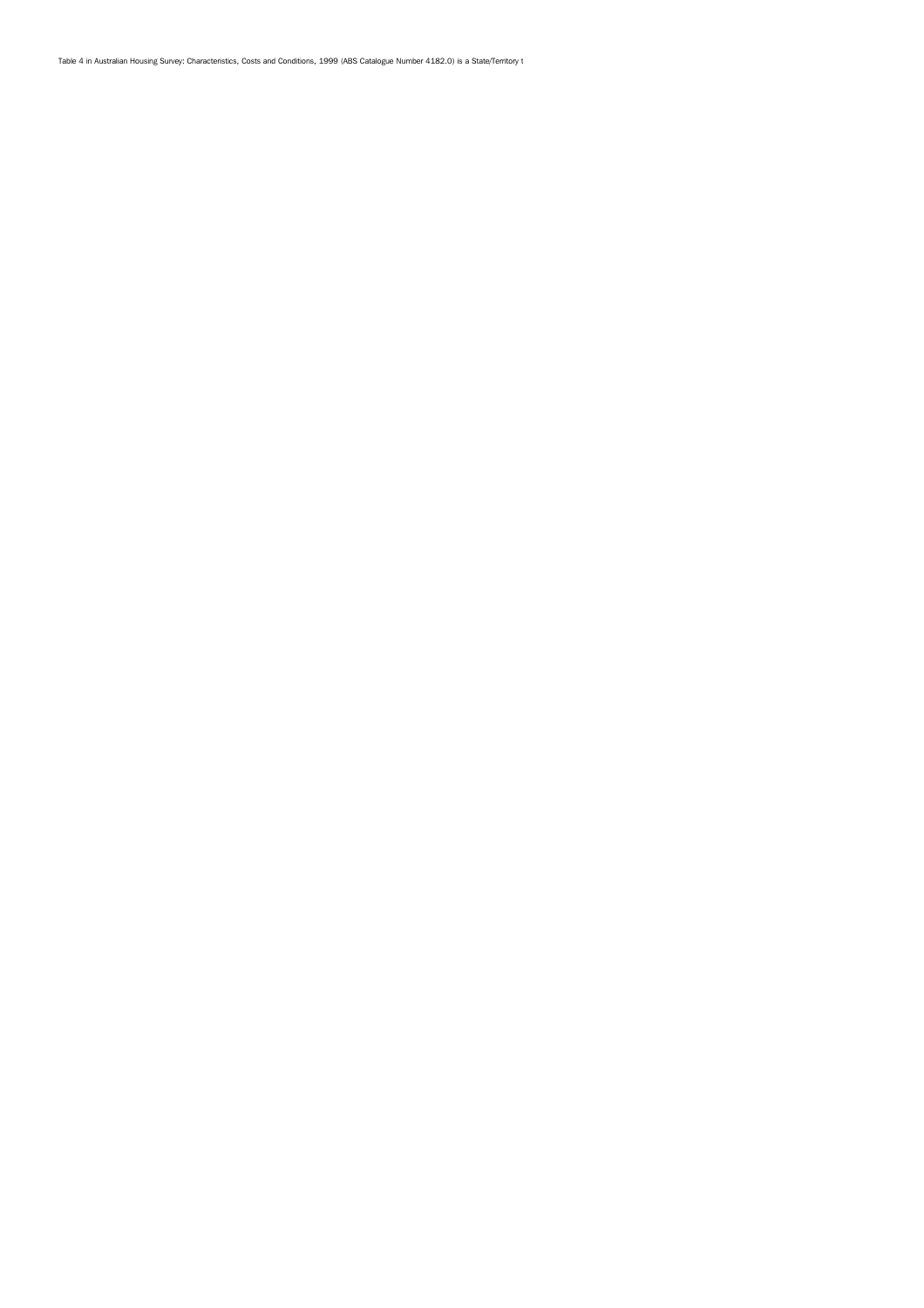# Australian Bureau of Statistics Australian Housing Survey, 1999 TABLE 5. ALL HOUSEHOLDS: Selected Life-Cycle Groups by Selected Dwelling Characteristics, Western Australia

|                                                     |                  |                           |                                    | Couple with dependent children only with<br>eldest child |                          |                          | Couple only with reference<br>Couple with<br>person |                          |                          |                           |                  |               |
|-----------------------------------------------------|------------------|---------------------------|------------------------------------|----------------------------------------------------------|--------------------------|--------------------------|-----------------------------------------------------|--------------------------|--------------------------|---------------------------|------------------|---------------|
|                                                     | Lone person      | Couple only,<br>reference |                                    |                                                          |                          | One parent<br>with       | Dependent<br>and non-                               | Non-                     |                          |                           | Lone person      |               |
|                                                     | only, aged       | person aged               |                                    |                                                          | Aged 15 to               | dependent                | dependent                                           | dependent                | Aged 55 to               | Aged 65 and only, aged 65 |                  |               |
|                                                     | under 35         |                           | under 35 Aged under 5 Aged 5 to 14 |                                                          | 24                       | children                 | children only                                       | children only            | 64                       | over                      | and over         | Total(a)      |
| Selected dwelling characteristics                   | '000             | '000                      | '000                               | '000                                                     | '000                     | '000                     | '000                                                | '000                     | '000                     | '000                      | '000             | '000          |
|                                                     |                  |                           |                                    |                                                          |                          |                          | PERTH                                               |                          |                          |                           |                  |               |
| <b>Private dwelling structure</b><br>Separate house | 11.8             | 18.7                      | 24.2                               | 56.8                                                     | 41.2                     | 26.7                     | 18.4                                                | 30.7                     | 23.7                     | 29.6                      | 21.1             | 412.6         |
| Semidetached                                        | 10.6             | $*4.6$                    | $*5.2$                             | $*2.2$                                                   | n.p.                     | $*7.1$                   | n.p.                                                | n.p.                     | $*2.4$                   | $*6.8$                    | 13.5             | 82.0          |
| Flat                                                | 8.5              | $*2.7$                    | n.p.                               | $\overline{\phantom{a}}$                                 | -                        | n.p.                     |                                                     | -                        | $\overline{\phantom{a}}$ | $*2.5$                    | $*4.0$           | 36.4          |
| Total(b)                                            | 30.8             | 25.9                      | 29.8                               | 59.0                                                     | 41.7                     | 34.2                     | 19.2                                                | 31.2                     | 26.5                     | 39.2                      | 39.0             | 533.0         |
| Age of dwelling (years)                             |                  |                           |                                    |                                                          |                          |                          |                                                     |                          |                          |                           |                  |               |
| Less than 5                                         | n.p.             | $*3.1$                    | $*3.4$                             | $*4.9$                                                   | $***1.2$                 | $**2.1$                  | n.p.                                                | $*2.5$                   | $***1.6$                 | $*2.9$                    | $**1.3$          | 32.0          |
| $5 - 9$                                             | $***1.4$         | $*4.9$                    | $*5.5$                             | 9.7                                                      | $*6.4$                   | $*7.4$                   | $*3.0$                                              | $*6.1$                   | $*3.9$                   | $*5.7$                    | $*4.9$           | 79.1          |
| $10 - 14$                                           | $*3.6$           | $*2.7$                    | $*5.6$                             | 11.5                                                     | 9.8                      | $*2.6$                   | $*4.5$                                              | 8.9                      | $*3.4$                   | $*4.6$                    | $*5.2$           | 84.1          |
| $15 - 19$                                           | $*3.6$           | $*2.4$                    | $*2.2$                             | $*6.8$                                                   | $*3.4$                   | $*4.4$                   | $*4.2$                                              | $*2.5$                   | $*4.3$                   | $*3.9$                    | $*3.5$           | 56.2          |
| $20 - 49$                                           | 12.5             | 8.0                       | 8.7                                | 19.5                                                     | 14.2                     | 12.0                     | $*6.0$                                              | 10.4                     | 11.3                     | 18.2                      | 19.7             | 203.6         |
| 50 or more                                          | $*3.7$           | $*2.9$                    | $*3.9$                             | $*5.7$                                                   | $*5.3$                   | $*3.6$                   | n.p.                                                | n.p.                     | $***1.6$                 | $*3.5$                    | $*3.5$           | 55.3          |
| Total(c)                                            | 30.8             | 25.9                      | 29.8                               | 59.0                                                     | 41.7                     | 34.2                     | 19.2                                                | 31.2                     | 26.5                     | 39.2                      | 39.0             | 533.0         |
| <b>Number of bedrooms</b>                           |                  |                           |                                    |                                                          |                          |                          |                                                     |                          |                          |                           |                  |               |
| One                                                 | $*5.1$           | $***1.5$                  |                                    |                                                          | -                        |                          |                                                     | $\overline{\phantom{0}}$ | n.p.                     | $***1.4$                  | $*4.0$           | 19.7          |
| Two                                                 | 8.8              | $*5.3$                    | $*4.9$                             | $***1.1$                                                 | n.p.                     | *5.3                     | $\overline{\phantom{a}}$                            | n.p.                     | $*3.1$                   | $*6.7$                    | 12.3             | 89.3          |
| Three                                               | 13.2             | 12.9                      | 15.5                               | 23.5                                                     | 15.8                     | 19.8                     | $*4.0$                                              | 9.1                      | 13.8                     | 20.5                      | 19.6             | 244.9         |
| Four or more                                        | $***1.8$         | $*6.2$                    | 9.4                                | 34.4                                                     | 25.0                     | 9.2                      | 15.2                                                | 21.2                     | 9.2                      | 10.6                      | $*3.1$           | 176.3         |
| Total(d)                                            | 30.8             | 25.9                      | 29.8                               | 59.0                                                     | 41.7                     | 34.2                     | 19.2                                                | 31.2                     | 26.5                     | 39.2                      | 39.0             | 533.0         |
|                                                     |                  |                           |                                    |                                                          |                          |                          | <b>BALANCE OF STATE</b>                             |                          |                          |                           |                  |               |
| <b>Private dwelling structure</b>                   |                  |                           |                                    |                                                          |                          |                          |                                                     |                          |                          |                           |                  |               |
| Separate house                                      | 9.4              | 9.3                       | 9.4                                | 30.4                                                     | 9.7                      | $*4.9$                   | $**1.5$                                             | 10.6                     | 10.5                     | 12.9                      | 12.4             | 163.1         |
| Semidetached                                        | $**1.5$          | n.p.                      | n.p.                               |                                                          | -                        | $***1.4$                 |                                                     | n.p.                     | n.p.                     | $\overline{\phantom{0}}$  | $*3.6$           | 12.7          |
| Flat                                                | $*2.7$           | n.p.                      | n.p.                               | $\overline{\phantom{a}}$                                 | $\overline{\phantom{0}}$ |                          |                                                     | n.p.                     |                          | n.p.                      | $*3.7$           | 12.3          |
| Total(b)                                            | 13.5             | 11.3                      | 10.8                               | 30.4                                                     | 9.7                      | $*6.3$                   | $***1.5$                                            | 11.8                     | 11.0                     | 13.3                      | 19.8             | 189.1         |
| Age of dwelling (years)                             |                  |                           |                                    |                                                          |                          |                          |                                                     |                          |                          |                           |                  |               |
| Less than 5                                         | $**2.0$          | $***1.5$                  | $**1.4$                            | $*3.9$                                                   | $***1.7$                 | n.p.                     | n.p.                                                |                          | $*2.7$                   | n.p.                      | n.p.             | 15.8          |
| $5 - 9$                                             | $***1.7$         | $***1.5$                  | $**1.4$                            | $*4.3$                                                   | $\equiv$                 | $**1.3$                  | $\equiv$                                            | $*2.8$                   | $***1.8$                 | n.p.                      | $**1.5$          | 20.0          |
| $10 - 14$                                           | $***1.7$         | $*2.4$                    | $**1.5$                            | $*3.9$                                                   | n.p.                     | $\overline{\phantom{a}}$ | n.p.                                                | $\overline{\phantom{a}}$ | $\overline{\phantom{0}}$ | $*3.8$                    | $*2.1$           | 21.0          |
| $15 - 19$                                           | n.p.             | $***1.5$                  | n.p.                               | $*4.8$                                                   | n.p.                     | $***1.9$                 |                                                     | n.p.                     | $**1.3$                  | $**1.4$                   | $*2.6$           | 22.0          |
| $20 - 49$                                           | $*3.8$           | $*2.5$                    | $*3.2$                             | 10.2                                                     | $*5.1$                   | $***1.8$                 | $\overline{\phantom{0}}$                            | $*6.9$                   | $*3.9$                   | $*5.9$                    | 8.9              | 75.0          |
| 50 or more                                          | $*2.7$           | n.p.                      | $*2.8$                             | $*3.3$                                                   | $***2.0$                 | n.p.                     | n.p.                                                | $***1.5$                 | $***1.3$                 | n.p.                      | $*3.5$           | 31.6          |
| Total(c)                                            | 13.5             | 11.3                      | 10.8                               | 30.4                                                     | 9.7                      | *6.3                     | $***1.5$                                            | 11.8                     | 11.0                     | 13.3                      | 19.8             | 189.1         |
| <b>Number of bedrooms</b>                           |                  |                           |                                    |                                                          |                          |                          |                                                     |                          |                          |                           |                  |               |
| One                                                 | $*2.6$           |                           | n.p.                               |                                                          |                          |                          |                                                     |                          |                          |                           | $*3.2$           | $*6.8$        |
| Two                                                 | $*6.0$           | $***1.9$                  | $*2.4$                             | $\overline{\phantom{0}}$                                 | $\overline{\phantom{0}}$ | $**1.8$                  | $\overline{\phantom{m}}$                            | $***1.7$                 | $*2.2$                   | $**1.2$                   | $*7.2$           | 35.2          |
| Three                                               | $*3.9$           | 7.9                       | $*5.1$                             | 12.4                                                     | $*2.8$                   | $*4.1$                   | $\overline{\phantom{0}}$                            | $*4.2$                   | $*5.7$                   | $*6.1$                    | 8.9              | 88.5          |
| Four or more                                        | n.p.             | $***1.5$                  | $*2.9$                             | 18.0                                                     | *6.8                     | n.p.                     | $***1.5$                                            | $*6.0$                   | $*3.1$                   | $*6.0$                    | n.p.             | 58.1          |
| Total(d)                                            | 13.5             | 11.3                      | 10.8                               | 30.4                                                     | 9.7                      | *6.3                     | $***1.5$                                            | 11.8                     | 11.0                     | 13.3                      | 19.8             | 189.1         |
|                                                     |                  |                           |                                    |                                                          |                          |                          | WESTERN AUSTRALIA                                   |                          |                          |                           |                  |               |
| <b>Private dwelling structure</b>                   |                  |                           |                                    |                                                          |                          |                          |                                                     |                          |                          |                           |                  |               |
| Separate house                                      | 21.2             | 28.0                      | 33.6                               | 87.2                                                     | 50.9                     | 31.6                     | 19.9                                                | 41.4                     | 34.3                     | 42.5                      | 33.5             | 575.7         |
| Semidetached                                        | 12.0             | $*5.0$                    | $*5.7$                             | $*2.2$                                                   | n.p.                     | 8.5                      | n.p.                                                | n.p.                     | $*2.8$                   | $*6.8$                    | 17.2             | 94.7          |
| Flat<br>Total(b)                                    | 11.1<br>44.4     | $*3.7$<br>37.2            | n.p.<br>40.6                       | $\overline{\phantom{0}}$<br>89.4                         | 51.3                     | n.p.<br>40.5             | 20.7                                                | n.p.<br>43.0             | $\qquad \qquad$<br>37.4  | $*2.9$<br>52.5            | 7.7<br>58.8      | 48.7<br>722.2 |
|                                                     |                  |                           |                                    |                                                          |                          |                          |                                                     |                          |                          |                           |                  |               |
| Age of dwelling (years)                             |                  |                           |                                    |                                                          |                          |                          |                                                     |                          |                          |                           |                  |               |
| Less than 5                                         | $*2.9$           | $*4.6$                    | $*4.9$                             | 8.8                                                      | $*2.9$                   | $*2.5$                   | $***1.3$                                            | $*2.5$                   | $*4.3$                   | $*3.7$                    | $***1.8$         | 47.8          |
| $5-9$<br>$10 - 14$                                  | $*3.1$<br>$*5.3$ | $*6.3$                    | $*6.9$                             | 14.0                                                     | $*6.4$                   | 8.7                      | $*3.0$                                              | 8.9                      | $*5.7$                   | $*6.6$                    | $*6.4$           | 99.2          |
| $15 - 19$                                           | $*4.6$           | $*5.0$<br>$*3.8$          | $*7.1$<br>$*2.7$                   | 15.4<br>11.6                                             | 10.2<br>$*3.9$           | $*2.6$<br>$*6.3$         | $*4.9$<br>$*4.2$                                    | 8.9<br>$*3.1$            | $*3.4$<br>$*5.6$         | 8.4<br>$*5.3$             | $*7.3$<br>$*6.1$ | 105.1<br>78.1 |
| $20 - 49$                                           | 16.3             | 10.5                      | 11.9                               | 29.7                                                     | 19.3                     | 13.8                     | $*6.0$                                              | 17.3                     | 15.1                     | 24.0                      | 28.6             | 278.7         |
| 50 or more                                          | $*6.4$           | $*3.9$                    | $*6.7$                             | 9.1                                                      | $*7.3$                   | $*4.0$                   | $***1.4$                                            | $*2.3$                   | $*2.9$                   | $*4.2$                    | $*7.1$           | 86.9          |
| Total(c)                                            | 44.4             | 37.2                      | 40.6                               | 89.4                                                     | 51.3                     | 40.5                     | 20.7                                                | 43.0                     | 37.4                     | 52.5                      | 58.8             | 722.2         |
| <b>Number of bedrooms</b>                           |                  |                           |                                    |                                                          |                          |                          |                                                     |                          |                          |                           |                  |               |
| One                                                 | 7.7              | $***1.5$                  | n.p.                               | $\overline{\phantom{a}}$                                 | $\overline{\phantom{a}}$ | $\overline{\phantom{m}}$ | $\qquad \qquad$                                     | $\overline{\phantom{m}}$ | n.p.                     | $***1.4$                  | $*7.2$           | 26.5          |
| Two                                                 | 14.8             | $*7.2$                    | $*7.3$                             | $***1.1$                                                 | n.p.                     | $*7.1$                   | $\qquad \qquad -$                                   | $*2.7$                   | $*5.3$                   | 7.9                       | 19.5             | 124.5         |
| Three                                               | 17.1             | 20.8                      | 20.6                               | 35.9                                                     | 18.6                     | 23.9                     | $*4.0$                                              | 13.2                     | 19.5                     | 26.6                      | 28.5             | 333.4         |
| Four or more                                        | $*2.4$           | 7.7                       | 12.3                               | 52.4                                                     | 31.8                     | 9.6                      | 16.6                                                | 27.1                     | 12.3                     | 16.6                      | $*3.6$           | 234.4         |
| Total(d)                                            | 44.4             | 37.2                      | 40.6                               | 89.4                                                     | 51.3                     | 40.5                     | 20.7                                                | 43.0                     | 37.4                     | 52.5                      | 58.8             | 722.2         |

— Nil or rounded to zero (including null cells).<br>n.p. Not available for publication but included in totals where applicable.<br>\* Estimate has relative standard error of between 25% and 50% and should be used with caution.

\*\* Estimate has relative standard error greater than 50% and is considered too unreliable for general use. (a) Includes households not shown in the selected life-cycle groups.

(b) Includes moveable dwellings; and improvised or makeshift dwellings.

(c) Includes age of dwelling not known. (d) Includes dwellings with no bedrooms (e.g. bedsits).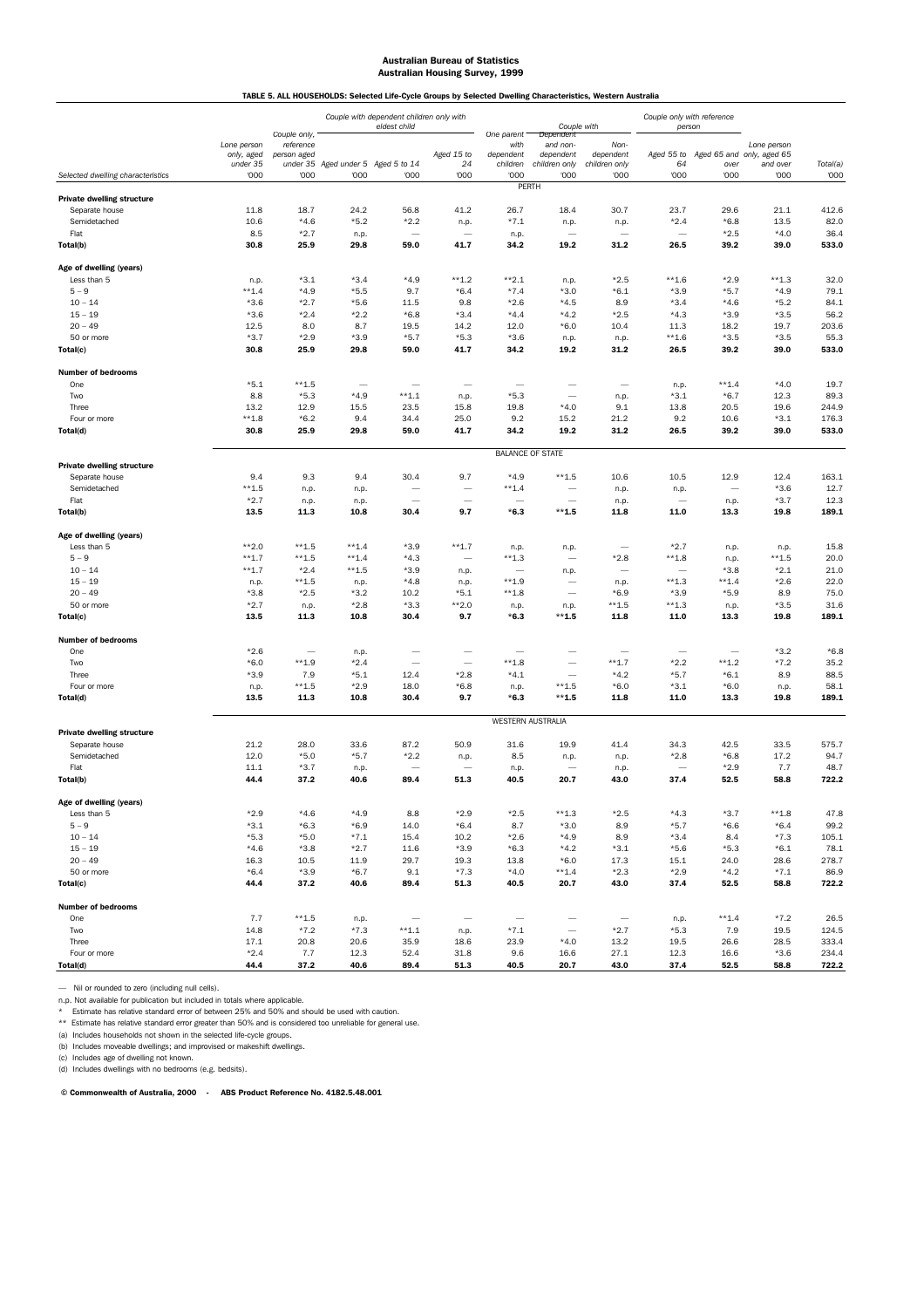TABLE 6. ALL HOUSEHOLDS: Housing Utilisation by Household Composition, Private Dwelling Structure and Tenure, Western Australia

| 2 bedrooms<br>bedrooms<br>bedrooms<br>bedrooms<br>1 bedroom<br>Total<br>Selected characteristics<br>needed(a)<br>needed<br>spare<br>spare<br>spare<br>%<br>%<br>%<br>%<br>%<br>%<br><b>Household composition</b><br>One family<br>$*2.6$<br>10.5<br>35.2<br>68.0<br>23.1<br>Couple only<br>$*21.7$<br>37.7<br>32.0<br>17.5<br>$*5.2$<br>25.1<br>Couple with dependent children only<br>13.2<br>10.6<br>9.3<br>10.1<br>Other couple<br>$*13.7$<br>$*4.8$<br>$***12.5$<br>7.7<br>$*1.4$<br>5.6<br>One parent with dependent children<br>11.2<br>n.p.<br>$*17.3$<br>15.4<br>26.8<br>34.2<br>20.7<br>26.3<br>Lone person<br>$**9.1$<br>10.1<br>5.9<br>$*0.9$<br>4.5<br>Group<br>$*25.6$<br>$*1.5$<br>5.3<br>Other household<br>9.9<br>6.4<br>n.p.<br>100.0<br>100.0<br>100.0<br>100.0<br>100.0<br><b>Total</b><br>100.0<br><b>Private dwelling structure</b><br>Separate house<br>60.6<br>70.0<br>72.9<br>87.8<br>98.4<br>79.7<br>Semidetached<br>$*14.4$<br>16.7<br>17.8<br>13.1<br>10.0<br>n.p.<br>Flat<br>$*22.6$<br>13.1<br>8.6<br>$*2.0$<br>n.p.<br>6.7<br>100.0<br>100.0<br>Total(b)<br>100.0<br>100.0<br>100.0<br>100.0<br><b>Tenure</b><br>Owner without a mortgage<br>**8.0<br>19.2<br>30.6<br>40.4<br>61.1<br>34.3<br>Owner with a mortgage<br>$*31.2$<br>32.5<br>33.4<br>36.2<br>28.9<br>33.7<br>Renter<br>$**9.1$<br>10.6<br>4.4<br>$*2.1$<br>4.5<br>State housing authority<br>$*46.6$<br>30.8<br>25.7<br>14.8<br>$*5.3$<br>21.4<br>Private landlord<br>28.6<br>Total renters(c)<br>55.8<br>44.8<br>33.6<br>19.0<br>$*6.4$<br>Rent free<br>$*3.1$<br>$*1.5$<br>$*2.3$<br>$*2.5$<br>2.3<br>n.p.<br>Other tenure(d)<br>$*0.9$<br>$*2.1$<br>1.2<br>n.p.<br>n.p.<br><b>Total</b><br>100.0<br>100.0<br>100.0<br>100.0<br>100.0<br>100.0<br>'000<br>'000<br>'000<br>'000<br>'000<br>'000<br><b>Household composition</b><br>One family<br>$*3.6$<br>25.4<br>87.3<br>50.1<br>166.5<br>Couple only<br>$*4.2$<br>Couple with dependent children only<br>52.6<br>77.1<br>43.5<br>$*3.9$<br>181.3<br>$*2.6$<br>18.4<br>25.6<br>23.1<br>$*3.5$<br>73.3<br>Other couple<br>$**2.4$<br>15.6<br>18.6<br>$*3.4$<br>40.5<br>One parent with dependent children<br>n.p.<br>$*3.3$<br>21.5<br>64.7<br>84.9<br>15.2<br>189.7<br>Lone person<br>$***1.8$<br>14.1<br>14.1<br>$*2.4$<br>32.4<br>Group<br>$\overline{\phantom{0}}$<br>$*4.9$<br>13.8<br>15.4<br>$*3.7$<br>38.4<br>Other household<br>n.p.<br>19.3<br>139.6<br>241.1<br>248.4<br>73.7<br>722.2<br><b>Total</b><br><b>Private dwelling structure</b><br>11.7<br>97.7<br>218.1<br>72.6<br>575.7<br>Separate house<br>175.7<br>$*2.8$<br>Semidetached<br>23.3<br>43.0<br>24.8<br>94.7<br>n.p.<br>$*5.0$<br>Flat<br>$*4.4$<br>18.3<br>20.8<br>48.7<br>n.p.<br>139.6<br>241.1<br>Total(b)<br>19.3<br>248.4<br>73.7<br>722.2<br><b>Tenure</b><br>247.4<br>Owner without a mortgage<br>$**1.5$<br>26.8<br>73.7<br>100.4<br>45.1<br>$*6.0$<br>45.3<br>80.6<br>89.8<br>21.3<br>243.0<br>Owner with a mortgage<br>Renter<br>$***1.8$<br>$*5.3$<br>32.6<br>State housing authority<br>14.8<br>10.7<br>$*9.0$<br>43.0<br>$*3.9$<br>154.6<br>Private landlord<br>61.9<br>36.7<br>Total renters(c)<br>10.8<br>62.5<br>81.1<br>47.3<br>$*4.7$<br>206.4<br>Rent free<br>$*4.4$<br>$*3.5$<br>$*5.8$<br>$**1.8$<br>16.5<br>n.p.<br>Other tenure(d)<br>$*2.2$<br>$*5.1$<br>8.9<br>n.p.<br>n.p.<br><b>Total</b><br>19.3<br>139.6<br>241.1<br>248.4<br>73.7<br>722.2 | 1 or more | No extra |  | 3 or more |  |
|-------------------------------------------------------------------------------------------------------------------------------------------------------------------------------------------------------------------------------------------------------------------------------------------------------------------------------------------------------------------------------------------------------------------------------------------------------------------------------------------------------------------------------------------------------------------------------------------------------------------------------------------------------------------------------------------------------------------------------------------------------------------------------------------------------------------------------------------------------------------------------------------------------------------------------------------------------------------------------------------------------------------------------------------------------------------------------------------------------------------------------------------------------------------------------------------------------------------------------------------------------------------------------------------------------------------------------------------------------------------------------------------------------------------------------------------------------------------------------------------------------------------------------------------------------------------------------------------------------------------------------------------------------------------------------------------------------------------------------------------------------------------------------------------------------------------------------------------------------------------------------------------------------------------------------------------------------------------------------------------------------------------------------------------------------------------------------------------------------------------------------------------------------------------------------------------------------------------------------------------------------------------------------------------------------------------------------------------------------------------------------------------------------------------------------------------------------------------------------------------------------------------------------------------------------------------------------------------------------------------------------------------------------------------------------------------------------------------------------------------------------------------------------------------------------------------------------------------------------------------------------------------------------------------------------------------------------------------------------------------------------------------------------------------------------------------------------------------------------------------------------------------------------------------------------------------------------------------------------------------------------------------------------------------------------------------------------------------------------------------------------------------------|-----------|----------|--|-----------|--|
|                                                                                                                                                                                                                                                                                                                                                                                                                                                                                                                                                                                                                                                                                                                                                                                                                                                                                                                                                                                                                                                                                                                                                                                                                                                                                                                                                                                                                                                                                                                                                                                                                                                                                                                                                                                                                                                                                                                                                                                                                                                                                                                                                                                                                                                                                                                                                                                                                                                                                                                                                                                                                                                                                                                                                                                                                                                                                                                                                                                                                                                                                                                                                                                                                                                                                                                                                                                                 |           |          |  |           |  |
|                                                                                                                                                                                                                                                                                                                                                                                                                                                                                                                                                                                                                                                                                                                                                                                                                                                                                                                                                                                                                                                                                                                                                                                                                                                                                                                                                                                                                                                                                                                                                                                                                                                                                                                                                                                                                                                                                                                                                                                                                                                                                                                                                                                                                                                                                                                                                                                                                                                                                                                                                                                                                                                                                                                                                                                                                                                                                                                                                                                                                                                                                                                                                                                                                                                                                                                                                                                                 |           |          |  |           |  |
|                                                                                                                                                                                                                                                                                                                                                                                                                                                                                                                                                                                                                                                                                                                                                                                                                                                                                                                                                                                                                                                                                                                                                                                                                                                                                                                                                                                                                                                                                                                                                                                                                                                                                                                                                                                                                                                                                                                                                                                                                                                                                                                                                                                                                                                                                                                                                                                                                                                                                                                                                                                                                                                                                                                                                                                                                                                                                                                                                                                                                                                                                                                                                                                                                                                                                                                                                                                                 |           |          |  |           |  |
|                                                                                                                                                                                                                                                                                                                                                                                                                                                                                                                                                                                                                                                                                                                                                                                                                                                                                                                                                                                                                                                                                                                                                                                                                                                                                                                                                                                                                                                                                                                                                                                                                                                                                                                                                                                                                                                                                                                                                                                                                                                                                                                                                                                                                                                                                                                                                                                                                                                                                                                                                                                                                                                                                                                                                                                                                                                                                                                                                                                                                                                                                                                                                                                                                                                                                                                                                                                                 |           |          |  |           |  |
|                                                                                                                                                                                                                                                                                                                                                                                                                                                                                                                                                                                                                                                                                                                                                                                                                                                                                                                                                                                                                                                                                                                                                                                                                                                                                                                                                                                                                                                                                                                                                                                                                                                                                                                                                                                                                                                                                                                                                                                                                                                                                                                                                                                                                                                                                                                                                                                                                                                                                                                                                                                                                                                                                                                                                                                                                                                                                                                                                                                                                                                                                                                                                                                                                                                                                                                                                                                                 |           |          |  |           |  |
|                                                                                                                                                                                                                                                                                                                                                                                                                                                                                                                                                                                                                                                                                                                                                                                                                                                                                                                                                                                                                                                                                                                                                                                                                                                                                                                                                                                                                                                                                                                                                                                                                                                                                                                                                                                                                                                                                                                                                                                                                                                                                                                                                                                                                                                                                                                                                                                                                                                                                                                                                                                                                                                                                                                                                                                                                                                                                                                                                                                                                                                                                                                                                                                                                                                                                                                                                                                                 |           |          |  |           |  |
|                                                                                                                                                                                                                                                                                                                                                                                                                                                                                                                                                                                                                                                                                                                                                                                                                                                                                                                                                                                                                                                                                                                                                                                                                                                                                                                                                                                                                                                                                                                                                                                                                                                                                                                                                                                                                                                                                                                                                                                                                                                                                                                                                                                                                                                                                                                                                                                                                                                                                                                                                                                                                                                                                                                                                                                                                                                                                                                                                                                                                                                                                                                                                                                                                                                                                                                                                                                                 |           |          |  |           |  |
|                                                                                                                                                                                                                                                                                                                                                                                                                                                                                                                                                                                                                                                                                                                                                                                                                                                                                                                                                                                                                                                                                                                                                                                                                                                                                                                                                                                                                                                                                                                                                                                                                                                                                                                                                                                                                                                                                                                                                                                                                                                                                                                                                                                                                                                                                                                                                                                                                                                                                                                                                                                                                                                                                                                                                                                                                                                                                                                                                                                                                                                                                                                                                                                                                                                                                                                                                                                                 |           |          |  |           |  |
|                                                                                                                                                                                                                                                                                                                                                                                                                                                                                                                                                                                                                                                                                                                                                                                                                                                                                                                                                                                                                                                                                                                                                                                                                                                                                                                                                                                                                                                                                                                                                                                                                                                                                                                                                                                                                                                                                                                                                                                                                                                                                                                                                                                                                                                                                                                                                                                                                                                                                                                                                                                                                                                                                                                                                                                                                                                                                                                                                                                                                                                                                                                                                                                                                                                                                                                                                                                                 |           |          |  |           |  |
|                                                                                                                                                                                                                                                                                                                                                                                                                                                                                                                                                                                                                                                                                                                                                                                                                                                                                                                                                                                                                                                                                                                                                                                                                                                                                                                                                                                                                                                                                                                                                                                                                                                                                                                                                                                                                                                                                                                                                                                                                                                                                                                                                                                                                                                                                                                                                                                                                                                                                                                                                                                                                                                                                                                                                                                                                                                                                                                                                                                                                                                                                                                                                                                                                                                                                                                                                                                                 |           |          |  |           |  |
|                                                                                                                                                                                                                                                                                                                                                                                                                                                                                                                                                                                                                                                                                                                                                                                                                                                                                                                                                                                                                                                                                                                                                                                                                                                                                                                                                                                                                                                                                                                                                                                                                                                                                                                                                                                                                                                                                                                                                                                                                                                                                                                                                                                                                                                                                                                                                                                                                                                                                                                                                                                                                                                                                                                                                                                                                                                                                                                                                                                                                                                                                                                                                                                                                                                                                                                                                                                                 |           |          |  |           |  |
|                                                                                                                                                                                                                                                                                                                                                                                                                                                                                                                                                                                                                                                                                                                                                                                                                                                                                                                                                                                                                                                                                                                                                                                                                                                                                                                                                                                                                                                                                                                                                                                                                                                                                                                                                                                                                                                                                                                                                                                                                                                                                                                                                                                                                                                                                                                                                                                                                                                                                                                                                                                                                                                                                                                                                                                                                                                                                                                                                                                                                                                                                                                                                                                                                                                                                                                                                                                                 |           |          |  |           |  |
|                                                                                                                                                                                                                                                                                                                                                                                                                                                                                                                                                                                                                                                                                                                                                                                                                                                                                                                                                                                                                                                                                                                                                                                                                                                                                                                                                                                                                                                                                                                                                                                                                                                                                                                                                                                                                                                                                                                                                                                                                                                                                                                                                                                                                                                                                                                                                                                                                                                                                                                                                                                                                                                                                                                                                                                                                                                                                                                                                                                                                                                                                                                                                                                                                                                                                                                                                                                                 |           |          |  |           |  |
|                                                                                                                                                                                                                                                                                                                                                                                                                                                                                                                                                                                                                                                                                                                                                                                                                                                                                                                                                                                                                                                                                                                                                                                                                                                                                                                                                                                                                                                                                                                                                                                                                                                                                                                                                                                                                                                                                                                                                                                                                                                                                                                                                                                                                                                                                                                                                                                                                                                                                                                                                                                                                                                                                                                                                                                                                                                                                                                                                                                                                                                                                                                                                                                                                                                                                                                                                                                                 |           |          |  |           |  |
|                                                                                                                                                                                                                                                                                                                                                                                                                                                                                                                                                                                                                                                                                                                                                                                                                                                                                                                                                                                                                                                                                                                                                                                                                                                                                                                                                                                                                                                                                                                                                                                                                                                                                                                                                                                                                                                                                                                                                                                                                                                                                                                                                                                                                                                                                                                                                                                                                                                                                                                                                                                                                                                                                                                                                                                                                                                                                                                                                                                                                                                                                                                                                                                                                                                                                                                                                                                                 |           |          |  |           |  |
|                                                                                                                                                                                                                                                                                                                                                                                                                                                                                                                                                                                                                                                                                                                                                                                                                                                                                                                                                                                                                                                                                                                                                                                                                                                                                                                                                                                                                                                                                                                                                                                                                                                                                                                                                                                                                                                                                                                                                                                                                                                                                                                                                                                                                                                                                                                                                                                                                                                                                                                                                                                                                                                                                                                                                                                                                                                                                                                                                                                                                                                                                                                                                                                                                                                                                                                                                                                                 |           |          |  |           |  |
|                                                                                                                                                                                                                                                                                                                                                                                                                                                                                                                                                                                                                                                                                                                                                                                                                                                                                                                                                                                                                                                                                                                                                                                                                                                                                                                                                                                                                                                                                                                                                                                                                                                                                                                                                                                                                                                                                                                                                                                                                                                                                                                                                                                                                                                                                                                                                                                                                                                                                                                                                                                                                                                                                                                                                                                                                                                                                                                                                                                                                                                                                                                                                                                                                                                                                                                                                                                                 |           |          |  |           |  |
|                                                                                                                                                                                                                                                                                                                                                                                                                                                                                                                                                                                                                                                                                                                                                                                                                                                                                                                                                                                                                                                                                                                                                                                                                                                                                                                                                                                                                                                                                                                                                                                                                                                                                                                                                                                                                                                                                                                                                                                                                                                                                                                                                                                                                                                                                                                                                                                                                                                                                                                                                                                                                                                                                                                                                                                                                                                                                                                                                                                                                                                                                                                                                                                                                                                                                                                                                                                                 |           |          |  |           |  |
|                                                                                                                                                                                                                                                                                                                                                                                                                                                                                                                                                                                                                                                                                                                                                                                                                                                                                                                                                                                                                                                                                                                                                                                                                                                                                                                                                                                                                                                                                                                                                                                                                                                                                                                                                                                                                                                                                                                                                                                                                                                                                                                                                                                                                                                                                                                                                                                                                                                                                                                                                                                                                                                                                                                                                                                                                                                                                                                                                                                                                                                                                                                                                                                                                                                                                                                                                                                                 |           |          |  |           |  |
|                                                                                                                                                                                                                                                                                                                                                                                                                                                                                                                                                                                                                                                                                                                                                                                                                                                                                                                                                                                                                                                                                                                                                                                                                                                                                                                                                                                                                                                                                                                                                                                                                                                                                                                                                                                                                                                                                                                                                                                                                                                                                                                                                                                                                                                                                                                                                                                                                                                                                                                                                                                                                                                                                                                                                                                                                                                                                                                                                                                                                                                                                                                                                                                                                                                                                                                                                                                                 |           |          |  |           |  |
|                                                                                                                                                                                                                                                                                                                                                                                                                                                                                                                                                                                                                                                                                                                                                                                                                                                                                                                                                                                                                                                                                                                                                                                                                                                                                                                                                                                                                                                                                                                                                                                                                                                                                                                                                                                                                                                                                                                                                                                                                                                                                                                                                                                                                                                                                                                                                                                                                                                                                                                                                                                                                                                                                                                                                                                                                                                                                                                                                                                                                                                                                                                                                                                                                                                                                                                                                                                                 |           |          |  |           |  |
|                                                                                                                                                                                                                                                                                                                                                                                                                                                                                                                                                                                                                                                                                                                                                                                                                                                                                                                                                                                                                                                                                                                                                                                                                                                                                                                                                                                                                                                                                                                                                                                                                                                                                                                                                                                                                                                                                                                                                                                                                                                                                                                                                                                                                                                                                                                                                                                                                                                                                                                                                                                                                                                                                                                                                                                                                                                                                                                                                                                                                                                                                                                                                                                                                                                                                                                                                                                                 |           |          |  |           |  |
|                                                                                                                                                                                                                                                                                                                                                                                                                                                                                                                                                                                                                                                                                                                                                                                                                                                                                                                                                                                                                                                                                                                                                                                                                                                                                                                                                                                                                                                                                                                                                                                                                                                                                                                                                                                                                                                                                                                                                                                                                                                                                                                                                                                                                                                                                                                                                                                                                                                                                                                                                                                                                                                                                                                                                                                                                                                                                                                                                                                                                                                                                                                                                                                                                                                                                                                                                                                                 |           |          |  |           |  |
|                                                                                                                                                                                                                                                                                                                                                                                                                                                                                                                                                                                                                                                                                                                                                                                                                                                                                                                                                                                                                                                                                                                                                                                                                                                                                                                                                                                                                                                                                                                                                                                                                                                                                                                                                                                                                                                                                                                                                                                                                                                                                                                                                                                                                                                                                                                                                                                                                                                                                                                                                                                                                                                                                                                                                                                                                                                                                                                                                                                                                                                                                                                                                                                                                                                                                                                                                                                                 |           |          |  |           |  |
|                                                                                                                                                                                                                                                                                                                                                                                                                                                                                                                                                                                                                                                                                                                                                                                                                                                                                                                                                                                                                                                                                                                                                                                                                                                                                                                                                                                                                                                                                                                                                                                                                                                                                                                                                                                                                                                                                                                                                                                                                                                                                                                                                                                                                                                                                                                                                                                                                                                                                                                                                                                                                                                                                                                                                                                                                                                                                                                                                                                                                                                                                                                                                                                                                                                                                                                                                                                                 |           |          |  |           |  |
|                                                                                                                                                                                                                                                                                                                                                                                                                                                                                                                                                                                                                                                                                                                                                                                                                                                                                                                                                                                                                                                                                                                                                                                                                                                                                                                                                                                                                                                                                                                                                                                                                                                                                                                                                                                                                                                                                                                                                                                                                                                                                                                                                                                                                                                                                                                                                                                                                                                                                                                                                                                                                                                                                                                                                                                                                                                                                                                                                                                                                                                                                                                                                                                                                                                                                                                                                                                                 |           |          |  |           |  |
|                                                                                                                                                                                                                                                                                                                                                                                                                                                                                                                                                                                                                                                                                                                                                                                                                                                                                                                                                                                                                                                                                                                                                                                                                                                                                                                                                                                                                                                                                                                                                                                                                                                                                                                                                                                                                                                                                                                                                                                                                                                                                                                                                                                                                                                                                                                                                                                                                                                                                                                                                                                                                                                                                                                                                                                                                                                                                                                                                                                                                                                                                                                                                                                                                                                                                                                                                                                                 |           |          |  |           |  |
|                                                                                                                                                                                                                                                                                                                                                                                                                                                                                                                                                                                                                                                                                                                                                                                                                                                                                                                                                                                                                                                                                                                                                                                                                                                                                                                                                                                                                                                                                                                                                                                                                                                                                                                                                                                                                                                                                                                                                                                                                                                                                                                                                                                                                                                                                                                                                                                                                                                                                                                                                                                                                                                                                                                                                                                                                                                                                                                                                                                                                                                                                                                                                                                                                                                                                                                                                                                                 |           |          |  |           |  |
|                                                                                                                                                                                                                                                                                                                                                                                                                                                                                                                                                                                                                                                                                                                                                                                                                                                                                                                                                                                                                                                                                                                                                                                                                                                                                                                                                                                                                                                                                                                                                                                                                                                                                                                                                                                                                                                                                                                                                                                                                                                                                                                                                                                                                                                                                                                                                                                                                                                                                                                                                                                                                                                                                                                                                                                                                                                                                                                                                                                                                                                                                                                                                                                                                                                                                                                                                                                                 |           |          |  |           |  |
|                                                                                                                                                                                                                                                                                                                                                                                                                                                                                                                                                                                                                                                                                                                                                                                                                                                                                                                                                                                                                                                                                                                                                                                                                                                                                                                                                                                                                                                                                                                                                                                                                                                                                                                                                                                                                                                                                                                                                                                                                                                                                                                                                                                                                                                                                                                                                                                                                                                                                                                                                                                                                                                                                                                                                                                                                                                                                                                                                                                                                                                                                                                                                                                                                                                                                                                                                                                                 |           |          |  |           |  |
|                                                                                                                                                                                                                                                                                                                                                                                                                                                                                                                                                                                                                                                                                                                                                                                                                                                                                                                                                                                                                                                                                                                                                                                                                                                                                                                                                                                                                                                                                                                                                                                                                                                                                                                                                                                                                                                                                                                                                                                                                                                                                                                                                                                                                                                                                                                                                                                                                                                                                                                                                                                                                                                                                                                                                                                                                                                                                                                                                                                                                                                                                                                                                                                                                                                                                                                                                                                                 |           |          |  |           |  |
|                                                                                                                                                                                                                                                                                                                                                                                                                                                                                                                                                                                                                                                                                                                                                                                                                                                                                                                                                                                                                                                                                                                                                                                                                                                                                                                                                                                                                                                                                                                                                                                                                                                                                                                                                                                                                                                                                                                                                                                                                                                                                                                                                                                                                                                                                                                                                                                                                                                                                                                                                                                                                                                                                                                                                                                                                                                                                                                                                                                                                                                                                                                                                                                                                                                                                                                                                                                                 |           |          |  |           |  |
|                                                                                                                                                                                                                                                                                                                                                                                                                                                                                                                                                                                                                                                                                                                                                                                                                                                                                                                                                                                                                                                                                                                                                                                                                                                                                                                                                                                                                                                                                                                                                                                                                                                                                                                                                                                                                                                                                                                                                                                                                                                                                                                                                                                                                                                                                                                                                                                                                                                                                                                                                                                                                                                                                                                                                                                                                                                                                                                                                                                                                                                                                                                                                                                                                                                                                                                                                                                                 |           |          |  |           |  |
|                                                                                                                                                                                                                                                                                                                                                                                                                                                                                                                                                                                                                                                                                                                                                                                                                                                                                                                                                                                                                                                                                                                                                                                                                                                                                                                                                                                                                                                                                                                                                                                                                                                                                                                                                                                                                                                                                                                                                                                                                                                                                                                                                                                                                                                                                                                                                                                                                                                                                                                                                                                                                                                                                                                                                                                                                                                                                                                                                                                                                                                                                                                                                                                                                                                                                                                                                                                                 |           |          |  |           |  |
|                                                                                                                                                                                                                                                                                                                                                                                                                                                                                                                                                                                                                                                                                                                                                                                                                                                                                                                                                                                                                                                                                                                                                                                                                                                                                                                                                                                                                                                                                                                                                                                                                                                                                                                                                                                                                                                                                                                                                                                                                                                                                                                                                                                                                                                                                                                                                                                                                                                                                                                                                                                                                                                                                                                                                                                                                                                                                                                                                                                                                                                                                                                                                                                                                                                                                                                                                                                                 |           |          |  |           |  |
|                                                                                                                                                                                                                                                                                                                                                                                                                                                                                                                                                                                                                                                                                                                                                                                                                                                                                                                                                                                                                                                                                                                                                                                                                                                                                                                                                                                                                                                                                                                                                                                                                                                                                                                                                                                                                                                                                                                                                                                                                                                                                                                                                                                                                                                                                                                                                                                                                                                                                                                                                                                                                                                                                                                                                                                                                                                                                                                                                                                                                                                                                                                                                                                                                                                                                                                                                                                                 |           |          |  |           |  |
|                                                                                                                                                                                                                                                                                                                                                                                                                                                                                                                                                                                                                                                                                                                                                                                                                                                                                                                                                                                                                                                                                                                                                                                                                                                                                                                                                                                                                                                                                                                                                                                                                                                                                                                                                                                                                                                                                                                                                                                                                                                                                                                                                                                                                                                                                                                                                                                                                                                                                                                                                                                                                                                                                                                                                                                                                                                                                                                                                                                                                                                                                                                                                                                                                                                                                                                                                                                                 |           |          |  |           |  |
|                                                                                                                                                                                                                                                                                                                                                                                                                                                                                                                                                                                                                                                                                                                                                                                                                                                                                                                                                                                                                                                                                                                                                                                                                                                                                                                                                                                                                                                                                                                                                                                                                                                                                                                                                                                                                                                                                                                                                                                                                                                                                                                                                                                                                                                                                                                                                                                                                                                                                                                                                                                                                                                                                                                                                                                                                                                                                                                                                                                                                                                                                                                                                                                                                                                                                                                                                                                                 |           |          |  |           |  |
|                                                                                                                                                                                                                                                                                                                                                                                                                                                                                                                                                                                                                                                                                                                                                                                                                                                                                                                                                                                                                                                                                                                                                                                                                                                                                                                                                                                                                                                                                                                                                                                                                                                                                                                                                                                                                                                                                                                                                                                                                                                                                                                                                                                                                                                                                                                                                                                                                                                                                                                                                                                                                                                                                                                                                                                                                                                                                                                                                                                                                                                                                                                                                                                                                                                                                                                                                                                                 |           |          |  |           |  |
|                                                                                                                                                                                                                                                                                                                                                                                                                                                                                                                                                                                                                                                                                                                                                                                                                                                                                                                                                                                                                                                                                                                                                                                                                                                                                                                                                                                                                                                                                                                                                                                                                                                                                                                                                                                                                                                                                                                                                                                                                                                                                                                                                                                                                                                                                                                                                                                                                                                                                                                                                                                                                                                                                                                                                                                                                                                                                                                                                                                                                                                                                                                                                                                                                                                                                                                                                                                                 |           |          |  |           |  |
|                                                                                                                                                                                                                                                                                                                                                                                                                                                                                                                                                                                                                                                                                                                                                                                                                                                                                                                                                                                                                                                                                                                                                                                                                                                                                                                                                                                                                                                                                                                                                                                                                                                                                                                                                                                                                                                                                                                                                                                                                                                                                                                                                                                                                                                                                                                                                                                                                                                                                                                                                                                                                                                                                                                                                                                                                                                                                                                                                                                                                                                                                                                                                                                                                                                                                                                                                                                                 |           |          |  |           |  |
|                                                                                                                                                                                                                                                                                                                                                                                                                                                                                                                                                                                                                                                                                                                                                                                                                                                                                                                                                                                                                                                                                                                                                                                                                                                                                                                                                                                                                                                                                                                                                                                                                                                                                                                                                                                                                                                                                                                                                                                                                                                                                                                                                                                                                                                                                                                                                                                                                                                                                                                                                                                                                                                                                                                                                                                                                                                                                                                                                                                                                                                                                                                                                                                                                                                                                                                                                                                                 |           |          |  |           |  |
|                                                                                                                                                                                                                                                                                                                                                                                                                                                                                                                                                                                                                                                                                                                                                                                                                                                                                                                                                                                                                                                                                                                                                                                                                                                                                                                                                                                                                                                                                                                                                                                                                                                                                                                                                                                                                                                                                                                                                                                                                                                                                                                                                                                                                                                                                                                                                                                                                                                                                                                                                                                                                                                                                                                                                                                                                                                                                                                                                                                                                                                                                                                                                                                                                                                                                                                                                                                                 |           |          |  |           |  |
|                                                                                                                                                                                                                                                                                                                                                                                                                                                                                                                                                                                                                                                                                                                                                                                                                                                                                                                                                                                                                                                                                                                                                                                                                                                                                                                                                                                                                                                                                                                                                                                                                                                                                                                                                                                                                                                                                                                                                                                                                                                                                                                                                                                                                                                                                                                                                                                                                                                                                                                                                                                                                                                                                                                                                                                                                                                                                                                                                                                                                                                                                                                                                                                                                                                                                                                                                                                                 |           |          |  |           |  |
|                                                                                                                                                                                                                                                                                                                                                                                                                                                                                                                                                                                                                                                                                                                                                                                                                                                                                                                                                                                                                                                                                                                                                                                                                                                                                                                                                                                                                                                                                                                                                                                                                                                                                                                                                                                                                                                                                                                                                                                                                                                                                                                                                                                                                                                                                                                                                                                                                                                                                                                                                                                                                                                                                                                                                                                                                                                                                                                                                                                                                                                                                                                                                                                                                                                                                                                                                                                                 |           |          |  |           |  |
|                                                                                                                                                                                                                                                                                                                                                                                                                                                                                                                                                                                                                                                                                                                                                                                                                                                                                                                                                                                                                                                                                                                                                                                                                                                                                                                                                                                                                                                                                                                                                                                                                                                                                                                                                                                                                                                                                                                                                                                                                                                                                                                                                                                                                                                                                                                                                                                                                                                                                                                                                                                                                                                                                                                                                                                                                                                                                                                                                                                                                                                                                                                                                                                                                                                                                                                                                                                                 |           |          |  |           |  |
|                                                                                                                                                                                                                                                                                                                                                                                                                                                                                                                                                                                                                                                                                                                                                                                                                                                                                                                                                                                                                                                                                                                                                                                                                                                                                                                                                                                                                                                                                                                                                                                                                                                                                                                                                                                                                                                                                                                                                                                                                                                                                                                                                                                                                                                                                                                                                                                                                                                                                                                                                                                                                                                                                                                                                                                                                                                                                                                                                                                                                                                                                                                                                                                                                                                                                                                                                                                                 |           |          |  |           |  |
|                                                                                                                                                                                                                                                                                                                                                                                                                                                                                                                                                                                                                                                                                                                                                                                                                                                                                                                                                                                                                                                                                                                                                                                                                                                                                                                                                                                                                                                                                                                                                                                                                                                                                                                                                                                                                                                                                                                                                                                                                                                                                                                                                                                                                                                                                                                                                                                                                                                                                                                                                                                                                                                                                                                                                                                                                                                                                                                                                                                                                                                                                                                                                                                                                                                                                                                                                                                                 |           |          |  |           |  |
|                                                                                                                                                                                                                                                                                                                                                                                                                                                                                                                                                                                                                                                                                                                                                                                                                                                                                                                                                                                                                                                                                                                                                                                                                                                                                                                                                                                                                                                                                                                                                                                                                                                                                                                                                                                                                                                                                                                                                                                                                                                                                                                                                                                                                                                                                                                                                                                                                                                                                                                                                                                                                                                                                                                                                                                                                                                                                                                                                                                                                                                                                                                                                                                                                                                                                                                                                                                                 |           |          |  |           |  |
|                                                                                                                                                                                                                                                                                                                                                                                                                                                                                                                                                                                                                                                                                                                                                                                                                                                                                                                                                                                                                                                                                                                                                                                                                                                                                                                                                                                                                                                                                                                                                                                                                                                                                                                                                                                                                                                                                                                                                                                                                                                                                                                                                                                                                                                                                                                                                                                                                                                                                                                                                                                                                                                                                                                                                                                                                                                                                                                                                                                                                                                                                                                                                                                                                                                                                                                                                                                                 |           |          |  |           |  |
|                                                                                                                                                                                                                                                                                                                                                                                                                                                                                                                                                                                                                                                                                                                                                                                                                                                                                                                                                                                                                                                                                                                                                                                                                                                                                                                                                                                                                                                                                                                                                                                                                                                                                                                                                                                                                                                                                                                                                                                                                                                                                                                                                                                                                                                                                                                                                                                                                                                                                                                                                                                                                                                                                                                                                                                                                                                                                                                                                                                                                                                                                                                                                                                                                                                                                                                                                                                                 |           |          |  |           |  |
|                                                                                                                                                                                                                                                                                                                                                                                                                                                                                                                                                                                                                                                                                                                                                                                                                                                                                                                                                                                                                                                                                                                                                                                                                                                                                                                                                                                                                                                                                                                                                                                                                                                                                                                                                                                                                                                                                                                                                                                                                                                                                                                                                                                                                                                                                                                                                                                                                                                                                                                                                                                                                                                                                                                                                                                                                                                                                                                                                                                                                                                                                                                                                                                                                                                                                                                                                                                                 |           |          |  |           |  |
|                                                                                                                                                                                                                                                                                                                                                                                                                                                                                                                                                                                                                                                                                                                                                                                                                                                                                                                                                                                                                                                                                                                                                                                                                                                                                                                                                                                                                                                                                                                                                                                                                                                                                                                                                                                                                                                                                                                                                                                                                                                                                                                                                                                                                                                                                                                                                                                                                                                                                                                                                                                                                                                                                                                                                                                                                                                                                                                                                                                                                                                                                                                                                                                                                                                                                                                                                                                                 |           |          |  |           |  |
|                                                                                                                                                                                                                                                                                                                                                                                                                                                                                                                                                                                                                                                                                                                                                                                                                                                                                                                                                                                                                                                                                                                                                                                                                                                                                                                                                                                                                                                                                                                                                                                                                                                                                                                                                                                                                                                                                                                                                                                                                                                                                                                                                                                                                                                                                                                                                                                                                                                                                                                                                                                                                                                                                                                                                                                                                                                                                                                                                                                                                                                                                                                                                                                                                                                                                                                                                                                                 |           |          |  |           |  |
|                                                                                                                                                                                                                                                                                                                                                                                                                                                                                                                                                                                                                                                                                                                                                                                                                                                                                                                                                                                                                                                                                                                                                                                                                                                                                                                                                                                                                                                                                                                                                                                                                                                                                                                                                                                                                                                                                                                                                                                                                                                                                                                                                                                                                                                                                                                                                                                                                                                                                                                                                                                                                                                                                                                                                                                                                                                                                                                                                                                                                                                                                                                                                                                                                                                                                                                                                                                                 |           |          |  |           |  |
|                                                                                                                                                                                                                                                                                                                                                                                                                                                                                                                                                                                                                                                                                                                                                                                                                                                                                                                                                                                                                                                                                                                                                                                                                                                                                                                                                                                                                                                                                                                                                                                                                                                                                                                                                                                                                                                                                                                                                                                                                                                                                                                                                                                                                                                                                                                                                                                                                                                                                                                                                                                                                                                                                                                                                                                                                                                                                                                                                                                                                                                                                                                                                                                                                                                                                                                                                                                                 |           |          |  |           |  |

— Nil or rounded to zero (including null cells).

n.p. Not available for publication but included in totals where applicable.

\* Estimate has relative standard error of between 25% and 50% and should be used with caution. \*\* Estimate has relative standard error greater than 50% and is considered too unreliable for general use.

(a) Data for lone person and couple only households appear in this column if their dwelling does not have any bedrooms (e.g. bedsits). (b) Includes moveable dwellings; and improvised or makeshift dwellings.

(c) Includes households paying rent to: a parent or other relative in the same dwelling; the owner/manager of a caravan park; an employer (including a government authority); a housing co-operative, community or church group; or any other landlord not elsewhere classified.

(d) Includes households which are: participants of a life tenure scheme; participants of a rent/buy (or shared equity) scheme; or any tenure not elsewhere classified.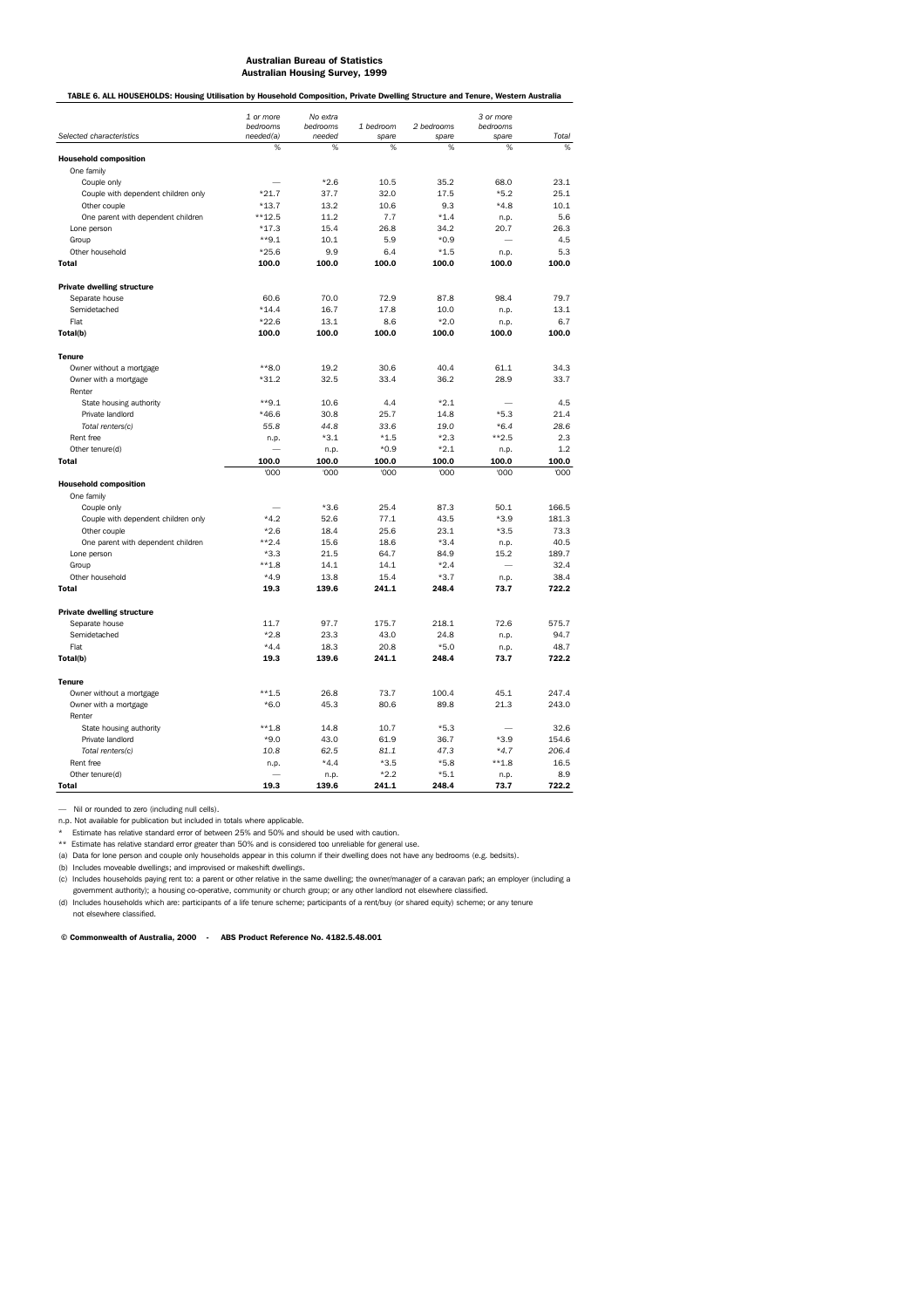|                                  | Separate house | Semidetached | Flat     | Total(a) |  |
|----------------------------------|----------------|--------------|----------|----------|--|
| Selected characteristics         | '000           | '000         | '000     | '000     |  |
| Area                             |                |              |          |          |  |
| Major urban                      | 358.7          | 76.0         | 34.4     | 469.1    |  |
| Other urban                      | 155.1          | 18.7         | 14.4     | 188.7    |  |
| Rural                            | 61.9           |              |          | 64.4     |  |
| <b>Total</b>                     | 575.7          | 94.7         | 48.7     | 722.2    |  |
|                                  |                |              |          |          |  |
| <b>Tenure</b>                    |                |              |          |          |  |
| Owner without a mortgage         | 212.4          | 25.6         | 7.8      | 247.4    |  |
| Owner with a mortgage            | 222.8          | 15.5         | $*4.3$   | 243.0    |  |
| Renter                           |                |              |          |          |  |
| State housing authority          | 14.8           | 12.1         | $*5.7$   | 32.6     |  |
| Private landlord                 | 93.8           | 33.3         | 26.9     | 154.6    |  |
| Total renters(b)                 | 121.8          | 50.1         | 34.0     | 206.4    |  |
| Rent free                        | 11.2           | $*2.5$       | $*2.3$   | 16.5     |  |
| Other tenure(c)                  | $*7.6$         | n.p.         | n.p.     | 8.9      |  |
| <b>Total</b>                     | 575.7          | 94.7         | 48.7     | 722.2    |  |
| <b>Number of usual residents</b> |                |              |          |          |  |
| One                              | 108.1          | 45.9         | 34.4     | 189.7    |  |
| Two                              | 183.5          | 32.1         | 11.8     | 228.6    |  |
| Three                            | 103.2          | 11.8         | $*2.5$   | 118.0    |  |
|                                  |                | $*5.0$       |          |          |  |
| Four or more                     | 180.9          |              |          | 185.8    |  |
| <b>Total</b>                     | 575.7          | 94.7         | 48.7     | 722.2    |  |
| <b>Number of bedrooms</b>        |                |              |          |          |  |
| One                              | $*3.7$         | 8.3          | 13.7     | 26.5     |  |
| Two                              | 56.4           | 40.6         | 25.8     | 124.5    |  |
| Three                            | 283.1          | 44.3         | $*5.6$   | 333.4    |  |
| Four or more                     | 232.6          | $**1.5$      | n.p.     | 234.4    |  |
| Total(d)                         | 575.7          | 94.7         | 48.7     | 722.2    |  |
| <b>Number of rooms</b>           |                |              |          |          |  |
| $1 - 5$                          | 88.3           | 68.7         | 43.8     | 203.3    |  |
| $6 - 10$                         | 464.0          | 26.0         | $*4.6$   | 495.1    |  |
| 11 or more                       | 23.5           |              | n.p.     | 23.8     |  |
| <b>Total</b>                     | 575.7          | 94.7         | 48.7     | 722.2    |  |
|                                  |                |              |          |          |  |
| Capacity of garage/carport       |                |              |          |          |  |
| One car                          | 209.4          | 60.1         | 24.0     | 294.8    |  |
| Two                              | 238.4          | 18.4         | $*2.4$   | 259.5    |  |
| Three or more                    | 73.6           | $***1.4$     | $***1.4$ | 76.4     |  |
| No undercover parking            | 54.4           | 14.9         | 20.9     | 91.4     |  |
| <b>Total</b>                     | 575.7          | 94.7         | 48.7     | 722.2    |  |
| Whether parking spaces adequate  |                |              |          |          |  |
| Yes                              | 459.0          | 59.3         | 27.5     | 548.8    |  |
| No                               | 88.3           | 19.3         | 7.7      | 115.3    |  |
| No registered vehicles           | 28.5           | 16.1         | 13.5     | 58.1     |  |
| <b>Total</b>                     | 575.7          | 94.7         | 48.7     | 722.2    |  |

— Nil or rounded to zero (including null cells).

n.p. Not available for publication but included in totals where applicable.

\* Estimate has relative standard error of between 25% and 50% and should be used with caution.

\*\* Estimate has relative standard error greater than 50% and is considered too unreliable for general use. (a) Includes moveable dwellings; and improvised or makeshift dwellings.

(b) Includes households paying rent to: a parent or other relative in the same dwelling; the owner/manager of a caravan park; an employer (including a

government authority); a housing co-operative, community or church group; or any other landlord not elsewhere classified.<br>(c) Includes households which are: participants of a life tenure scheme; participants of a rent/buy

 not elsewhere classified. (d) Includes dwellings with no bedrooms (e.g. bedsits).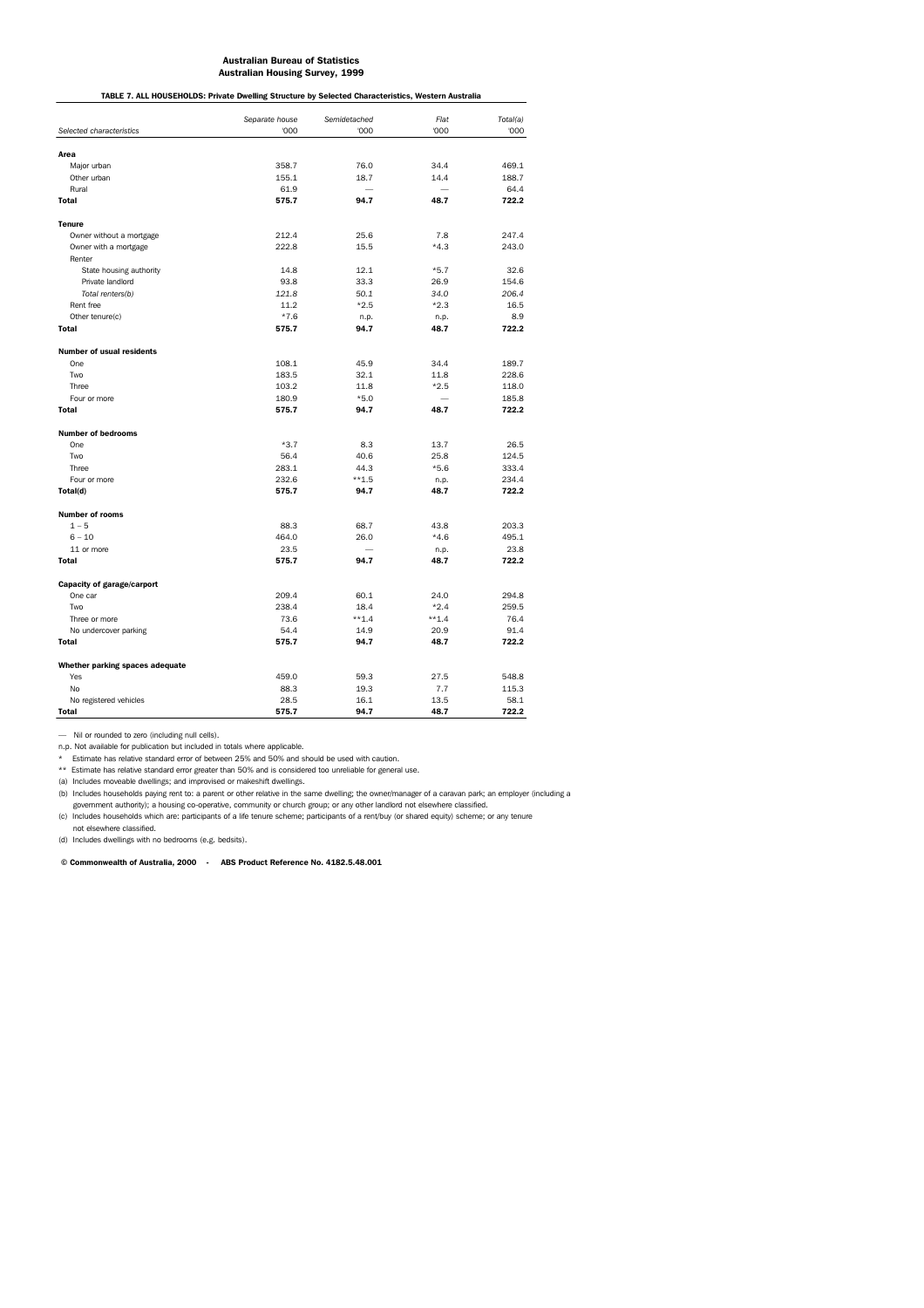TABLE 8. ALL HOUSEHOLDS: Private Dwelling Structure by Materials and Physical Condition, Western Australia

|                                                       | Separate house | Semidetached       | Flat         | Total(a)       |
|-------------------------------------------------------|----------------|--------------------|--------------|----------------|
| Selected characteristics                              | '000           | '000               | '000         | '000           |
| Main material of roof                                 |                |                    |              |                |
| <b>Tiles</b>                                          | 404.0          | 80.8               | 32.9         | 517.7          |
| Metal sheeting                                        | 149.5          | 13.6               | 10.1         | 176.3          |
| Slate                                                 |                |                    |              |                |
| Fibro/asbestos cement                                 | 21.8           |                    | $*2.2$       | 24.0           |
| Other material                                        | n.p.           | n.p.               | n.p.         | $***1.5$       |
| Total(b)                                              | 575.7          | 94.7               | 48.7         | 722.2          |
|                                                       |                |                    |              |                |
| <b>Main material of outside walls</b><br>Double brick | 417.5          | 88.0               | 44.0         | 549.5          |
| Stone                                                 | $*5.1$         | $***1.1$           |              | $*6.6$         |
| Mud brick                                             | $***1.3$       |                    | n.p.         | $**1.3$        |
| <b>Brick veneer</b>                                   | 44.9           | $*5.0$             | $***1.6$     | 51.9           |
| Timber                                                | 27.6           |                    | n.p.         | 28.5           |
| Fibro/asbestos cement                                 | 67.1           | n.p.               | n.p.         | 68.9           |
| Steel/aluminium                                       | $*4.9$         |                    |              | $*6.5$         |
| Concrete                                              | $***1.8$       |                    | n.p.         | $*2.7$         |
| Other material                                        | $*5.5$         |                    | n.p.         | $*6.3$         |
| Total(b)                                              | 575.7          | 94.7               | 48.7         | 722.2          |
|                                                       |                |                    |              |                |
| <b>Main material of frame</b><br>Timber/wood          | 124.5          | $*3.7$             | $*3.0$       | 132.0          |
| Steel                                                 | 24.7           | $***1.4$           | n.p.         | 29.1           |
| No frame                                              | 422.9          | 88.8               | 44.4         | 556.0          |
| Other material                                        | $***1.7$       | n.p.               |              | $***2.0$       |
| Total(b)                                              | 575.7          | 94.7               | 48.7         | 722.2          |
|                                                       |                |                    |              |                |
| <b>Major structural problems</b>                      |                |                    |              |                |
| Rising damp                                           | 22.6           | $*4.5$             | $*2.7$       | 29.8           |
| Major cracks in walls/floors                          | 41.4           | $*6.8$             | $*4.6$       | 52.8           |
| Sinking/moving foundations                            | 16.6           | $*2.3$             | $***1.3$     | 20.2           |
| Sagging floors                                        | 17.5           | $**1.3$            | n.p.         | 19.3           |
| Walls/windows out of plumb                            | 23.6           | n.p.               | $*2.1$       | 26.1           |
| Wood rot/termite damage                               | 21.5           | n.p.               | $*2.1$       | 24.2           |
| Major electrical problems                             | 10.2           | $***1.3$           | $*2.2$       | 13.7           |
| Major plumbing problems                               | 21.2           | $**2.1$            | $*3.6$       | 27.0<br>22.1   |
| Major roof defect                                     | 18.2<br>10.6   | $*2.2$<br>$***1.2$ | $***1.7$     | 12.8           |
| Other problems                                        |                |                    | n.p.         |                |
| Not known                                             | $*7.0$         | $*2.4$             | $***1.9$     | 11.3           |
| No major structural problems<br>Total(c)              | 469.2<br>575.7 | 77.7<br>94.7       | 35.8<br>48.7 | 585.6<br>722.2 |
|                                                       |                |                    |              |                |
| <b>Need for interior repairs</b>                      |                |                    |              |                |
| Essential and urgent need                             | $*7.1$         | n.p.               | $***2.0$     | 9.9            |
| <b>Essential need</b>                                 | 15.7           | $*4.3$             | $*2.2$       | 22.3           |
| Moderate need                                         | 71.2           | 7.7                | 10.1         | 89.0           |
| Desirable but low need                                | 183.9          | 23.0               | 10.9         | 218.2          |
| No need                                               | 297.8          | 58.9               | 23.5         | 382.9          |
| <b>Total</b>                                          | 575.7          | 94.7               | 48.7         | 722.2          |
| Need for exterior repairs                             |                |                    |              |                |
| Essential and urgent need                             | 9.9            | $**1.2$            | n.p.         | 11.8           |
| <b>Essential need</b>                                 | 18.1           | $***1.9$           | $***1.8$     | 21.7           |
| Moderate need                                         | 86.7           | $*7.1$             | 10.2         | 104.0          |
| Desirable but low need                                | 172.1          | 24.0               | 10.0         | 206.4          |
| No need                                               | 289.0          | 60.5               | 25.9         | 378.1          |
| <b>Total</b>                                          | 575.7          | 94.7               | 48.7         | 722.2          |

— Nil or rounded to zero (including null cells).

n.p. Not available for publication but included in totals where applicable.<br>\* Estimate has relative standard error of between 25% and 50% and should be used with caution.<br>\*\* Estimate has relative standard error greater tha

(a) Includes moveable dwellings; and improvised or makeshift dwellings.

(b) Includes not known.

(c) Components do not add to total as more than one response allowed.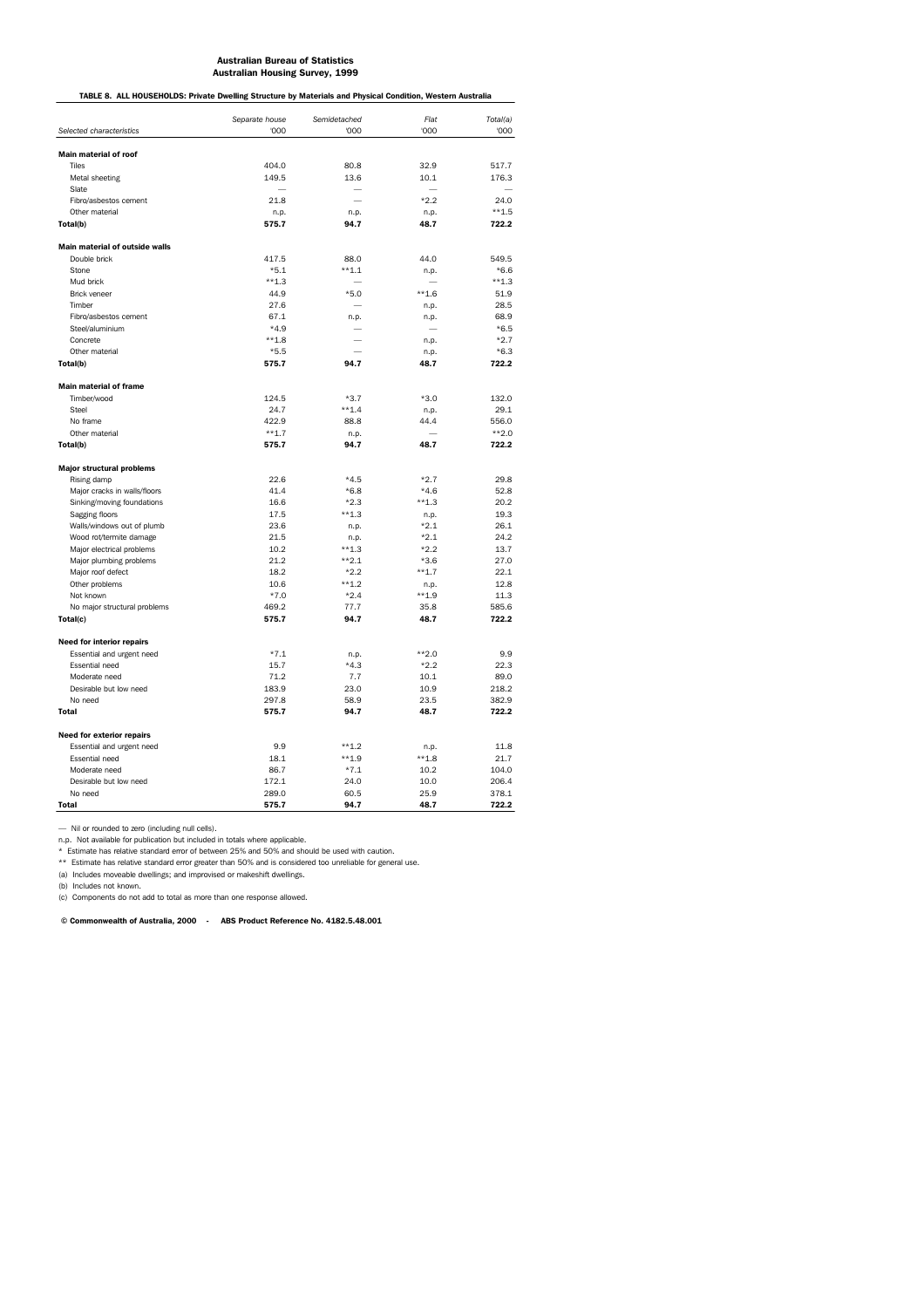TABLE 9. ALL HOUSEHOLDS: Tenure by Amenities, Western Australia

|                                       | Owner                 |                    |                            |                     |                  |                      |  |
|---------------------------------------|-----------------------|--------------------|----------------------------|---------------------|------------------|----------------------|--|
| Amenities                             | Without a<br>mortgage | With a<br>mortgage | State housing<br>authority | Private<br>landlord | Total renters(a) | All<br>households(b) |  |
|                                       | %                     | $\frac{9}{6}$      | %                          | %                   | %                | $\%$                 |  |
| Working cooking facilities            | 99.8                  | 99.8               | 100.0                      | 99.1                | 99.4             | 99.7                 |  |
| Kitchen sink                          | 100.0                 | 100.0              | 98.2                       | 99.7                | 99.5             | 99.9                 |  |
| Adequate kitchen cupboard/bench space | 92.3                  | 86.8               | 80.4                       | 85.4                | 84.2             | 88.0                 |  |
| Working refrigerator                  | 100.0                 | 99.7               | 100.0                      | 99.5                | 99.6             | 99.7                 |  |
| Working washing machine               | 97.3                  | 97.6               | 82.4                       | 82.8                | 84.1             | 93.4                 |  |
| Working bath or shower connection     | 100.0                 | 99.8               | 100.0                      | 99.4                | 99.6             | 99.8                 |  |
| Laundry tub                           | 98.1                  | 98.6               | 94.4                       | 89.8                | 91.2             | 96.2                 |  |
| Total(c)                              | 100.0                 | 100.0              | 100.0                      | 100.0               | 100.0            | 100.0                |  |
|                                       | '000                  | '000               | '000                       | '000                | '000             | '000                 |  |
| Working cooking facilities            | 246.9                 | 242.7              | 32.6                       | 153.3               | 205.0            | 720.0                |  |
| Kitchen sink                          | 247.4                 | 243.0              | 32.0                       | 154.1               | 205.3            | 721.1                |  |
| Adequate kitchen cupboard/bench space | 228.4                 | 210.9              | 26.2                       | 132.0               | 173.7            | 635.7                |  |
| Working refrigerator                  | 247.4                 | 242.2              | 32.6                       | 153.7               | 205.5            | 720.0                |  |
| Working washing machine               | 240.7                 | 237.2              | 26.8                       | 128.0               | 173.6            | 674.4                |  |
| Working bath or shower connection     | 247.4                 | 242.6              | 32.6                       | 153.7               | 205.5            | 720.4                |  |
| Laundry tub                           | 242.6                 | 239.7              | 30.7                       | 138.8               | 188.2            | 694.4                |  |
| Total(c)                              | 247.4                 | 243.0              | 32.6                       | 154.6               | 206.4            | 722.2                |  |

(a) Includes households paying rent to: a parent or other relative in the same dwelling; the owner/manager of a caravan park; an employer (including a<br>government authority); a housing co-operative, community or church grou

not elsewhere classified. (c) Components do not add to total as more than one response allowed.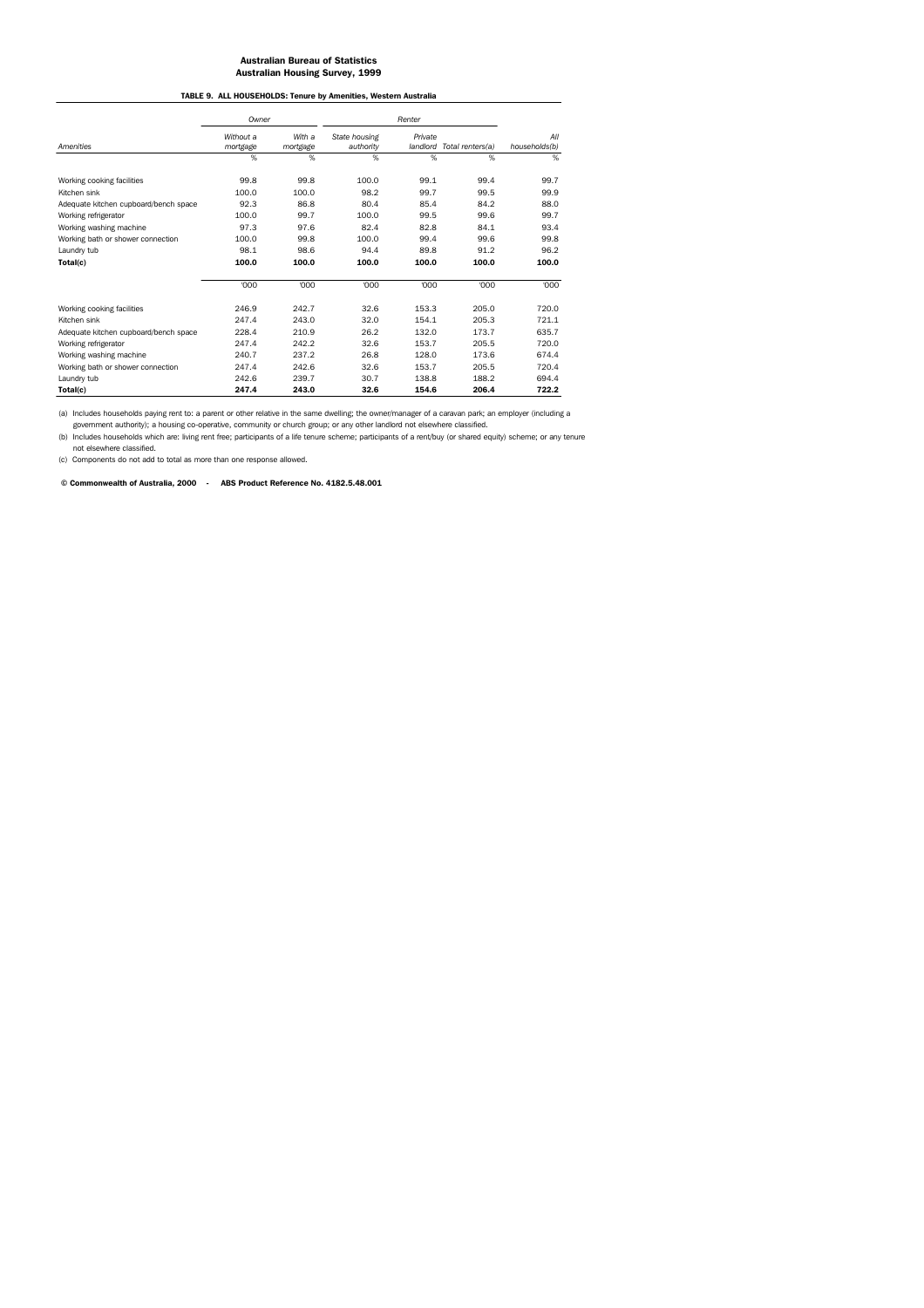| TABLE 10. ALL HOUSEHOLDS: Tenure by Alterations/Additions and Repairs/Maintenance, Western Australia |  |
|------------------------------------------------------------------------------------------------------|--|
|                                                                                                      |  |

|                                                                  | Owner     |                    |                            | Renter               |                           |                      |                          |       |
|------------------------------------------------------------------|-----------|--------------------|----------------------------|----------------------|---------------------------|----------------------|--------------------------|-------|
|                                                                  | Without a | With a<br>mortgage | State housing<br>authority | Private              |                           |                      | Other<br>$t$ enure $(b)$ | Total |
|                                                                  | mortgage  |                    |                            |                      | landlord Total renters(a) | Rent free            |                          |       |
| Selected characteristics                                         | '000      | '000               | '000                       | '000                 | '000                      | '000                 | '000                     | '000  |
| <b>Private dwelling structure</b>                                |           |                    |                            |                      |                           |                      |                          |       |
| Separate house                                                   | 212.4     | 222.8              | 14.8                       | 93.8                 | 121.8                     | 11.2                 | $*7.6$                   | 575.7 |
| Semidetached                                                     | 25.6      | 15.5               | 12.1                       | 33.3                 | 50.1                      | $*2.5$               | n.p.                     | 94.7  |
| Flat                                                             | 7.8       | $*4.3$             | $*5.7$                     | 26.9                 | 34.0                      | $*2.3$               | n.p.                     | 48.7  |
| Total(c)                                                         | 247.4     | 243.0              | 32.6                       | 154.6                | 206.4                     | 16.5                 | 8.9                      | 722.2 |
| Age of dwelling (years)                                          |           |                    |                            |                      |                           |                      |                          |       |
| Less than 5                                                      | 9.9       | 21.6               | $***1.9$                   | 9.0                  | 13.6                      | n.p.                 | $**1.8$                  | 47.8  |
| $5 - 9$                                                          | 29.4      | 42.6               | $*6.8$                     | 16.1                 | 25.3                      | n.p.                 | $***1.1$                 | 99.2  |
| $10 - 14$                                                        | 40.8      | 40.2               | $*3.9$                     | 16.6                 | 21.0                      | n.p.                 | $*2.2$                   | 105.1 |
| $15 - 19$                                                        | 29.2      | 24.7               | $*4.1$                     | 15.1                 | 22.4                      | $***1.8$             | $\overline{\phantom{a}}$ | 78.1  |
| $20 - 49$                                                        | 105.7     | 85.9               | 10.4                       | 56.2                 | 75.2                      | 8.5                  | $*3.5$                   | 278.7 |
| 50 or more                                                       | 31.6      | 26.6               | $***2.0$                   | 23.7                 | 26.1                      | $*2.2$               | n.p.                     | 86.9  |
| Total(d)                                                         | 247.4     | 243.0              | 32.6                       | 154.6                | 206.4                     | 16.5                 | 8.9                      | 722.2 |
| Types of alterations/additions in last 2 years                   |           |                    |                            |                      |                           |                      |                          |       |
| Kitchen                                                          | 14.6      | 23.7               |                            | $***1.6$             | $*3.0$                    |                      |                          | 42.4  |
| Bathroom                                                         | 11.7      | 19.3               | n.p.                       | $*2.5$               | $*3.3$                    | n.p.<br>$\sim$       | n.p.                     | 34.6  |
| Other internal                                                   | 16.5      | 30.4               | n.p.                       | $*4.1$               | $*5.8$                    |                      | n.p.<br>$***1.2$         | 54.5  |
|                                                                  |           | 31.9               | $***1.7$                   | $*5.2$               | $*7.4$                    | n.p.                 |                          | 58.7  |
| Security doors/screens etc                                       | 16.1      |                    |                            |                      |                           | $*2.3$               | $***1.1$                 |       |
| Pergola/deck/verandah/patio                                      | 14.1      | 31.7               | n.p.                       | $*3.4$               | $*5.0$                    | $***1.9$             | n.p.                     | 53.5  |
| Carport/garage                                                   | $*5.8$    | 14.4               | $\overline{\phantom{0}}$   | $***1.8$             | $*2.3$                    | n.p.                 | $\overline{\phantom{0}}$ | 23.1  |
| Other external(e)                                                | 16.6      | 40.6               | n.p.                       | $*3.8$               | $*5.2$                    | n.p.                 | n.p.                     | 63.1  |
| No alterations/additions(f)                                      | 187.0     | 141.6              | 29.3                       | 138.2                | 183.2                     | 11.9                 | $*6.8$                   | 530.5 |
| Total(g)                                                         | 247.4     | 243.0              | 32.6                       | 154.6                | 206.4                     | 16.5                 | 8.9                      | 722.2 |
| Cost of alterations/additions in last 2 years(h)                 |           |                    |                            |                      |                           |                      |                          |       |
| Less than \$2,500                                                | 24.3      | 38.2               | $\ddot{\phantom{a}}$       | Ω,                   | Ω,                        | .,                   | -                        | 62.5  |
| $$2,500 - $4,999$                                                | 8.6       | 14.0               | $\ddot{\phantom{a}}$       | $\ddot{\phantom{a}}$ | $\ddot{\phantom{a}}$      | $\ddot{\phantom{a}}$ | $\overline{\phantom{0}}$ | 22.6  |
| $$5,000 - $9,999$                                                | 10.5      | 18.3               | $\ddot{\phantom{a}}$       |                      |                           | $\ddot{\phantom{a}}$ | n.p.                     | 29.6  |
| $$10,000 - $19,999$                                              | 8.7       | 12.9               | $\ddot{\phantom{a}}$       | $\ddot{\phantom{a}}$ | $\ddot{\phantom{a}}$      | $\ddot{\phantom{a}}$ | $\sim$                   | 21.6  |
| \$20,000 or more                                                 | $*7.2$    | 17.6               | $\ddot{\phantom{a}}$       | $\ddot{\phantom{a}}$ | $\ddotsc$                 | $\ddot{\phantom{0}}$ | $\overline{\phantom{0}}$ | 24.7  |
| No alterations/additions(f)                                      | 187.0     | 141.6              | 29.3                       | 138.2                | 183.2                     | 11.9                 | $*6.8$                   | 530.5 |
| Total(i)                                                         | 247.4     | 243.0              | 32.6                       | 154.6                | 206.4                     | 16.5                 | 8.9                      | 722.2 |
| Type of repairs/maintenance in last 12 months                    |           |                    |                            |                      |                           |                      |                          |       |
| Painting                                                         | 94.7      | 113.8              | 9.0                        | 32.5                 | 47.5                      | $*4.2$               | $*2.3$                   | 262.5 |
| Roof repair/maintenance                                          | 36.9      | 36.8               | $*3.4$                     | 15.4                 | 22.2                      | $***1.7$             | $***1.1$                 | 98.8  |
| Tile repair/replacement                                          | 19.6      | 25.2               | $**1.0$                    | $*5.5$               | 9.9                       | n.p.                 | n.p.                     | 56.0  |
| Electrical work                                                  | 37.6      | 57.7               | $*4.2$                     | 29.9                 | 36.7                      | $*2.2$               | $***2.1$                 | 136.3 |
| Plumbing                                                         | 48.2      | 61.8               | 11.7                       | 45.0                 | 63.7                      | $*6.1$               | $**1.3$                  | 181.0 |
| Other                                                            | 25.5      | 29.9               | $*4.9$                     | 22.6                 | 31.0                      | $**1.3$              | $***1.2$                 | 88.8  |
| No repairs/maintenance(f)                                        | 104.9     | 83.3               | 12.6                       | 66.3                 | 83.5                      | $*6.2$               | $*4.1$                   | 282.1 |
| Total(g)                                                         | 247.4     | 243.0              | 32.6                       | 154.6                | 206.4                     | 16.5                 | 8.9                      | 722.2 |
| Amount spent on repairs/maintenance in last 12 mths              |           |                    |                            |                      |                           |                      |                          |       |
| Less than \$250                                                  | 39.3      | 46.4               | $***2.1$                   | $*4.7$               | 8.1                       | $***2.0$             | $***1.3$                 | 97.1  |
| $$250 - $499$                                                    | 19.7      | 18.2               | $***1.2$                   | $*2.5$               | $*3.8$                    | n.p.                 | -                        | 42.1  |
| $$500 - $999$                                                    | 23.7      | 23.2               | n.p.                       | $**1.2$              | $***1.7$                  |                      |                          | 49.1  |
| \$1,000 or more                                                  | 54.9      | 68.4               |                            | $***1.6$             | $*2.3$                    | $***1.8$             | n.p.<br>$*2.4$           | 129.8 |
|                                                                  |           |                    | n.p.<br>15.1               | 77.8                 | 106.2                     | $*6.0$               |                          | 112.6 |
| Did not pay for repairs/maintenance<br>No repairs/maintenance(f) | 104.9     | 83.3               | 12.6                       | 66.3                 | 83.5                      | $*6.2$               | n.p.<br>$*4.1$           | 282.1 |
| Total(i)                                                         | 247.4     | 243.0              | 32.6                       | 154.6                | 206.4                     | 16.5                 | 8.9                      | 722.2 |
|                                                                  |           |                    |                            |                      |                           |                      |                          |       |

— Nil or rounded to zero (including null cells).

.. Not applicable.

n.p. Not available for publication but included in totals where applicable.

\* Estimate has relative standard error of between 25% and 50% and should be used with caution.

Estimate has relative standard error of between 20% and 30% and 30% and be accelerated too.

(a) Includes households paying rent to: a parent or other relative in the same dwelling; the owner/manager of a caravan park; an employer (including a

government authority); a housing co-operative, community or church group; or any other landlord not elsewhere classified.

(b) Includes households which are: participants of a life tenure scheme; participants of a rent/buy (or shared equity) scheme; or any tenure

 not elsewhere classified. (c) Includes moveable dwellings; and improvised or makeshift dwellings.

(d) Includes age of dwelling not known.

(e) Includes extension, swimming pool and other external alterations/additions. (f) Includes households which did not know whether alterations/additions or repairs/maintenance had been done.

(g) Components do not add to total as more than one response allowed.

(h) This item is not applicable to renter and rent free households.

(i) Includes amount not known.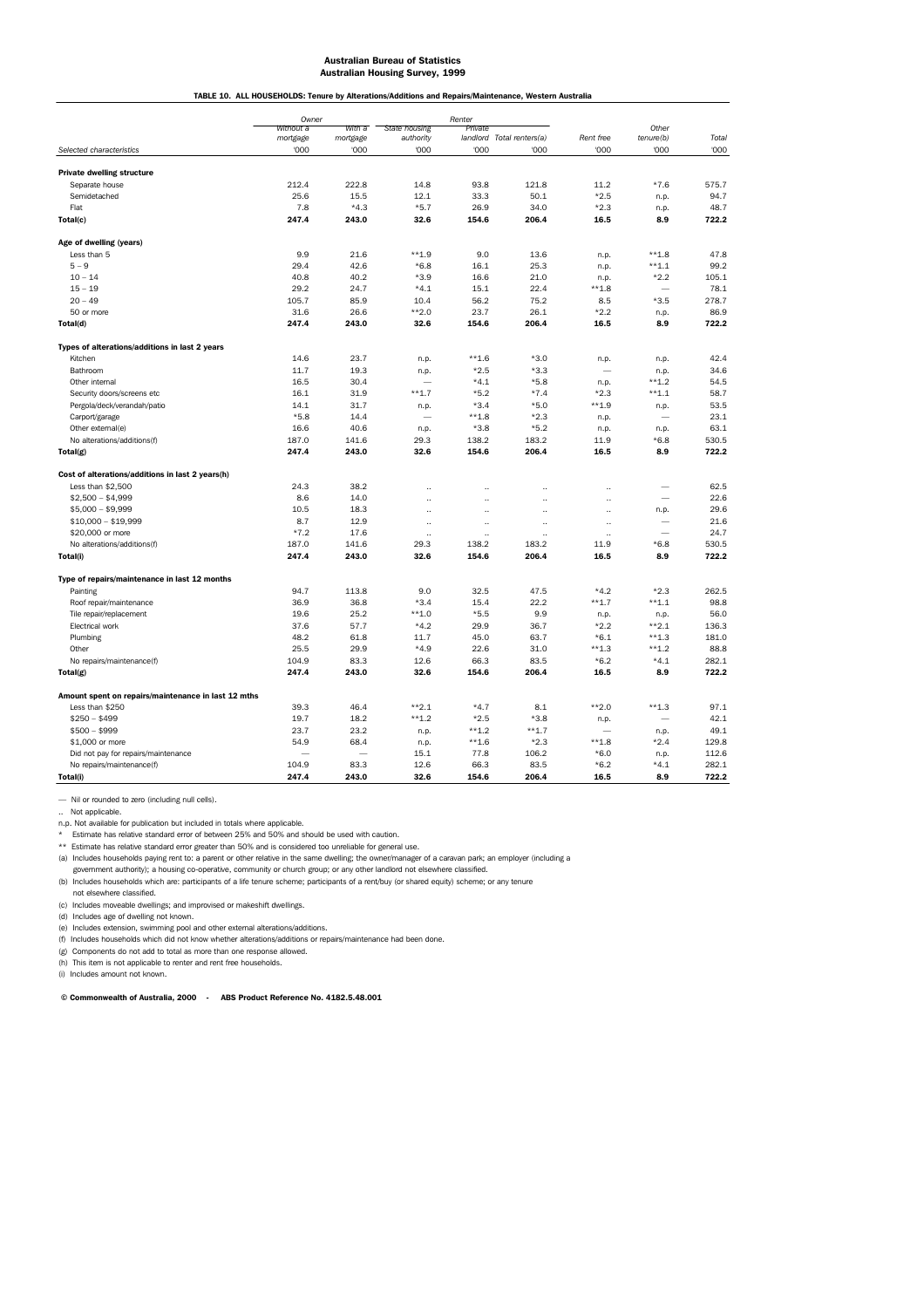TABLE 11. ALL HOUSEHOLDS: Materials and Physical Condition of Dwelling - 1994 and 1999, Western Australia

|                                | 1994    |         | 1999     |         |  |
|--------------------------------|---------|---------|----------|---------|--|
| Selected characteristics       | '000    | %       | '000     | %       |  |
| <b>Main material of roof</b>   |         |         |          |         |  |
| <b>Tiles</b>                   | 455.1   | 71.0    | 517.7    | 71.7    |  |
| Metal sheeting                 | 132.3   | 20.6    | 176.3    | 24.4    |  |
| Slate                          | $**1.0$ | $*$ 0.2 |          |         |  |
| Fibro/asbestos cement          | 17.9    | 2.8     | 24.0     | 3.3     |  |
| Other                          | 25.1    | 3.9     | $***1.5$ | $**0.2$ |  |
| Not known                      | 9.3     | 1.5     | $*2.7$   | $*0.4$  |  |
| <b>Total</b>                   | 640.7   | 100.0   | 722.2    | 100.0   |  |
| Main material of outside walls |         |         |          |         |  |
| Double brick                   | 471.8   | 73.6    | 549.5    | 76.1    |  |
| <b>Brick veneer</b>            | 45.8    | 7.1     | 51.9     | 7.2     |  |
| Timber                         | 23.6    | 3.7     | 28.5     | 4.0     |  |
| Fibro/asbestos cement          | 58.3    | 9.1     | 68.9     | 9.5     |  |
| Steel/aluminium                | $*3.6$  | $*0.6$  | $*6.5$   | $*0.9$  |  |
| Concrete                       | $*2.7$  | $*0.4$  | $*2.7$   | $*0.4$  |  |
| Other                          | 30.5    | 4.8     | 14.2     | 2.0     |  |
| Not known                      | 4.3     | 0.7     |          |         |  |
| <b>Total</b>                   | 640.7   | 100.0   | 722.2    | 100.0   |  |
| <b>Main material of frame</b>  |         |         |          |         |  |
| Timber/wood                    | 127.7   | 19.9    | 132.0    | 18.3    |  |
| Steel                          | 22.2    | 3.5     | 29.1     | 4.0     |  |
| No frame                       | $*1.4$  | $*0.2$  | 556.0    | 77.0    |  |
| Other                          | 478.0   | 74.6    | $***2.0$ | $**0.3$ |  |
| Not known                      | 11.3    | 1.8     | $*3.0$   | $*0.4$  |  |
| <b>Total</b>                   | 640.7   | 100.0   | 722.2    | 100.0   |  |

— Nil or rounded to zero (including null cells).<br>\* Estimate has relative standard error of between 25% and 50% and should be used with caution.<br>\*\* Estimate has relative standard error greater than 50% and is considered too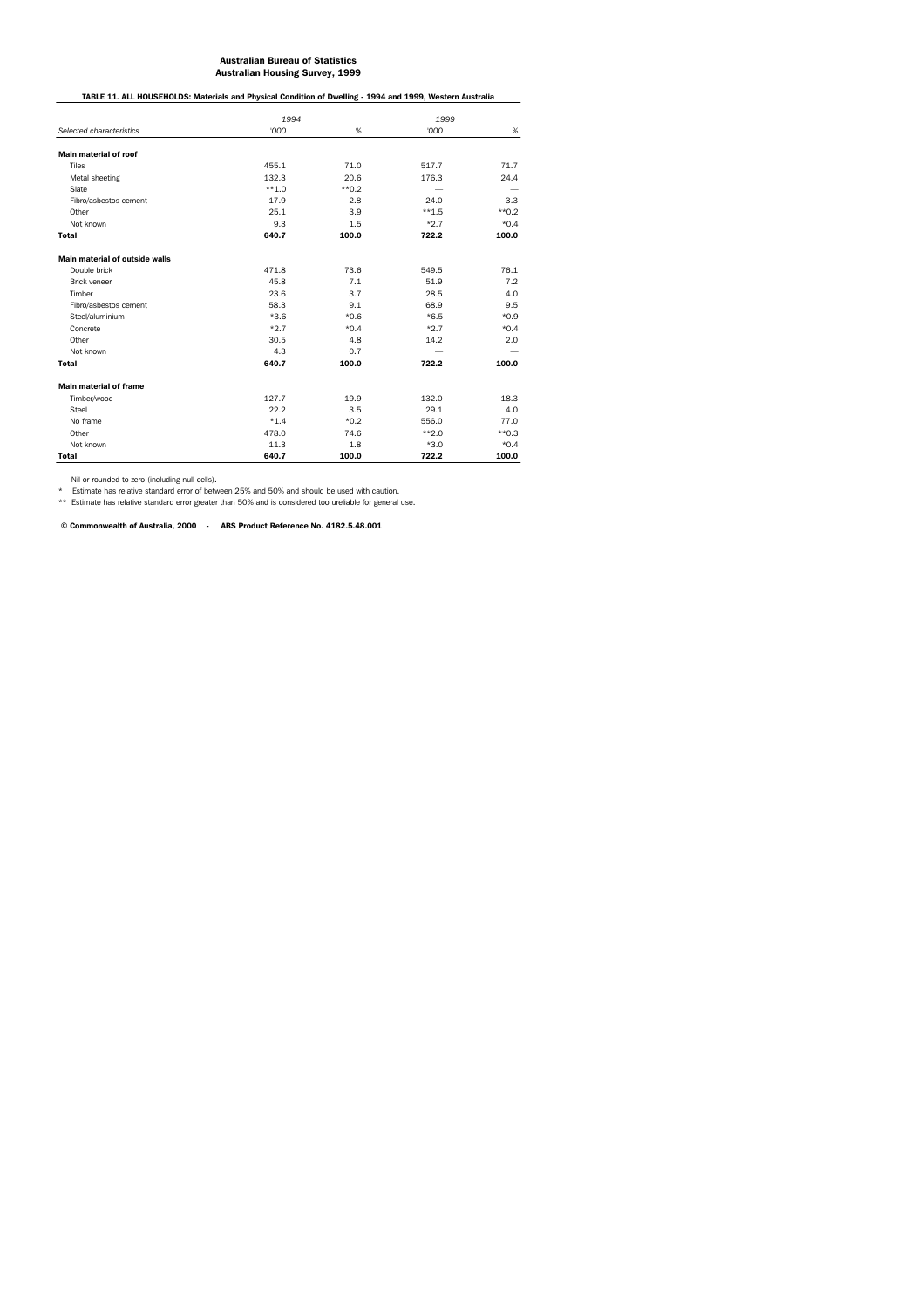TABLE 12. ALL HOUSEHOLDS: Housing Costs as a Proportion of Income by Selected Characteristics, Western Australia

|                                             | Housing costs as a proportion of income |                 |                                             |                  |                  |          |
|---------------------------------------------|-----------------------------------------|-----------------|---------------------------------------------|------------------|------------------|----------|
|                                             | 25% or                                  | More than       | More than                                   | More than        | More than        |          |
|                                             | less(a)                                 | 25%             | 30%                                         | 40%              | 50%              | Total(b) |
| Selected characteristics                    | '000                                    | '000            | '000                                        | '000             | '000             | '000     |
|                                             |                                         |                 | ALL HOUSEHOLDS                              |                  |                  |          |
| <b>Household composition</b><br>One family  |                                         |                 |                                             |                  |                  |          |
| Couple only                                 | 138.4                                   | 17.4            | 12.4                                        | $*6.3$           | $*3.0$           | 166.5    |
| Couple with dependent children only         | 138.8                                   | 31.3            | 18.7                                        | 9.7              | $*5.7$           | 181.3    |
| Other couple                                | 66.4                                    | $*3.3$          | $*2.2$                                      | n.p.             | n.p.             | 73.3     |
| One parent with dependent children          | 21.4                                    | 16.7            | 12.2                                        | $*5.7$           | $*2.2$           | 40.5     |
| Lone person                                 | 121.0                                   | 54.7            | 41.1                                        | 28.1             | 16.5             | 189.7    |
| Group                                       | 24.1                                    | $*4.4$          | $**1.8$                                     | $**1.3$          | n.p.             | 32.4     |
| Other household                             | 27.9                                    | $*7.2$          | $*5.2$                                      | $***2.1$         | $***1.7$         | 38.4     |
| <b>Total</b>                                | 538.1                                   | 135.0           | 93.6                                        | 54.1             | 30.4             | 722.2    |
| <b>Number of earners in household</b>       |                                         |                 |                                             |                  |                  |          |
| None                                        | 130.9                                   | 53.9            | 43.4                                        | 28.8             | 16.9             | 202.1    |
| One                                         | 164.5                                   | 55.3            | 33.9                                        | 17.1             | 9.7              | 233.1    |
| Two                                         | 199.1                                   | 23.9            | 14.5                                        | $*7.2$           | $*3.4$           | 238.3    |
| Three or more                               | 43.6                                    | $***1.8$        | $***1.8$                                    | n.p.             | n.p.             | 48.7     |
| <b>Total</b>                                | 538.1                                   | 135.0           | 93.6                                        | 54.1             | 30.4             | 722.2    |
|                                             |                                         |                 |                                             |                  |                  |          |
| Principal source of cash income             | 342.2                                   | 55.0            | 31.3                                        | 15.2             | 8.2              | 421.5    |
| Wage or salary                              |                                         |                 |                                             |                  |                  |          |
| Own unincorporated business                 | 42.7                                    | 8.1             | $*6.6$                                      | $*4.3$           | $**1.8$          | 53.3     |
| Government pension or allowance             | 110.1                                   | 64.3            | 50.7                                        | 31.5             | 18.7<br>$***1.8$ | 183.7    |
| Other cash income                           | 43.1                                    | $*7.6$<br>135.0 | $*5.1$                                      | $*3.0$           |                  | 55.3     |
| Total(c)                                    | 538.1                                   |                 | 93.6                                        | 54.1             | 30.4             | 722.2    |
| <b>Tenure</b>                               |                                         |                 |                                             |                  |                  |          |
| Owner without a mortgage                    | 217.8                                   | 13.4            | 10.1                                        | $*7.0$           | $*3.1$           | 247.4    |
| Owner with a mortgage<br>Renter             | 174.6                                   | 52.3            | 37.0                                        | 20.4             | 11.0             | 243.0    |
| State housing authority                     | 21.7                                    | 9.5             | $*3.5$                                      | $**1.3$          | n.p.             | 32.6     |
| Private landlord                            | 84.8                                    | 55.9            | 41.4                                        | 24.9             | 15.8             | 154.6    |
| Total renters(d)                            | 124.4                                   | 66.7            | 45.4                                        | 26.2             | 16.3             | 206.4    |
| Total(e)                                    | 538.1                                   | 135.0           | 93.6                                        | 54.1             | 30.4             | 722.2    |
|                                             |                                         |                 |                                             |                  |                  |          |
| <b>Household composition</b>                |                                         |                 | LOWEST TWO GROSS WEEKLY INCOME QUINTILES(f) |                  |                  |          |
| One family                                  |                                         |                 |                                             |                  |                  |          |
| Couple only                                 | 51.9                                    | 10.0            | $*7.0$                                      | $*4.1$           | $*2.3$           | 67.3     |
| Couple with dependent children only         | 12.5                                    | 15.1            | 11.3                                        | $*6.9$           | $*4.1$           | 32.1     |
| Other couple                                | $*5.0$                                  | n.p.            | n.p.                                        |                  |                  | $*5.4$   |
| One parent with dependent children          | 11.0                                    | 15.0            | 10.5                                        | $*4.8$           | $***1.7$         | 28.4     |
| Lone person                                 | 77.8                                    | 48.3            | 36.6                                        | 25.2             | 15.5             | 137.0    |
| Group                                       | $*2.4$                                  | $*4.0$          | $***1.8$                                    | $**1.3$          | n.p.             | $*6.7$   |
| Other household                             | $*4.7$                                  | $*5.8$          | $*3.8$                                      | $***1.3$         | $**1.3$          | 12.5     |
| <b>Total</b>                                | 165.4                                   | 98.6            | 71.4                                        | 43.7             | 25.8             | 289.4    |
| Number of earners in household              |                                         |                 |                                             |                  |                  |          |
| None                                        | 117.8                                   | 53.3            | 43.4                                        | 28.8             | 16.9             | 187.3    |
| One                                         | 37.0                                    | 37.9            | 22.1                                        | 11.4             | $*7.0$           | 79.9     |
|                                             | 10.5                                    | $*7.3$          | $*5.8$                                      | $*3.5$           | $***1.9$         | 22.3     |
| Two or more<br><b>Total</b>                 | 165.4                                   | 98.6            | 71.4                                        | 43.7             | 25.8             | 289.4    |
|                                             |                                         |                 |                                             |                  |                  |          |
| Principal source of cash income             |                                         |                 |                                             |                  |                  |          |
| Wage or salary                              | 31.0                                    | 21.8            | 10.2                                        | $*5.6$           | $*3.6$           | 56.7     |
| Own unincorporated business                 | $*7.0$                                  | $*6.2$          | $*5.8$                                      | $*4.0$           | $***1.8$         | 13.6     |
| Government pension or allowance             | 105.5                                   | 63.7            | 50.7                                        | 31.5             | 18.7             | 178.5    |
| Other cash income                           | 21.9                                    | $*6.9$          | $*4.7$                                      | $*2.6$           | $***1.8$         | 32.2     |
| Total(c)                                    | 165.4                                   | 98.6            | 71.4                                        | 43.7             | 25.8             | 289.4    |
| <b>Tenure</b>                               |                                         |                 |                                             |                  |                  |          |
| Owner without a mortgage                    | 106.8                                   | 11.6            | 8.8                                         | $*6.2$           | $*2.7$           | 129.2    |
| Owner with a mortgage                       | 12.5                                    | 22.0            | 18.0                                        | 12.1             | $*7.2$           | 40.5     |
| Renter                                      |                                         |                 |                                             |                  |                  | 29.0     |
| State housing authority<br>Private landlord | 18.2<br>11.1                            | 9.5<br>52.9     | $*3.5$<br>40.1                              | $***1.3$<br>23.6 | n.p.<br>15.3     | 70.0     |
| Total renters(d)                            | 33.7                                    | 63.7            | 44.1                                        | 24.9             | 15.9             | 104.8    |
| Total(e)                                    | 165.4                                   | 98.6            | 71.4                                        | 43.7             | 25.8             | 289.4    |

— Nil or rounded to zero (including null cells).

n.p. Not available for publication but included in totals where applicable.

\* Estimate has relative standard error of between 25% and 50% and should be used with caution.

**Estimate has relative standard error greater than 50% and is considered too unreliable for general use.** 

(a) Includes nil or rounded to zero.

(b) Includes households with housing costs not known or with nil or negative income. NOTE: These categories are cumulative and

therefore add to more than 100%.

(c) Includes households with nil or negative income.

(d) Includes households paying rent to: a parent or other relative in the same dwelling; the owner/manager of a caravan park; an employer (including a government authority); a housing co-operative, community or church group; or any other landlord not elsewhere classified.

(e) Includes households which are: living rent free; participants of a life tenure scheme; participants of a rent/buy (or shared equity) scheme; or any tenu not elsewhere classified.

(f) Australian quintile cut-offs were used to determine these categories. The lowest two ranges were: Less than or equal to \$307 and \$308 - \$596; respectively.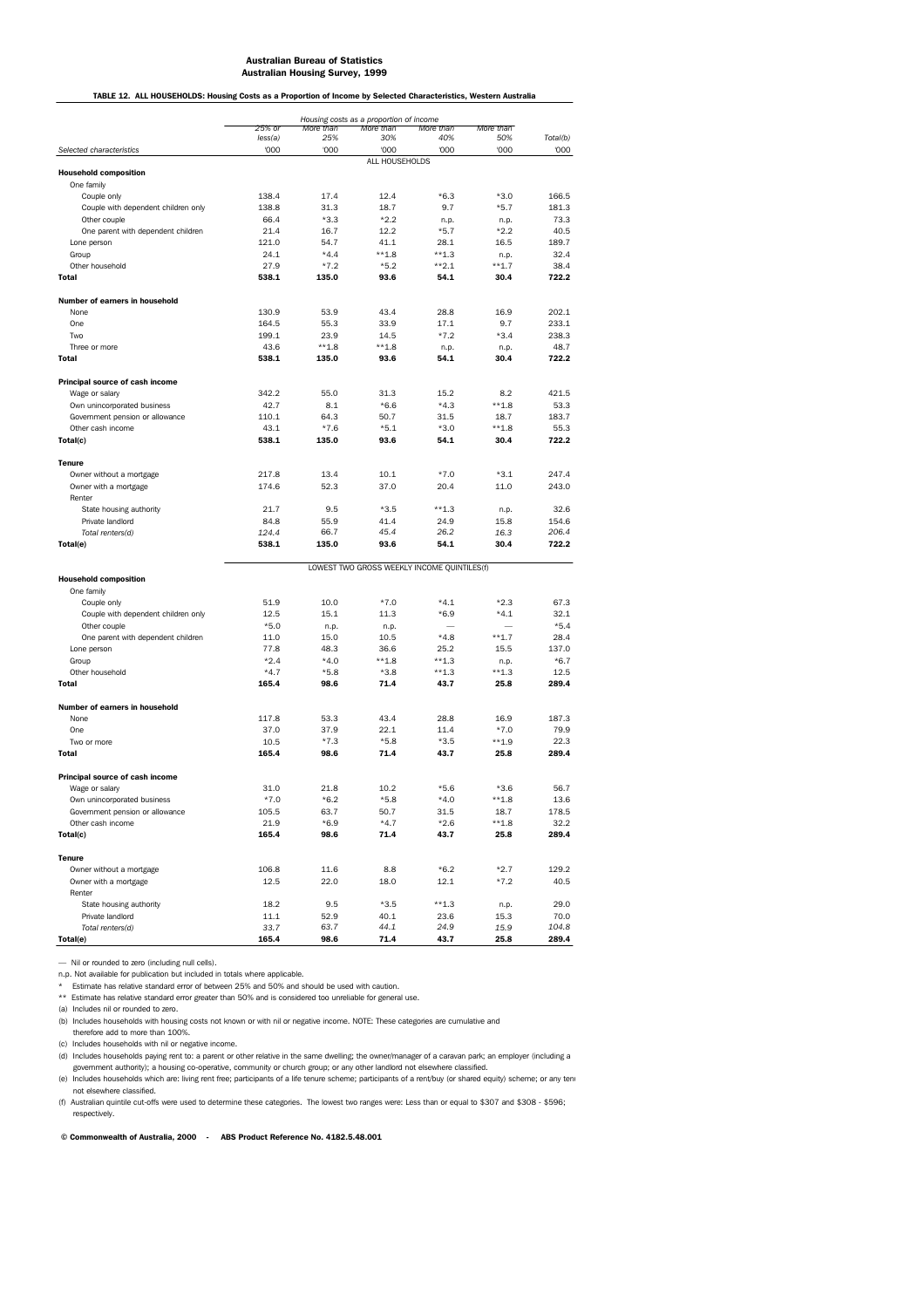TABLE 13. ALL HOUSEHOLDS: Income and Housing Costs by Tenure by Gross Weekly Income Quintile, Western Australia

|                                 |                                                    |        | Gross weekly income quintile(a)                  |         |                |         |  |  |  |
|---------------------------------|----------------------------------------------------|--------|--------------------------------------------------|---------|----------------|---------|--|--|--|
| Tenure                          | Lowest                                             | Second | Third                                            | Fourth  | Highest        | Total   |  |  |  |
|                                 |                                                    |        | MEAN WEEKLY HOUSING COSTS (\$)                   |         |                |         |  |  |  |
| Owner without a mortgage        | 30                                                 | 32     | 51                                               | 53      | 67             | 43      |  |  |  |
| Owner with a mortgage<br>Renter | 156                                                | 124    | 170                                              | 216     | 265            | 209     |  |  |  |
| State housing authority         | 50                                                 | 80     | $*105$                                           |         | n.p.           | 64      |  |  |  |
| Private landlord                | 119                                                | 130    | 138                                              | 174     | 190            | 144     |  |  |  |
| Total renters(b)                | 87                                                 | 119    | 131                                              | 157     | 173            | 126     |  |  |  |
| Total(c)                        | 62                                                 | 81     | 118                                              | 158     | 192            | 122     |  |  |  |
|                                 |                                                    |        | MEAN WEEKLY INCOME (\$)                          |         |                |         |  |  |  |
| Owner without a mortgage        | 169                                                | 431    | 782                                              | 1,227   | 2,199          | 805     |  |  |  |
| Owner with a mortgage<br>Renter | 148                                                | 471    | 779                                              | 1,187   | 2,062          | 1,227   |  |  |  |
| State housing authority         | 199                                                | 403    | *722                                             |         | n.p.           | 325     |  |  |  |
| Private landlord                | 159                                                | 446    | 776                                              | 1,208   | 2,101          | 804     |  |  |  |
| Total renters(b)                | 178                                                | 440    | 771                                              | 1,206   | 2,170          | 765     |  |  |  |
| Total(c)                        | 171                                                | 443    | 778                                              | 1,200   | 2,115          | 930     |  |  |  |
|                                 |                                                    |        | MEAN HOUSING COSTS AS A PROPORTION OF INCOME (%) |         |                |         |  |  |  |
| Owner without a mortgage        | 18                                                 | 7      | $\overline{7}$<br>22                             | 4<br>18 | 3              | 5<br>17 |  |  |  |
| Owner with a mortgage<br>Renter | 106                                                | 26     |                                                  |         | 13             |         |  |  |  |
| State housing authority         | 25                                                 | 20     | $*15$                                            |         | n.p.           | 20      |  |  |  |
| Private landlord                | 75                                                 | 29     | 18                                               | 14      | 9              | 18      |  |  |  |
| Total renters(b)                | 49                                                 | 27     | 17                                               | 13      | 8              | 16      |  |  |  |
| Total(c)                        | 36                                                 | 18     | 15                                               | 13      | 9              | 13      |  |  |  |
|                                 |                                                    |        | MEDIAN WEEKLY HOUSING COSTS (\$)                 |         |                |         |  |  |  |
| Owner without a mortgage        | 20                                                 | 21     | 29                                               | 31      | 36             | 25      |  |  |  |
| Owner with a mortgage           | 107                                                | 122    | 167                                              | 203     | 249            | 187     |  |  |  |
| Renter                          |                                                    |        |                                                  |         |                |         |  |  |  |
| State housing authority         | 47                                                 | 75     | $*101$                                           |         | n.p.           | 54      |  |  |  |
| Private landlord                | 111                                                | 132    | 138                                              | 155     | 182            | 137     |  |  |  |
| Total renters(b)                | 82                                                 | 124    | 133                                              | 146     | 157            | 126     |  |  |  |
| Total(c)                        | 38                                                 | 77     | 122                                              | 148     | 159            | 99      |  |  |  |
|                                 |                                                    |        | MEDIAN WEEKLY INCOME (\$)                        |         |                |         |  |  |  |
| Owner without a mortgage        | 192                                                | 429    | 782                                              | 1,233   | 1,963          | 561     |  |  |  |
| Owner with a mortgage<br>Renter | 172                                                | 499    | 788                                              | 1,175   | 1,861          | 1,120   |  |  |  |
| State housing authority         | 185                                                | 379    | *738                                             |         | n.p.           | 247     |  |  |  |
| Private landlord                | 186                                                | 438    | 773                                              | 1,206   | 1,790          | 674     |  |  |  |
| Total renters(b)                | 186                                                | 433    | 772                                              | 1,204   | 1,808          | 589     |  |  |  |
| Total(c)                        | 188                                                | 441    | 780                                              | 1,197   | 1,880          | 784     |  |  |  |
|                                 | MEDIAN HOUSING COSTS AS A PROPORTION OF INCOME (%) |        |                                                  |         |                |         |  |  |  |
| Owner without a mortgage        | 10                                                 | 5      | 4                                                | 3       | $\overline{2}$ | 4       |  |  |  |
| Owner with a mortgage<br>Renter | 62                                                 | 25     | 21                                               | 17      | 13             | 17      |  |  |  |
| State housing authority         | 25                                                 | 20     | $*14$                                            |         | n.p.           | 22      |  |  |  |
| Private landlord                | 60                                                 | 30     | 18                                               | 13      | 10             | 20      |  |  |  |
| Total renters(b)                | 44                                                 | 29     | 17                                               | 12      | 9              | 21      |  |  |  |
| Total(c)                        | 20                                                 | 17     | 16                                               | 12      | 8              | 13      |  |  |  |
|                                 |                                                    |        | HOUSEHOLDS ('000)                                |         |                |         |  |  |  |
| Owner without a mortgage        | 70.0                                               | 59.2   | 39.6                                             | 43.3    | 35.4           | 247.4   |  |  |  |
| Owner with a mortgage<br>Renter | 14.6                                               | 25.9   | 51.5                                             | 77.4    | 73.6           | 243.0   |  |  |  |
| State housing authority         | 20.2                                               | 8.8    | $*3.2$                                           |         | n.p.           | 32.6    |  |  |  |
| Private landlord                | 28.8                                               | 41.2   | 37.1                                             | 30.5    | 17.0           | 154.6   |  |  |  |
| Total renters(b)                | 51.1                                               | 53.7   | 43.2                                             | 36.0    | 22.3           | 206.4   |  |  |  |
| Total(c)                        | 144.9                                              | 144.5  | 139.4                                            | 159.4   | 134.0          | 722.2   |  |  |  |

— Nil or rounded to zero (including null cells).

n.p. Not available for publication but included in totals where applicable.

\* Estimate has relative standard error of between 25% and 50% and should be used with caution.

(a) Australian quintile cut-offs were used to determine these categories. The ranges were: Less than or equal to \$307; \$308 - \$596; \$597 - \$965; \$966 - \$1,477; More than \$1,477 respectively.

(b) Includes households paying rent to: a parent or other relative in the same dwelling; the owner/manager of a caravan park; an employer (including a<br>government authority); a housing co-operative, community or church grou

(c) Includes households which are: living rent free; participants of a life tenure scheme; participants of a rent/buy (or shared equity) scheme; or any tenure not elsewhere classified.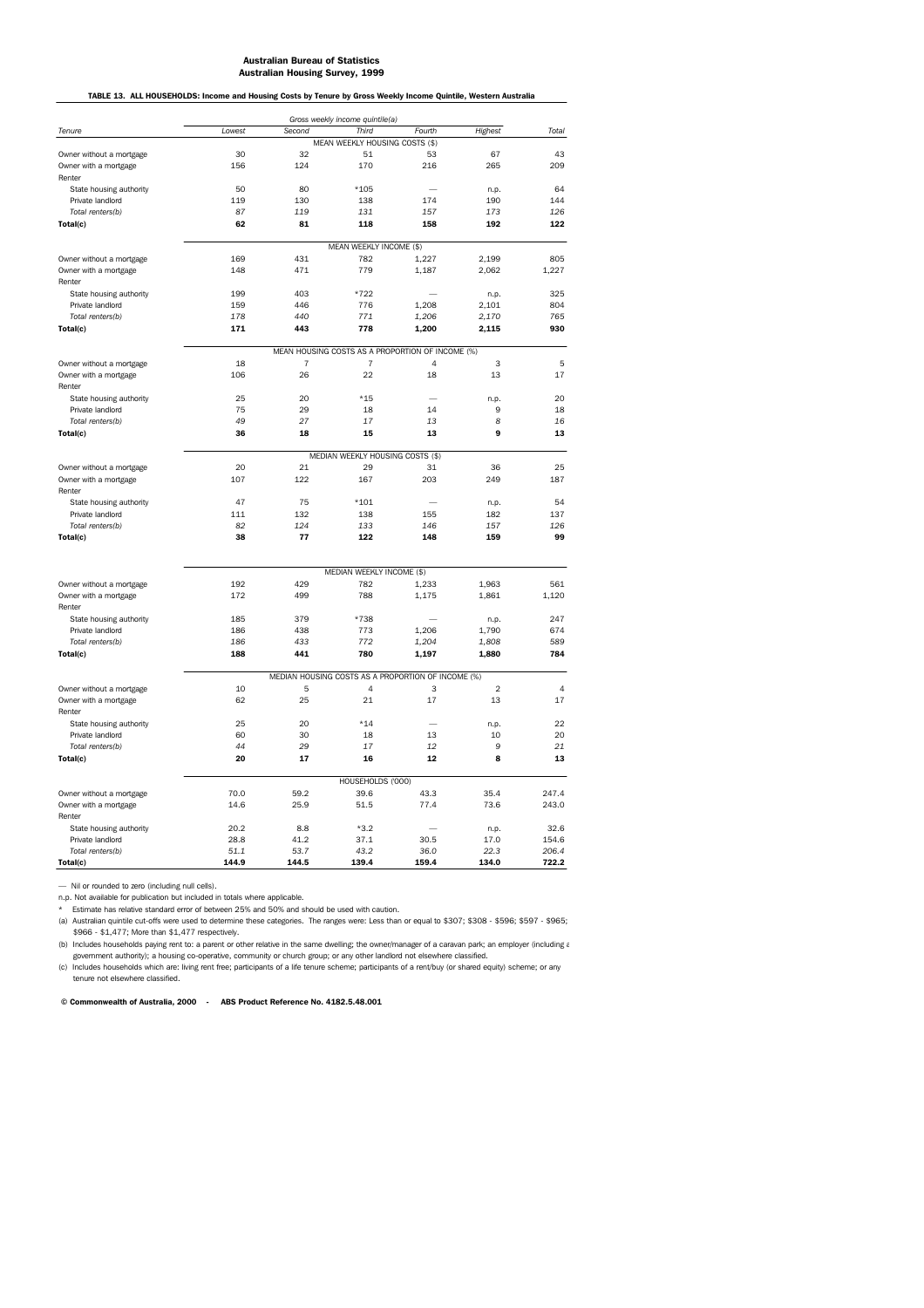# Australian Bureau of Statistics Australian Housing Survey, 1999 TABLE 14. ALL HOUSEHOLDS: Income and Housing Costs by Tenure by Selected Life-cycle Groups, Western Australia

|                                                   |                           | Couple only,             |                 | Couple with dependent children only with<br>eldest child |                          | One parent                                         | Couple with<br>Dependent    |                         | Couple only with reference<br>person |                         |                              |                |
|---------------------------------------------------|---------------------------|--------------------------|-----------------|----------------------------------------------------------|--------------------------|----------------------------------------------------|-----------------------------|-------------------------|--------------------------------------|-------------------------|------------------------------|----------------|
|                                                   | Lone person<br>only, aged | reference<br>person aged |                 |                                                          |                          | with<br>dependent                                  | and non-<br>dependent       | Non-<br>dependent       | Aged 55 to                           | Aged 65 and             | Lone person<br>only, aged 65 | All            |
| Tenure                                            | under 35                  | under 35                 | Aged under 5    |                                                          | Aged 5-14 Aged 15-24     | children                                           | children only               | children only           | 64                                   | over                    | and over                     | households(a)  |
| Owner without a mortgage                          | **68                      | $***50$                  | $*38$           | 52                                                       | 92                       | MEAN WEEKLY HOUSING COSTS (\$)<br>$*49$            | $*47$                       | 61                      | 33                                   | 31                      | 22                           | 41             |
| Owner with a mortgage                             | 213                       | 301                      | 205             | 197                                                      | 180                      | 163                                                | 216                         | 173                     | $*253$                               | **35                    | **80                         | 196            |
| Renter                                            |                           |                          |                 |                                                          |                          |                                                    |                             |                         |                                      |                         |                              |                |
| State housing authority                           | $*55$                     |                          | n.p.            | n.p                                                      |                          | 67                                                 |                             | n.p.                    | n.p.                                 | $*90$                   | 40                           | 61             |
| Private landlord                                  | 109                       | 140                      | 166             | 135                                                      | $*207$                   | 143                                                | $*114$                      | $*102$                  | *193                                 | $*134$                  | *122                         | 134            |
| Total renters(b)                                  | 98<br>119                 | 126<br>205               | 155<br>169      | 122<br>147                                               | $*201$<br>150            | 116<br>118                                         | $*143$<br>153               | $*97$<br>110            | $*147$<br>83                         | 113<br>40               | $71\,$<br>33                 | 118<br>115     |
| Total(c)                                          |                           |                          |                 |                                                          |                          |                                                    |                             |                         |                                      |                         |                              |                |
|                                                   |                           |                          |                 |                                                          |                          |                                                    | MEAN WEEKLY INCOME (\$)     |                         |                                      |                         |                              |                |
| Owner without a mortgage<br>Owner with a mortgage | $*616$<br>799             | *951<br>1,596            | $*774$<br>1,037 | 986<br>1,176                                             | 1,203<br>1,385           | $*622$<br>637                                      | 2,068<br>1,591              | 1,466<br>1,632          | 1,021<br>1,075                       | 561<br>**376            | 300<br>*272                  | 805<br>1,227   |
| Renter                                            |                           |                          |                 |                                                          |                          |                                                    |                             |                         |                                      |                         |                              |                |
| State housing authority                           | $*174$                    |                          | n.p.            | n.p.                                                     |                          | 349                                                |                             | n.p.                    | n.p.                                 | $*317$                  | 174                          | 325            |
| Private landlord                                  | 418                       | 1,141                    | 823             | 794                                                      | $*1,586$                 | 524                                                | $*1,438$                    | $*1,023$                | $*1,158$                             | $*744$                  | *293                         | 804            |
| Total renters(b)                                  | 405                       | 1,185                    | 836             | 899                                                      | $*1,698$                 | 463                                                | $*1,458$                    | *922                    | *990                                 | 575                     | 222                          | 765            |
| Total(c)                                          | 512                       | 1,361                    | 946             | 1,067                                                    | 1,362                    | 528                                                | 1,736                       | 1,486                   | 1,012                                | 555                     | 282                          | 930            |
|                                                   |                           |                          |                 |                                                          |                          | MEAN HOUSING COSTS AS A PROPORTION OF INCOME (%)   |                             |                         |                                      |                         |                              |                |
| Owner without a mortgage                          | $***11$                   | $**5$                    | $*5$            | 5                                                        | 8                        | *8                                                 | $*_{2}$                     | 4                       | 3                                    | 6                       | $\overline{7}$               | 5              |
| Owner with a mortgage                             | 27                        | 19                       | 20              | 17                                                       | 13                       | 26                                                 | 14                          | 11                      | $*24$                                | **9                     | $***29$                      | 16             |
| Renter                                            |                           |                          |                 |                                                          |                          |                                                    |                             |                         |                                      |                         |                              |                |
| State housing authority                           | $*31$                     |                          | n.p.            | n.p.                                                     |                          | 19                                                 | $*8$                        | n.p.                    | n.p.                                 | $*28$                   | 23                           | 19             |
| Private landlord<br>Total renters(b)              | 26<br>24                  | 12<br>11                 | 20<br>19        | 17<br>14                                                 | $*13$<br>$*12$           | 27<br>25                                           | $*10$                       | $*10$<br>$*11$          | *17<br>$*15$                         | *18<br>20               | $*42$<br>32                  | 17<br>15       |
| Total(c)                                          | 23                        | 15                       | 18              | 14                                                       | 11                       | 22                                                 | 9                           | $\overline{\mathbf{r}}$ | 8                                    | $\overline{\mathbf{z}}$ | 12                           | 12             |
|                                                   |                           |                          |                 |                                                          |                          |                                                    |                             |                         |                                      |                         |                              |                |
| Owner without a mortgage                          | $*38$                     | $***42$                  | $*25$           | 35                                                       | 38                       | MEDIAN WEEKLY HOUSING COSTS (\$)<br>$*25$          | $*40$                       | 33                      | 23                                   | 21                      | 16                           | 25             |
| Owner with a mortgage                             | 181                       | 247                      | 199             | 192                                                      | 169                      | 162                                                | 195                         | 160                     | 176                                  | $***25$                 | *96                          | 187            |
| Renter                                            |                           |                          |                 |                                                          |                          |                                                    |                             |                         |                                      |                         |                              |                |
| State housing authority                           | $*50$                     |                          | n.p.            | n.p.                                                     | $\overline{\phantom{0}}$ | 66                                                 | $\overline{\phantom{0}}$    | n.p.                    | n.p.                                 | $*84$                   | 39                           | 54             |
| Private landlord                                  | 124                       | 147                      | 143             | 146                                                      | 240                      | 145                                                | *139                        | *123                    | $*213$                               | $*119$                  | 108                          | 137            |
| Total renters(b)                                  | 105                       | 132                      | 138             | 138                                                      | $*235$                   | 126                                                | $*143$                      | $*95$                   | $*127$                               | 114                     | 44                           | 126            |
| Total(c)                                          | 123                       | 182                      | 170             | 146                                                      | 137                      | 124                                                | 136                         | 55                      | 31                                   | 23                      | 21                           | 99             |
|                                                   |                           |                          |                 |                                                          |                          |                                                    | MEDIAN WEEKLY INCOME (\$)   |                         |                                      |                         |                              |                |
| Owner without a mortgage                          | $*287$                    | *891                     | *735            | 1,182                                                    | 1,153                    | *587                                               | 1,921                       | 1,304                   | 834                                  | 370                     | 206                          | 561            |
| Owner with a mortgage<br>Renter                   | 809                       | 1,581                    | 986             | 1,163                                                    | 1,332                    | 542                                                | 1,591                       | 1,585                   | 974                                  | **393                   | $*176$                       | 1,120          |
| State housing authority                           | $*178$                    |                          | n.p.            | n.p.                                                     |                          | 311                                                | $\overline{\phantom{a}}$    | n.p.                    | n.p.                                 | *320                    | 178                          | 247            |
| Private landlord                                  | 399                       | 1,063                    | 793             | 725                                                      | $*1,289$                 | 440                                                | $*1,677$                    | $*1,065$                | *736                                 | *364                    | *223                         | 674            |
| Total renters(b)                                  | 376                       | 1,114                    | 829             | 751                                                      | $*1,361$                 | 389                                                | $*1,487$                    | *698                    | *728                                 | *332                    | 188                          | 589            |
| Total(c)                                          | 485                       | 1,256                    | 914             | 1,048                                                    | 1,260                    | 438                                                | 1,639                       | 1,339                   | 849                                  | 365                     | 193                          | 784            |
|                                                   |                           |                          |                 |                                                          |                          | MEDIAN HOUSING COSTS AS A PROPORTION OF INCOME (%) |                             |                         |                                      |                         |                              |                |
| Owner without a mortgage                          | $*13$                     | $***5$                   | *3              | 3                                                        | 3                        | *4                                                 | $*2$                        | 3                       | 3                                    | 6                       | 8                            | $\overline{4}$ |
| Owner with a mortgage                             | 22                        | 16                       | 20              | 16                                                       | 13                       | 30                                                 | 12                          | 10                      | 18                                   | $***6$                  | *55                          | 17             |
| Renter                                            | $*28$                     |                          |                 |                                                          |                          | 21                                                 |                             |                         |                                      | $*26$                   | 22                           | 22             |
| State housing authority<br>Private landlord       | 31                        | 14                       | n.p.<br>18      | n.p.<br>20                                               | $*19$                    | 33                                                 | $*8$                        | n.p.<br>$*12$           | n.p.<br>*29                          | $*33$                   | *48                          | 20             |
| Total renters(b)                                  | 28                        | 12                       | 17              | 18                                                       | $*17$                    | 32                                                 | $*10$                       | $*14$                   | $*17$                                | $*34$                   | 23                           | 21             |
| Total(c)                                          | 25                        | 15                       | 19              | 14                                                       | 11                       | 28                                                 | 8                           | 4                       | 4                                    | 6                       | 11                           | 13             |
|                                                   |                           |                          |                 |                                                          |                          |                                                    |                             |                         |                                      |                         |                              |                |
| Owner without a mortgage                          | $*2.7$                    | $*2.5$                   | $*4.0$          | 17.4                                                     | 16.8                     | $*5.6$                                             | HOUSEHOLDS ('000)<br>$*6.5$ | 21.8                    | 25.7                                 | 44.9                    | 41.4                         | 247.4          |
| Owner with a mortgage                             | 10.6                      | 18.3                     | 23.6            | 49.2                                                     | 28.5                     | 10.5                                               | 11.0                        | 17.8                    | $*6.5$                               | $***1.0$                | $***1.8$                     | 243.0          |
| Renter                                            |                           |                          |                 |                                                          |                          |                                                    |                             |                         |                                      |                         |                              |                |
| State housing authority                           | $*3.3$                    |                          | n.p.            | n.p.                                                     |                          | 8.4                                                |                             | n.p.                    | n.p.                                 | $***1.5$                | $*6.8$                       | 32.6           |
| Private landlord                                  | 22.2                      | 12.5                     | 9.4             | 16.2                                                     | $*4.5$                   | 15.6                                               | $***1.8$                    | $*2.4$                  | $*2.4$                               | $*3.6$                  | $*4.7$                       | 154.6          |
| Total renters(b)                                  | 28.2                      | 15.9                     | 10.7            | 20.4                                                     | $*5.0$                   | 24.0                                               | $*2.3$                      | $*2.9$                  | $*4.1$                               | $*5.8$                  | 12.4                         | 206.4          |
| Total(c)                                          | 44.4                      | 37.2                     | 40.6            | 89.4                                                     | 51.3                     | 40.5                                               | 20.7                        | 43.0                    | 37.4                                 | 52.4                    | 58.8                         | 722.2          |

— Nil or rounded to zero (including null cells).

n.p. Not available for publication but included in totals where applicable.<br>\* Estimate has relative standard error of between 25% and 50% and should be used with caution.<br>\*\* Estimate has relative standard error greate

(a) Includes households not included in the selected life-cycle groups. (b) Includes households paying rent to: a parent or other relative in the same dwelling; the owner/manager of a caravan park; an employer (including a

government authority); a housing co-operative, community or church group; or any other landlord not elsewhere classified.

(c) Includes households which are: living rent free; participants of a life tenure scheme; participants of a rent/buy (or shared equity) scheme; or any tenure notates notations will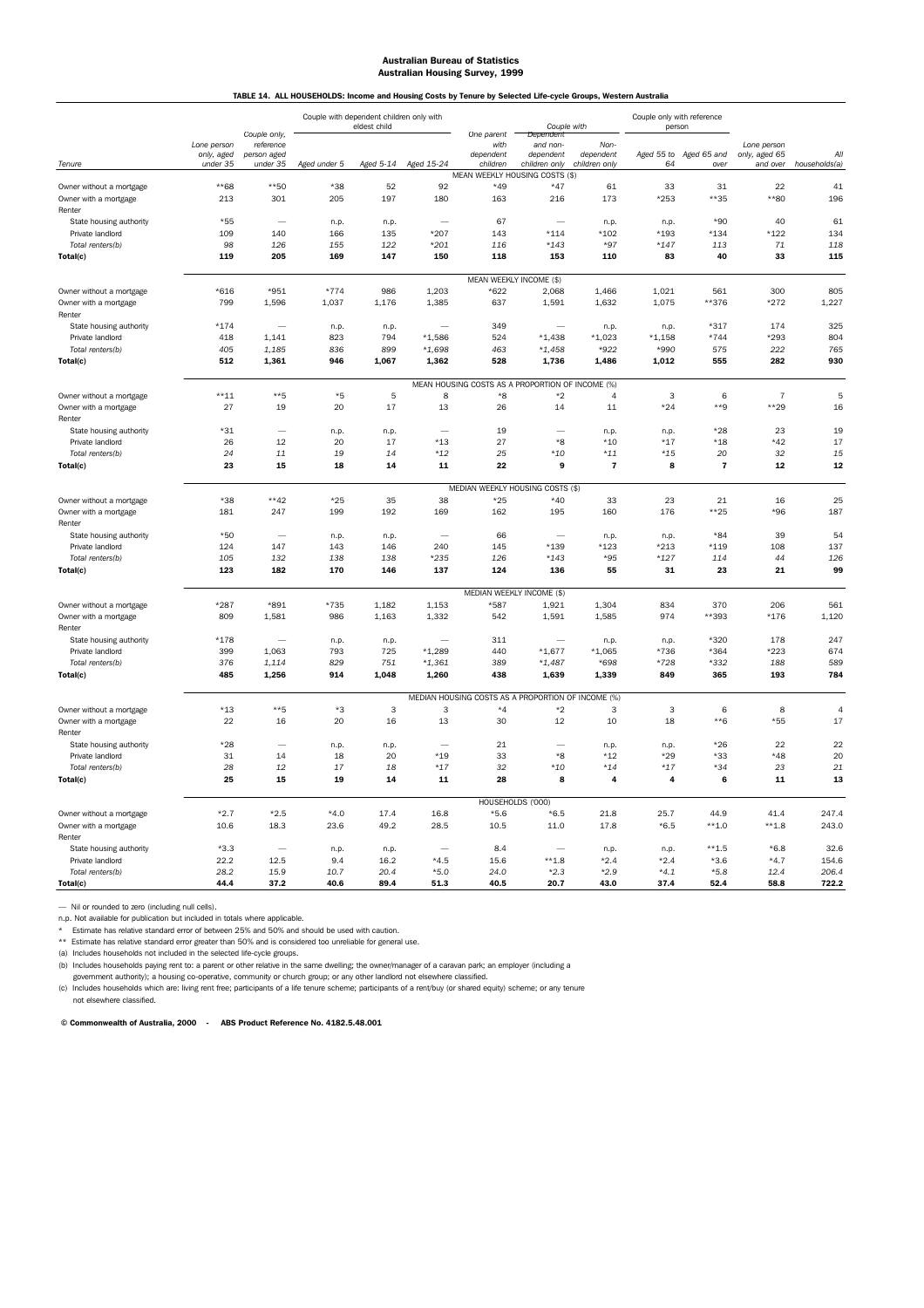Table 15 in Australian Housing Survey: Characteristics, Costs and Conditions, 1999 (ABS Catalogue Number 4182.0) is a Capital city ta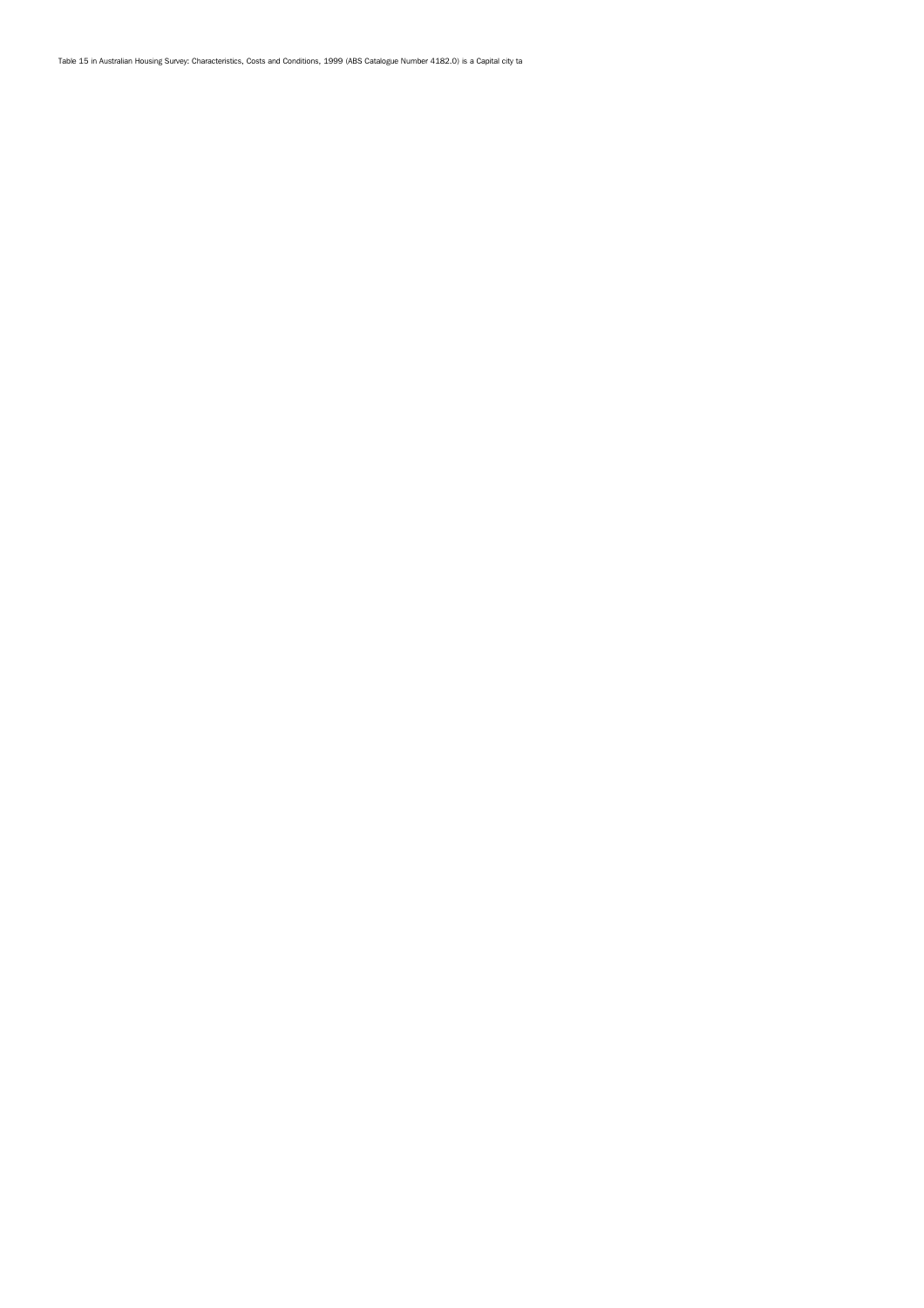Table 16 in Australian Housing Survey: Characteristics, Costs and Conditions, 1999 (ABS Catalogue Number 4182.0) is a State/Territory table.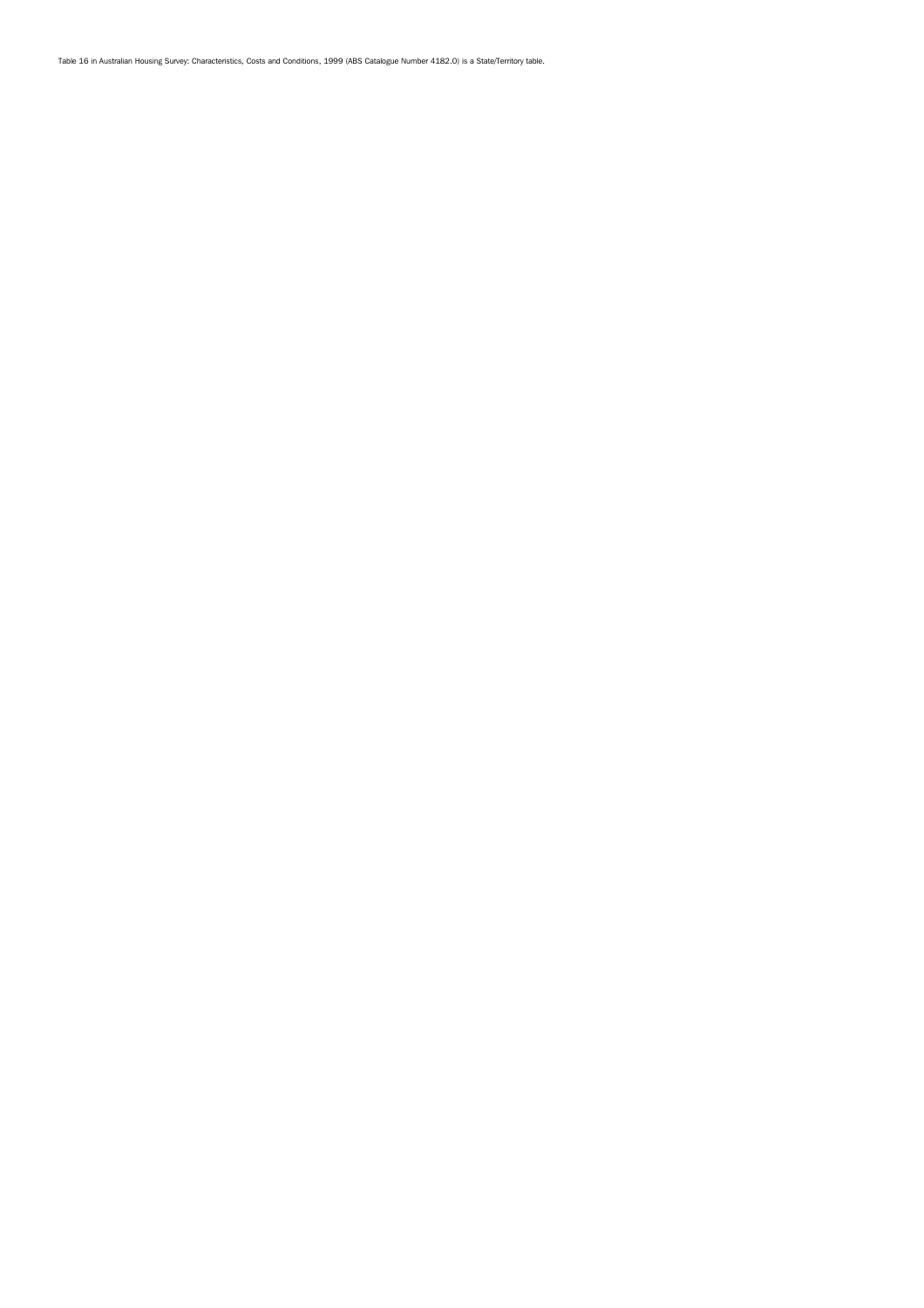# Australian Bureau of Statistics Australian Housing Survey, 1999 TABLE 17. OWNER HOUSEHOLDS: Weekly Housing Costs by Gross Weekly Income Quintile, Western Australia

|                                                          | Weekly housing costs                     |             |          |                                         |              |          |          |                |          |  |
|----------------------------------------------------------|------------------------------------------|-------------|----------|-----------------------------------------|--------------|----------|----------|----------------|----------|--|
|                                                          |                                          |             | $$100-$  | $$150-$                                 | $$200 -$     | $$250 -$ | \$300 or |                |          |  |
|                                                          | $$1 - $49$                               | $$50 - $99$ | \$149    | \$199                                   | \$249        | \$299    | more     | Not known      | Total(a) |  |
| Selected characteristics                                 | '000                                     | '000        | '000     | 000'                                    | '000         | 000'     | '000     | '000           | '000     |  |
|                                                          |                                          |             |          | GROSS WEEKLY INCOME QUINTILE(b): LOWEST |              |          |          |                |          |  |
| Type of home buyer                                       |                                          |             |          |                                         |              |          |          |                |          |  |
| First home buyer household                               | 16.3                                     | $*2.8$      | $*3.1$   | $***1.4$                                |              | n.p.     |          | n.p.           | 24.9     |  |
| Changeover buyer household                               | 40.2                                     | $*6.2$      | $***1.3$ | n.p.                                    | n.p.         | n.p.     | $***1.6$ | $*6.3$         | 57.7     |  |
| Total(c)                                                 | 57.7                                     | 9.4         | $*4.4$   | $*2.3$                                  | n.p.         | n.p.     | $***2.0$ | $*7.1$         | 84.6     |  |
|                                                          |                                          |             |          | GROSS WEEKLY INCOME QUINTILE(b): SECOND |              |          |          |                |          |  |
| Type of home buyer                                       |                                          |             |          |                                         |              |          |          |                |          |  |
| First home buyer household                               | 15.0                                     | $*3.9$      | $*4.4$   | $*4.2$                                  | n.p.         |          |          | $*2.8$         | 31.2     |  |
| Changeover buyer household                               | 33.3                                     | $*7.1$      | $*2.5$   | $*3.9$                                  | $***1.2$     |          | n.p.     | $*3.0$         | 51.4     |  |
| Total(c)                                                 | 49.2                                     | 11.9        | $*6.9$   | 8.5                                     | $***1.6$     |          | n.p.     | $*6.1$         | 85.0     |  |
|                                                          | GROSS WEEKLY INCOME QUINTILE(b): THIRD   |             |          |                                         |              |          |          |                |          |  |
| Type of home buyer                                       |                                          |             |          |                                         |              |          |          |                |          |  |
| First home buyer household                               | 11.2                                     | $*6.5$      | $*4.2$   | 12.5                                    | $*3.8$       | $*2.2$   | n.p.     | $***1.6$       | 42.3     |  |
| Changeover buyer household                               | 19.5                                     | $*4.4$      | $*7.6$   | $*5.2$                                  | $*2.5$       | n.p.     | $***2.0$ | $*2.9$         | 44.5     |  |
| Total(c)                                                 | 32.6                                     | 11.3        | 12.3     | 17.7                                    | $*6.3$       | $*3.0$   | $*3.2$   | $*4.8$         | 91.1     |  |
|                                                          |                                          |             |          | GROSS WEEKLY INCOME QUINTILE(b): FOURTH |              |          |          |                |          |  |
| Type of home buyer                                       |                                          |             |          |                                         |              |          |          |                |          |  |
| First home buyer household                               | 12.1                                     | $*4.0$      | $*5.5$   | $*5.7$                                  | $*7.2$       | $*4.1$   | $*2.5$   | $*3.1$         | 44.1     |  |
| Changeover buyer household                               | 20.2                                     | $*6.6$      | $*5.1$   | 12.8                                    | 8.2          | $*5.6$   | $*6.8$   | $*2.4$         | 68.2     |  |
| Total(c)                                                 | 32.6                                     | 10.9        | 12.5     | 19.2                                    | 17.2         | 11.4     | 10.8     | $*5.5$         | 120.7    |  |
|                                                          | GROSS WEEKLY INCOME QUINTILE(b): HIGHEST |             |          |                                         |              |          |          |                |          |  |
|                                                          |                                          |             |          |                                         |              |          |          |                |          |  |
| Type of home buyer                                       | $*6.5$                                   | $*2.2$      | $*3.3$   | $*3.1$                                  | $*3.3$       | $*4.6$   | $*5.7$   |                | 30.2     |  |
| First home buyer household<br>Changeover buyer household | 18.7                                     | $*7.7$      | $*6.6$   | $*6.3$                                  | $*6.0$       | 8.3      | 14.8     | n.p.<br>$*3.9$ | 72.2     |  |
|                                                          |                                          | 10.6        | 11.2     | 9.9                                     | 10.1         |          |          | $*5.2$         | 109.0    |  |
| Total(c)                                                 | 26.0                                     |             |          |                                         |              | 13.5     | 21.7     |                |          |  |
|                                                          |                                          |             |          |                                         | <b>TOTAL</b> |          |          |                |          |  |
| <b>Type of home buyer</b>                                |                                          |             |          |                                         |              |          |          |                |          |  |
| Dwelling acquired before 1997                            |                                          |             |          |                                         |              |          |          |                |          |  |
| First home buyer household                               | 61.1                                     | 19.4        | 20.6     | 26.9                                    | 14.8         | 11.3     | 8.5      | 8.7            | 172.6    |  |
| Changeover buyer household                               | 131.9                                    | 32.0        | 23.2     | 29.1                                    | 18.7         | 14.7     | 25.7     | 18.4           | 294.1    |  |
| Total(c)                                                 | 198.1                                    | 54.2        | 47.4     | 57.6                                    | 36.1         | 28.6     | 38.2     | 28.7           | 490.4    |  |

— Nil or rounded to zero (including null cells). n.p. Not available for publication but included in totals where applicable.

\* Estimate has relative standard error of between 25% and 50% and should be used with caution. \*\* Estimate has relative standard error greater than 50% and is considered too unreliable for general use.

(a) Includes households with nil housing costs.

(b) Australian quintile cut-offs were used to determine these categories. The ranges were: Less than or equal to \$307; \$308 - \$596; \$597 - \$965;

 \$966 - \$1,477; More than \$1,477 respectively. (c) Includes households with more than one owner and in which (in terms of the purchase of their current dwelling) at least one of the owners was a first home buyer and at least one other was a changeover buyer.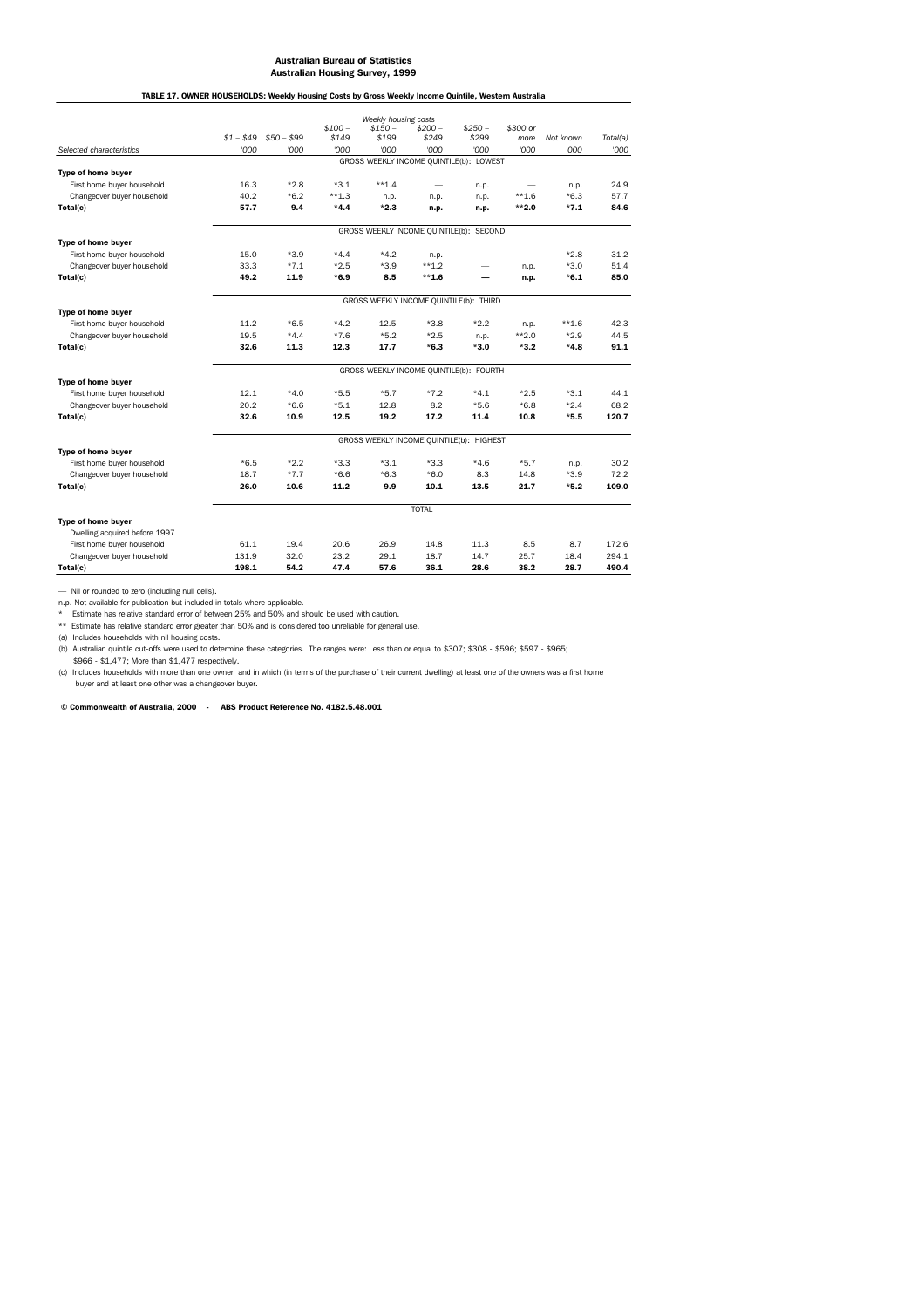TABLE 18. OWNER HOUSEHOLDS: Age of Reference Person by Value of Dwelling and Equity in Dwelling by Amount Owing, Western Australia

|                                              | Age of reference person (years) |                  |                                                |                    |                  |                    |  |  |
|----------------------------------------------|---------------------------------|------------------|------------------------------------------------|--------------------|------------------|--------------------|--|--|
|                                              | Less than 35                    | 35-44            | $45 - 54$                                      | $55 - 64$          | 65 and over      | All owners         |  |  |
| Selected characteristics                     | '000                            | '000             | '000<br>NO MORTGAGE                            | '000               | '000             | '000               |  |  |
| Value of dwelling                            |                                 |                  |                                                |                    |                  |                    |  |  |
| Less than \$100,000                          | $*3.8$                          | $*3.9$           | $*6.8$                                         | 7.8                | 16.5             | 38.7               |  |  |
| $$100,000 - $124,999$                        | $***1.9$                        | $*2.3$           | $*5.6$                                         | $*6.4$             | 16.0             | 32.2               |  |  |
| $$125,000 - $149,999$                        | $*2.7$                          | $**1.8$          | $*4.8$                                         | $*4.0$             | 15.1             | 28.4               |  |  |
| \$150,000 - \$199,999                        | $*2.7$                          | $*5.4$           | 9.4                                            | 9.4                | 17.7             | 44.5               |  |  |
| \$200,000 - \$299,999                        |                                 | 7.8              | 10.6                                           | 12.0               | 16.2             | 46.7               |  |  |
| \$300,000 - \$399,999                        | n.p.                            | $*3.3$           | $*7.2$                                         | $*4.8$             | $*7.2$           | 22.9               |  |  |
| \$400,000 or more<br>Total(a)                | n.p.<br>12.6                    | $***1.2$<br>26.7 | $*3.6$<br>50.8                                 | 9.4<br>57.7        | 7.7<br>99.5      | 22.3<br>247.4      |  |  |
|                                              |                                 |                  |                                                |                    |                  |                    |  |  |
| <b>Equity in dwelling</b>                    |                                 |                  |                                                |                    |                  |                    |  |  |
| $$1 - $19,999$                               | n.p.                            |                  | n.p.                                           | n.p.               |                  | $***1.8$           |  |  |
| \$20,000 - \$49,999                          | n.p.                            | n.p.             | $***1.6$                                       | n.p.               | $***1.6$         | $*5.7$             |  |  |
| \$50,000 - \$99,999                          | $*2.4$                          | $*3.0$           | $*4.7$                                         | $*6.3$             | 14.9<br>48.8     | 31.2<br>105.1      |  |  |
| \$100,000 - \$199,999<br>\$200,000 or more   | $*7.3$<br>n.p.                  | 9.5<br>12.4      | 19.8<br>21.4                                   | 19.8<br>26.2       | 31.1             | 91.9               |  |  |
| Total(b)                                     | 12.6                            | 26.7             | 50.8                                           | 57.7               | 99.5             | 247.4              |  |  |
|                                              |                                 |                  |                                                |                    |                  |                    |  |  |
|                                              |                                 |                  | AMOUNT OWING ON MORTGAGE(S): \$1 - \$99,999    |                    |                  |                    |  |  |
| Value of dwelling                            |                                 |                  |                                                |                    |                  |                    |  |  |
| Less than \$100,000<br>$$100,000 - $124,999$ | 13.8<br>10.1                    | 11.8<br>11.2     | $*5.8$<br>$*7.1$                               | $*3.5$<br>$***1.6$ | $***1.7$         | 36.5<br>30.5       |  |  |
| \$125,000 - \$149,999                        | 7.7                             | 9.4              | $*7.6$                                         | $*2.4$             | n.p.<br>$***1.6$ | 28.8               |  |  |
| \$150,000 - \$199,999                        | $*7.0$                          | 12.4             | 10.9                                           | $*2.5$             |                  | 32.7               |  |  |
| \$200,000 - \$299,999                        | $**1.8$                         | 9.1              | $*5.6$                                         | $*3.1$             | n.p.             | 20.2               |  |  |
| \$300,000 - \$399,999                        | $***1.6$                        | $*3.3$           | $*3.3$                                         | $***1.2$           | n.p.             | 9.7                |  |  |
| \$400,000 or more                            | n.p.                            | $**1.3$          | $*4.2$                                         | $***1.1$           |                  | $*7.0$             |  |  |
| Total(a)                                     | 42.4                            | 58.4             | 45.5                                           | 15.3               | $*4.7$           | 166.3              |  |  |
|                                              |                                 |                  |                                                |                    |                  |                    |  |  |
| <b>Equity in dwelling</b><br>$$1 - $19,999$  | $*7.4$                          | $*6.5$           | n.p.                                           |                    |                  | 14.3               |  |  |
| $$20,000 - $49,999$                          | 13.6                            | 12.2             | $*6.1$                                         | $***1.8$           | n.p.             | 34.8               |  |  |
| \$50,000 - \$99,999                          | 13.6                            | 14.8             | $*7.4$                                         | $*3.9$             | $***1.3$         | 40.9               |  |  |
| $$100,000 - $199,999$                        | $*5.0$                          | 16.4             | 19.2                                           | $*6.4$             | $***1.6$         | 48.6               |  |  |
| \$200,000 or more                            | $*2.8$                          | 8.1              | 10.4                                           | $*3.2$             | n.p.             | 25.2               |  |  |
| Total(b)                                     | 42.4                            | 58.4             | 45.5                                           | 15.3               | $*4.7$           | 166.3              |  |  |
|                                              |                                 |                  |                                                |                    |                  |                    |  |  |
|                                              |                                 |                  |                                                |                    |                  |                    |  |  |
|                                              |                                 |                  | AMOUNT OWING ON MORTGAGE(S): \$100,000 OR MORE |                    |                  |                    |  |  |
| <b>Value of dwelling</b>                     |                                 |                  |                                                |                    |                  |                    |  |  |
| Less than \$100,000<br>$$100,000 - $124,999$ | n.p.<br>$**1.8$                 | n.p.<br>$*2.3$   |                                                | n.p.               |                  | $***1.3$<br>$*5.1$ |  |  |
| \$125,000 - \$149,999                        | $*5.6$                          | $*2.6$           | n.p.<br>$***1.3$                               |                    |                  | 9.5                |  |  |
| $$150,000 - $199,999$                        | $*4.6$                          | $*7.6$           | $*3.5$                                         | $**1.3$            |                  | 17.1               |  |  |
| \$200,000 - \$299,999                        | $*6.9$                          | 9.2              | $*4.5$                                         | n.p.               |                  | 20.9               |  |  |
| \$300,000 - \$399,999                        | $***2.0$                        | $*3.6$           | $*5.1$                                         | n.p.               |                  | 11.6               |  |  |
| \$400,000 or more                            | n.p.                            | $*2.3$           | $*2.3$                                         | $**1.5$            | n.p.             | $*7.3$             |  |  |
| Total(a)                                     | 22.6                            | 28.1             | 17.1                                           | $*4.6$             | n.p.             | 72.9               |  |  |
|                                              |                                 |                  |                                                |                    |                  |                    |  |  |
| <b>Equity in dwelling</b>                    | $*5.5$                          | $*2.8$           |                                                |                    |                  | 8.7                |  |  |
| $$1 - $19,999$<br>\$20,000 - \$49,999        | $*6.3$                          | 7.9              | n.p.<br>$*2.6$                                 | n.p.               |                  | 17.7               |  |  |
| \$50,000 - \$99,999                          | $*4.1$                          | $*6.6$           | $*6.3$                                         | n.p.               |                  | 17.6               |  |  |
| $$100,000 - $199,999$                        | $*3.2$                          | $*7.6$           | $*3.0$                                         | n.p.               |                  | 14.6               |  |  |
| \$200,000 or more                            | n.p.                            | $***1.6$         | $*3.4$                                         | $***1.5$           | n.p.             | $*7.4$             |  |  |
| Total(b)                                     | 22.6                            | 28.1             | 17.1                                           | $*4.6$             | n.p.             | 72.9               |  |  |
|                                              |                                 |                  |                                                |                    |                  |                    |  |  |
| Value of dwelling                            |                                 |                  | TOTAL(c)                                       |                    |                  |                    |  |  |
| Less than \$100,000                          | 19.0                            | 16.1             | 12.6                                           | 11.2               | 18.1             | 77.0               |  |  |
| $$100,000 - $124,999$                        | 13.8                            | 15.8             | 13.5                                           | 8.5                | 16.6             | 68.1               |  |  |
| \$125,000 - \$149,999                        | 16.0                            | 13.8             | 13.7                                           | $*6.4$             | 16.7             | 66.7               |  |  |
| $$150,000 - $199,999$                        | 14.7                            | 25.8             | 24.2                                           | 13.2               | 17.7             | 95.6               |  |  |
| $$200.000 - $299.999$                        | 8.7                             | 26.1             | 20.7                                           | 15.8               | 16.7             | 88.1               |  |  |
| \$300,000 - \$399,999                        | $*4.0$                          | 10.6             | 15.6                                           | $*7.0$             | *7.5             | 44.7               |  |  |
| \$400,000 or more                            | $***1.6$                        | $*4.8$           | 10.4                                           | 12.0               | 8.1              | 36.9               |  |  |
| Total(a)                                     | 79.4                            | 114.0            | 114.5                                          | 78.0               | 104.6            | 490.4              |  |  |
| <b>Equity in dwelling</b>                    |                                 |                  |                                                |                    |                  |                    |  |  |
| $$1 - $19,999$                               | 13.4                            | 9.3              | $***1.3$                                       | n.p.               |                  | 24.8               |  |  |
| \$20,000 - \$49,999                          | 20.9                            | 21.0             | 10.3                                           | $*3.3$             | $*2.6$           | 58.1               |  |  |
| \$50,000 - \$99,999                          | 20.1                            | 24.4             | 18.4                                           | 10.7               | 16.1             | 89.7               |  |  |
| $$100,000 - $199,999$                        | 15.5                            | 33.5             | 42.0                                           | 26.8               | 50.4             | 168.3              |  |  |
| \$200,000 or more<br>Total(b)                | $*3.9$<br>79.4                  | 22.1<br>114.0    | 35.2<br>114.5                                  | 31.0<br>78.0       | 32.3<br>104.6    | 124.5<br>490.4     |  |  |

— Nil or rounded to zero (including null cells).

n.p. Not available for publication but included in totals where applicable.<br>\* Estimate has relative standard error of between 25% and 50% and should be used with caution.<br>\*\* Estimate has relative standard error greate

(a) Includes value of dwelling not known. (b) Includes zero or negative equity and value of dwelling or amount owing not known.

(c) Includes amount owing not known.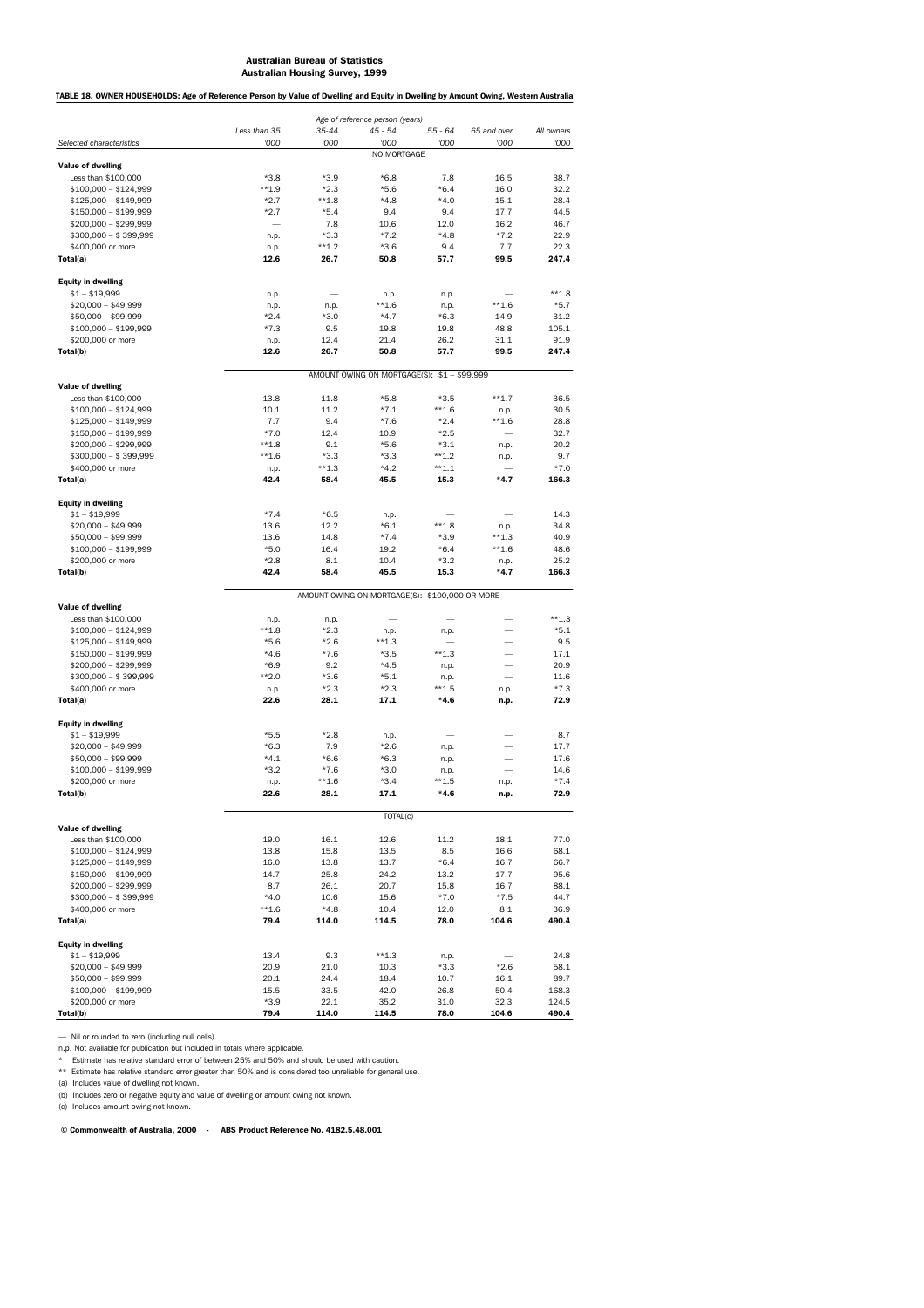TABLE 19. RECENT HOME BUYER HOUSEHOLDS: Purchase Price of Dwelling by Selected Characteristics, Western Australia

|                                           | Purchase price of dwelling |             |             |             |                          |                          |                          |          |
|-------------------------------------------|----------------------------|-------------|-------------|-------------|--------------------------|--------------------------|--------------------------|----------|
|                                           | Less than                  | $$100,000-$ | \$125,000 - | $$150,000-$ | $$200,000-$              | $$300,000 -$             | \$400,000                |          |
|                                           | \$100,000                  | \$124,999   | \$149,999   | \$199,999   | \$299,999                | \$399,999                | or more                  | Total(a) |
| Selected characteristics                  | '000                       | '000        | '000        | '000        | '000                     | '000                     | '000                     | '000     |
| <b>Private dwelling structure</b>         |                            |             |             |             |                          |                          |                          |          |
| Separate house                            | 24.7                       | 15.4        | 11.0        | 16.6        | 13.7                     | $*5.6$                   | $*2.3$                   | 90.0     |
| Semidetached                              | $*5.3$                     | $***1.2$    | $***1.3$    | $***1.5$    | $***1.2$                 | $\overline{\phantom{a}}$ | n.p.                     | 11.3     |
| Flat                                      | $*2.6$                     |             | n.p.        | n.p.        | $\overline{\phantom{0}}$ | n.p.                     |                          | $*3.8$   |
| Total(b)                                  | 32.9                       | 16.6        | 12.6        | 18.6        | 14.8                     | $*6.0$                   | $*2.7$                   | 105.4    |
| Age of reference person (years)           |                            |             |             |             |                          |                          |                          |          |
| $15 - 24$                                 | $*3.5$                     | n.p.        | n.p.        | n.p.        |                          |                          | $\overline{\phantom{0}}$ | $*5.5$   |
| $25 - 34$                                 | 11.1                       | $*4.7$      | $*4.5$      | $*4.9$      | $*3.5$                   | n.p.                     |                          | 29.4     |
| $35 - 44$                                 | 8.4                        | $*5.0$      | $*3.5$      | 8.1         | $*5.3$                   | $***1.6$                 | $***1.2$                 | 33.1     |
| $45 - 54$                                 | $*4.6$                     | $*2.8$      | $***1.5$    | $***2.0$    | $*3.6$                   | $*2.4$                   | n.p.                     | 18.4     |
| $55 - 64$                                 | $*3.1$                     | n.p.        | $***1.9$    | $***2.1$    | $***1.9$                 | $***1.2$                 | n.p.                     | 11.5     |
| 65 and over                               | $*2.3$                     | $*2.6$      | n.p.        | $***1.1$    | n.p.                     | $\overline{\phantom{0}}$ | $\overline{\phantom{0}}$ | $*7.4$   |
| <b>Total</b>                              | 32.9                       | 16.6        | 12.6        | 18.6        | 14.8                     | $*6.0$                   | $*2.7$                   | 105.4    |
| <b>Type of dwelling</b>                   |                            |             |             |             |                          |                          |                          |          |
| New home                                  | $*3.6$                     | $*3.3$      | $*3.1$      | $*3.8$      | $*5.2$                   | $*2.2$                   | n.p.                     | 21.9     |
| <b>Established home</b>                   | 29.3                       | 13.3        | 9.5         | 14.8        | 9.7                      | $*3.8$                   | $*2.3$                   | 83.5     |
| <b>Total</b>                              | 32.9                       | 16.6        | 12.6        | 18.6        | 14.8                     | $*6.0$                   | $*2.7$                   | 105.4    |
| Type of home buyer                        |                            |             |             |             |                          |                          |                          |          |
| First home buyer household                | 15.5                       | $*6.8$      | $*5.1$      | $*3.5$      | $***1.7$                 | n.p.                     | n.p.                     | 33.4     |
| Changeover buyer household                | 16.3                       | $*7.6$      | $*7.1$      | 13.5        | 11.6                     | $*4.8$                   | $***1.8$                 | 63.8     |
| Total(c)                                  | 32.9                       | 16.6        | 12.6        | 18.6        | 14.8                     | $*6.0$                   | $*2.7$                   | 105.4    |
| Deposit as a proportion of purchase price |                            |             |             |             |                          |                          |                          |          |
| No deposit(d)                             | $*6.4$                     | n.p.        | $***2.1$    | $*2.5$      | $*3.8$                   | $**1.3$                  | $\overline{\phantom{0}}$ | 16.6     |
| Less than 5%                              | 12.9                       | $*5.0$      | $*3.8$      | $*6.5$      | $*5.0$                   | $*2.4$                   | $***1.5$                 | 37.1     |
| 5% - less than 10%                        | $*4.6$                     | $*3.6$      | $***1.9$    | $*2.2$      | $***1.7$                 | n.p.                     | n.p.                     | 15.5     |
| 10% - less than 20%                       | $*3.5$                     | $*2.6$      | $***1.2$    | $*3.2$      | $***1.1$                 | n.p.                     | n.p.                     | 12.8     |
| 20% - less than 30%                       | $*3.2$                     | n.p.        | $***1.7$    | $***1.4$    | n.p.                     | n.p.                     | -                        | 8.1      |
| 30% or more                               | $*2.3$                     | $*3.9$      | $***1.6$    | $*2.8$      | $*2.3$                   | n.p.                     | $\overline{\phantom{0}}$ | 13.4     |
| Total(e)                                  | 32.9                       | 16.6        | 12.6        | 18.6        | 14.8                     | *6.0                     | $*2.7$                   | 105.4    |
| Year dwelling acquired                    |                            |             |             |             |                          |                          |                          |          |
| 1997                                      | 16.1                       | $*5.8$      | $*5.6$      | $*5.1$      | $*5.6$                   | $***1.2$                 |                          | 39.9     |
| 1998                                      | 12.5                       | $*5.7$      | $*5.0$      | $*7.5$      | $*5.0$                   | $***1.6$                 | $***1.1$                 | 38.8     |
| 1999                                      | $*4.4$                     | $*5.0$      | $**2.0$     | $*6.0$      | $*4.3$                   | $*3.2$                   | $**1.5$                  | 26.7     |
| <b>Total</b>                              | 32.9                       | 16.6        | 12.6        | 18.6        | 14.8                     | $*6.0$                   | $*2.7$                   | 105.4    |
| Sources of deposit(f)                     |                            |             |             |             |                          |                          |                          |          |
| Savings                                   | 20.2                       | 11.2        | 8.2         | 11.7        | 9.9                      | $*3.9$                   | $*2.2$                   | 67.3     |
| Loan(g)                                   | $*3.9$                     | -           |             | n.p.        |                          | n.p.                     | n.p.                     | $*5.6$   |
| Sale of former home                       | $***1.5$                   | $*2.8$      | $***2.0$    | $*3.1$      | $*2.7$                   | $\overline{\phantom{0}}$ |                          | 12.0     |
| Other sources(h)                          | $**1.9$                    | $*3.5$      | $***1.8$    | $***1.2$    | $\overline{\phantom{0}}$ | n.p.                     | $\overline{\phantom{0}}$ | 8.7      |
| Total(i)                                  | 26.6                       | 15.5        | 10.2        | 16.1        | 11.1                     | $*4.7$                   | $*2.7$                   | 86.8     |

— Nil or rounded to zero (including null cells).

n.p. Not available for publication but included in totals where applicable.<br>\* Estimate has relative standard error of between 25% and 50% and should be used with caution.<br>\*\* Estimate has relative standard error greate

(a) Includes purchase price not known. (b) Includes moveable dwellings and improvised or makeshift dwellings.

(c) Includes households with more than one owner and in which (in terms of the purchase of their current dwelling) at least one of the owners was a first home

buyer and at least one other was a changeover buyer.

(d) Includes households where purchase price of dwelling was zero.

(e) Includes amount of deposit not known.

(f) Includes only households who made a deposit and knew the amount of their deposit.

(g) Includes loans from formal sources e.g. banks and loans from family/friends and other informal sources.

(h) Includes other sources such as gifts, sale of car/other possessions and inheritance.

(i) Components do not add to total as more than one response allowed.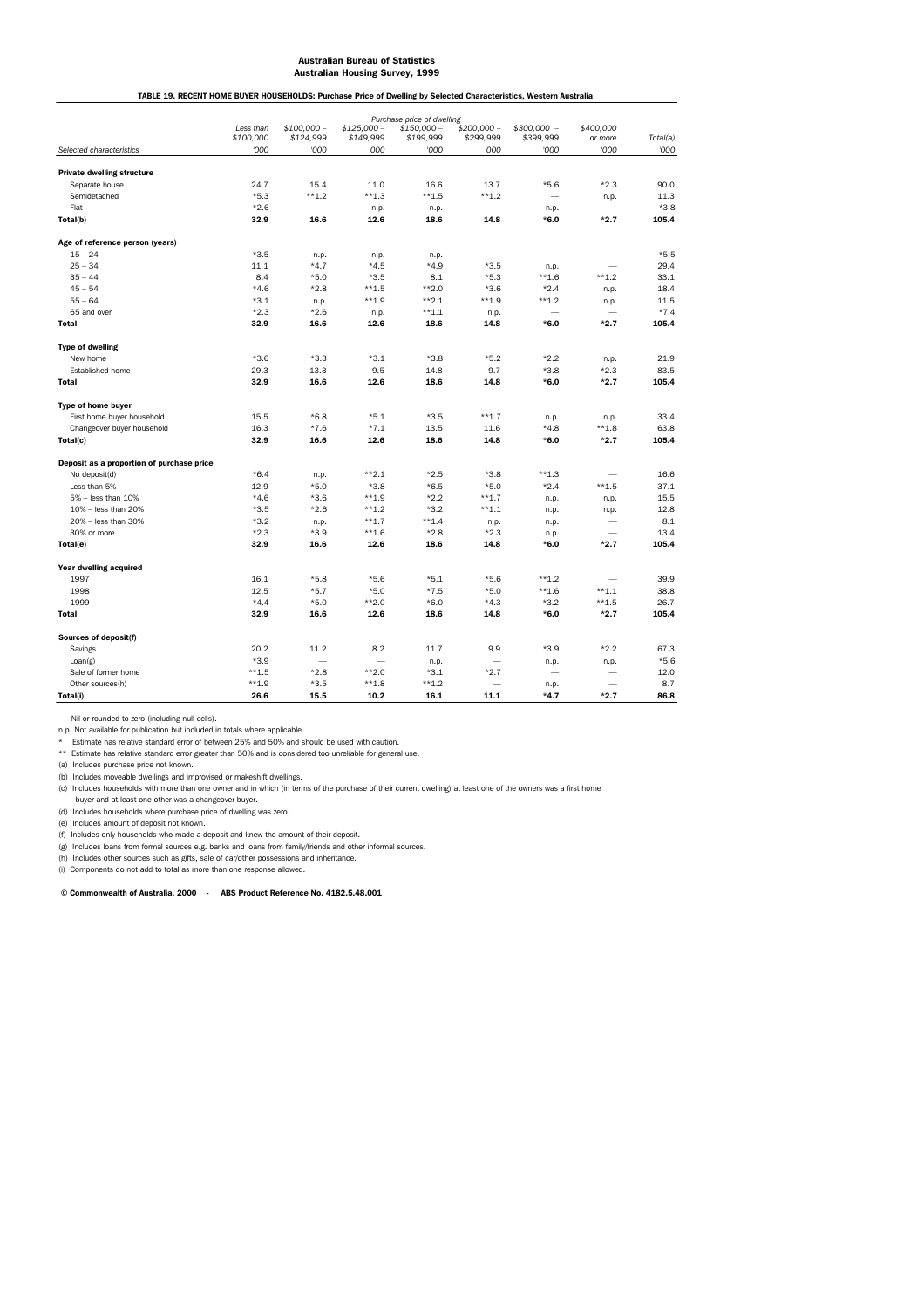TABLE 20. RENTER HOUSEHOLDS WITH STATE/TERRITORY HOUSING AUTHORITY LANDLORD: Weekly Housing Costs by Selected Characteristics, Western Australia

|                                                   | Weekly housing costs |             |               |          |  |  |  |
|---------------------------------------------------|----------------------|-------------|---------------|----------|--|--|--|
| Selected characteristics                          | $$1 - $49$           | $$50 - $99$ | \$100 or more | Total(a) |  |  |  |
|                                                   | '000                 | '000        | '000          | '000     |  |  |  |
| Type of current lease/tenure                      |                      |             |               |          |  |  |  |
| Fixed period or month by month                    |                      | $*2.5$      |               | $*2.5$   |  |  |  |
| Indefinite tenure (other than lease)              | 11.6                 | 13.1        | $*3.2$        | 29.3     |  |  |  |
| Total (b)                                         | 12.4                 | 15.5        | $*3.2$        | 32.6     |  |  |  |
| Amount of bond paid                               |                      |             |               |          |  |  |  |
| Less than \$200                                   | $*2.7$               | $*4.1$      | n.p.          | 8.0      |  |  |  |
| \$200 or more                                     | $*4.1$               | $*6.0$      | $***1.6$      | 11.7     |  |  |  |
| Did not pay bond                                  | $*5.7$               | $*5.4$      | n.p.          | 12.9     |  |  |  |
| Total(c)                                          | 12.4                 | 15.5        | $*3.2$        | 32.6     |  |  |  |
| Period since household rent last changed (months) |                      |             |               |          |  |  |  |
| Less than 3                                       | $*2.5$               | $***2.1$    | $***1.1$      | $*5.6$   |  |  |  |
| $3 - 6$                                           | $***1.3$             | n.p.        | n.p.          | $*2.5$   |  |  |  |
| $7 - 12$                                          | $*3.2$               | $*3.1$      | n.p.          | $*6.7$   |  |  |  |
| More than 12                                      | $***1.3$             | $*2.3$      | n.p.          | $*4.8$   |  |  |  |
| Total(d)                                          | 12.4                 | 15.5        | $*3.2$        | 32.6     |  |  |  |
| Change in weekly rent(e)                          |                      |             |               |          |  |  |  |
| Amount of increase                                |                      |             |               |          |  |  |  |
| $$1 - $10$                                        | $*5.6$               | $*4.0$      | $**1.8$       | 11.4     |  |  |  |
| \$11 or more                                      |                      | n.p.        |               | n.p.     |  |  |  |
| Rent decreased                                    | n.p.                 | $***1.3$    |               | $***1.7$ |  |  |  |
| Total(f)                                          | $*7.0$               | $*6.1$      | $***1.8$      | 14.9     |  |  |  |
| Reason for rent change(e)                         |                      |             |               |          |  |  |  |
| Change in income                                  | $*2.2$               | $*4.1$      | n.p.          | $*7.1$   |  |  |  |
| Other reason                                      | $*4.8$               | $***2.0$    | $***1.1$      | 7.8      |  |  |  |
| Total(f)                                          | $*7.0$               | $*6.1$      | $***1.8$      | 14.9     |  |  |  |
|                                                   | No.                  | No.         | No.           | No.      |  |  |  |
| Mean number of usual residents in household       | 2.2                  | 2.3         | 2.9           | 2.5      |  |  |  |
| Mean number of bedrooms in dwelling               | 1.7                  | 2.6         | $*2.7$        | 2.3      |  |  |  |

— Nil or rounded to zero (including null cells).

n.p. Not available for publication but included in totals where applicable.

\* Estimate has relative standard error of between 25% and 50% and should be used with caution. \*\* Estimate has relative standard error greater than 50% and is considered too unreliable for general use.

(a) Includes unknown housing costs.

(b) Includes no formal lease or tenure.

(c) Includes unknown bond amount.

(d) Includes rent not changed. (e) Only includes households where a change in rent occurred within the last 12 months.

(f) Includes households where the rent change was rounded to zero, households that paid no rent before their rent changed and households

where the amount of rent change was not known. (g) Components do not add to total as more than one response allowed.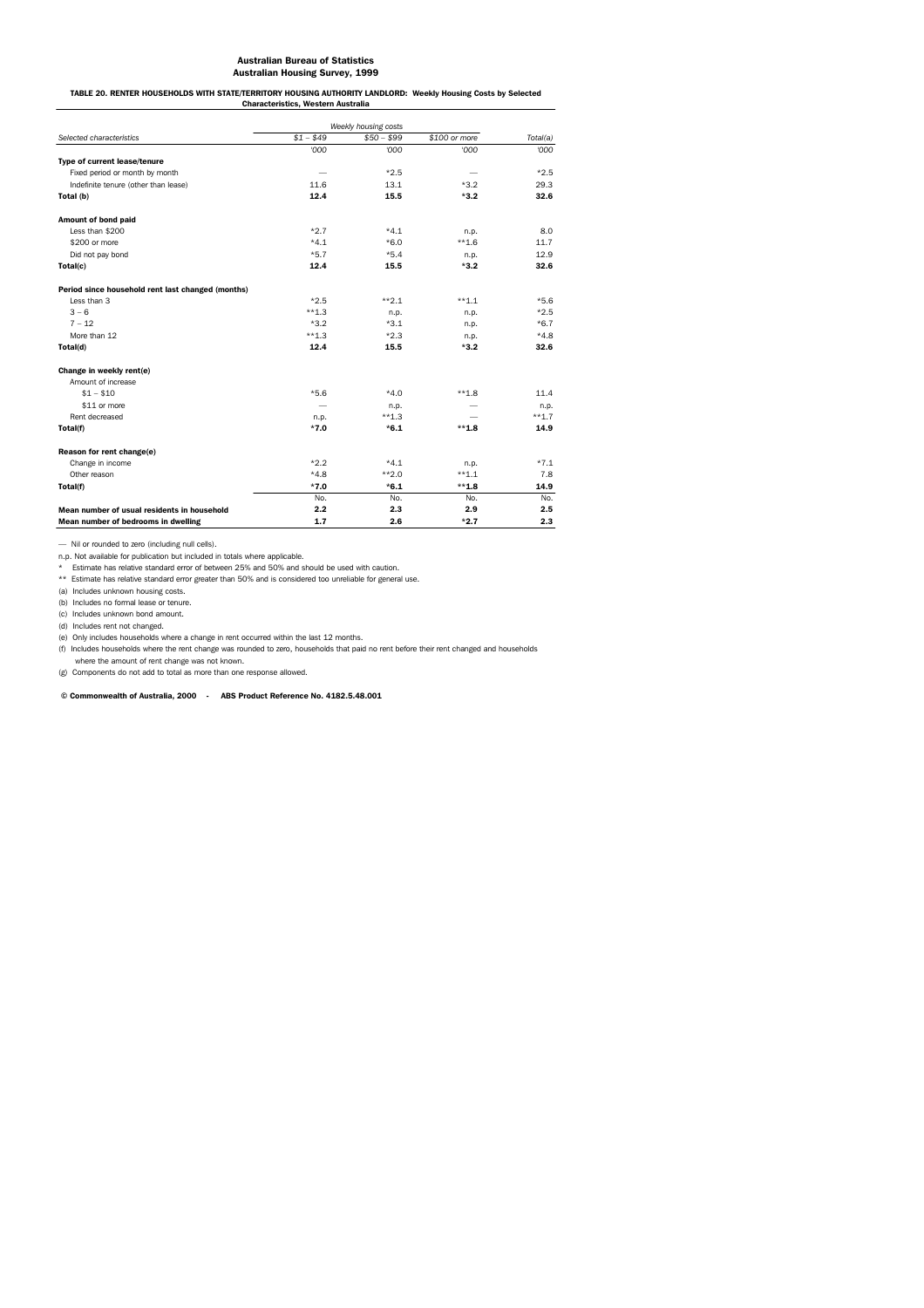TABLE 21. RENTER HOUSEHOLDS WITH PRIVATE LANDLORD: Weekly Housing Costs by Selected Characteristics, Western Australia

|                                                   | Weekly housing costs |                          |               |               |          |  |  |
|---------------------------------------------------|----------------------|--------------------------|---------------|---------------|----------|--|--|
| Selected characteristics                          | $$1 - $99$           | $$100 - $149$            | $$150 - $199$ | \$200 or more | Total(a) |  |  |
|                                                   | '000                 | '000                     | '000          | '000          | '000     |  |  |
| Type of current lease/tenure                      |                      |                          |               |               |          |  |  |
| 12 month                                          | $**1.5$              | 11.2                     | 11.2          | $*6.0$        | 32.8     |  |  |
| 6 month                                           | $*3.3$               | 14.1                     | 11.5          | $*3.6$        | 36.0     |  |  |
| Other fixed period                                | n.p.                 | n.p.                     | $***1.2$      |               | $*4.3$   |  |  |
| Month by month                                    | $***1.9$             | 12.9                     | $*4.7$        | $*3.7$        | 24.5     |  |  |
| Indefinite tenure (other than lease)              | 13.1                 | 23.6                     | $*5.1$        | $***1.5$      | 45.3     |  |  |
| No formal lease or tenure                         | $***1.4$             | $*7.1$                   | $*2.6$        | n.p.          | 11.6     |  |  |
| <b>Total</b>                                      | 22.1                 | 69.9                     | 36.2          | 15.3          | 154.6    |  |  |
| Amount of bond paid                               |                      |                          |               |               |          |  |  |
| Less than \$300                                   | $***1.8$             | $*2.3$                   |               | n.p.          | $*5.7$   |  |  |
| $$300 - $399$                                     | 9.8                  | $*2.9$                   | $***1.5$      |               | 14.2     |  |  |
| $$400 - $499$                                     | n.p.                 | 13.0                     | $***1.1$      |               | 15.1     |  |  |
| \$500 or more                                     | $***1.8$             | 35.5                     | 31.8          | 13.7          | 90.0     |  |  |
| Did not pay bond                                  | 7.8                  | 16.1                     | $***1.8$      | $***1.1$      | 29.3     |  |  |
| Total(b)                                          | 22.1                 | 69.9                     | 36.2          | 15.3          | 154.6    |  |  |
| Period since household rent last changed (months) |                      |                          |               |               |          |  |  |
| Less than 3                                       | n.p.                 | n.p.                     | $***1.7$      | n.p.          | $*4.4$   |  |  |
| $3 - 6$                                           | n.p.                 | n.p.                     | n.p.          | n.p.          | $*3.4$   |  |  |
| $7 - 12$                                          | $***1.4$             | $*2.6$                   | $**2.1$       | n.p.          | 7.7      |  |  |
| More than 12                                      | $***1.5$             | $*5.0$                   | $***2.0$      | $***1.6$      | 10.1     |  |  |
| Total(c)                                          | 22.1                 | 69.9                     | 36.2          | 15.3          | 154.6    |  |  |
| Change in weekly rent(d)                          |                      |                          |               |               |          |  |  |
| Amount of increase                                |                      |                          |               |               |          |  |  |
| $$1 - $10$                                        | $***1.9$             | $*4.2$                   | $*2.5$        |               | 9.6      |  |  |
| \$11 or more                                      | n.p.                 | n.p.                     | $***1.8$      | $***1.5$      | $*4.6$   |  |  |
| Rent decreased                                    | n.p.                 | $\overline{\phantom{0}}$ | n.p.          | n.p.          | $**1.3$  |  |  |
| Total(e)                                          | $*2.9$               | $*4.5$                   | $*4.8$        | $***1.9$      | 15.5     |  |  |
| Reason for rent change(d)                         |                      |                          |               |               |          |  |  |
| New lease                                         | n.p.                 | $***1.4$                 | $***1.8$      | n.p.          | $*5.1$   |  |  |
| Tight rental market                               | n.p.                 |                          | n.p.          |               | $**1.3$  |  |  |
| Other reason                                      | $***2.0$             | $*3.1$                   | $*2.1$        | n.p.          | 9.1      |  |  |
| Total(f)                                          | $*2.9$               | $*4.5$                   | $*4.8$        | $***1.9$      | 15.5     |  |  |
|                                                   | No.                  | No.                      | No.           | No.           | No.      |  |  |
| Mean number of usual residents in household       | 2.2                  | 2.5                      | 2.9           | 3.2           | 2.5      |  |  |
| Mean number of bedrooms in dwelling               | 2.0                  | 2.7                      | 2.9           | 3.2           | 2.7      |  |  |

— Nil or rounded to zero (including null cells).

n.p. Not available for publication but included in totals where applicable.<br>\* Estimate has relative standard error of between 25% and 50% and should be used with caution.<br>\*\* Estimate has relative standard error greate

(a) Includes unknown housing costs. (b) Includes unknown bond amount.

(c) Includes rent not changed.

(d) Only includes households where a change in rent occurred within the last 12 months. (e) Includes households where the rent change was rounded to zero, households that paid no rent before their rent changed and households

where the amount of rent change was not known.

(f) Components do not add to total as more than one response allowed.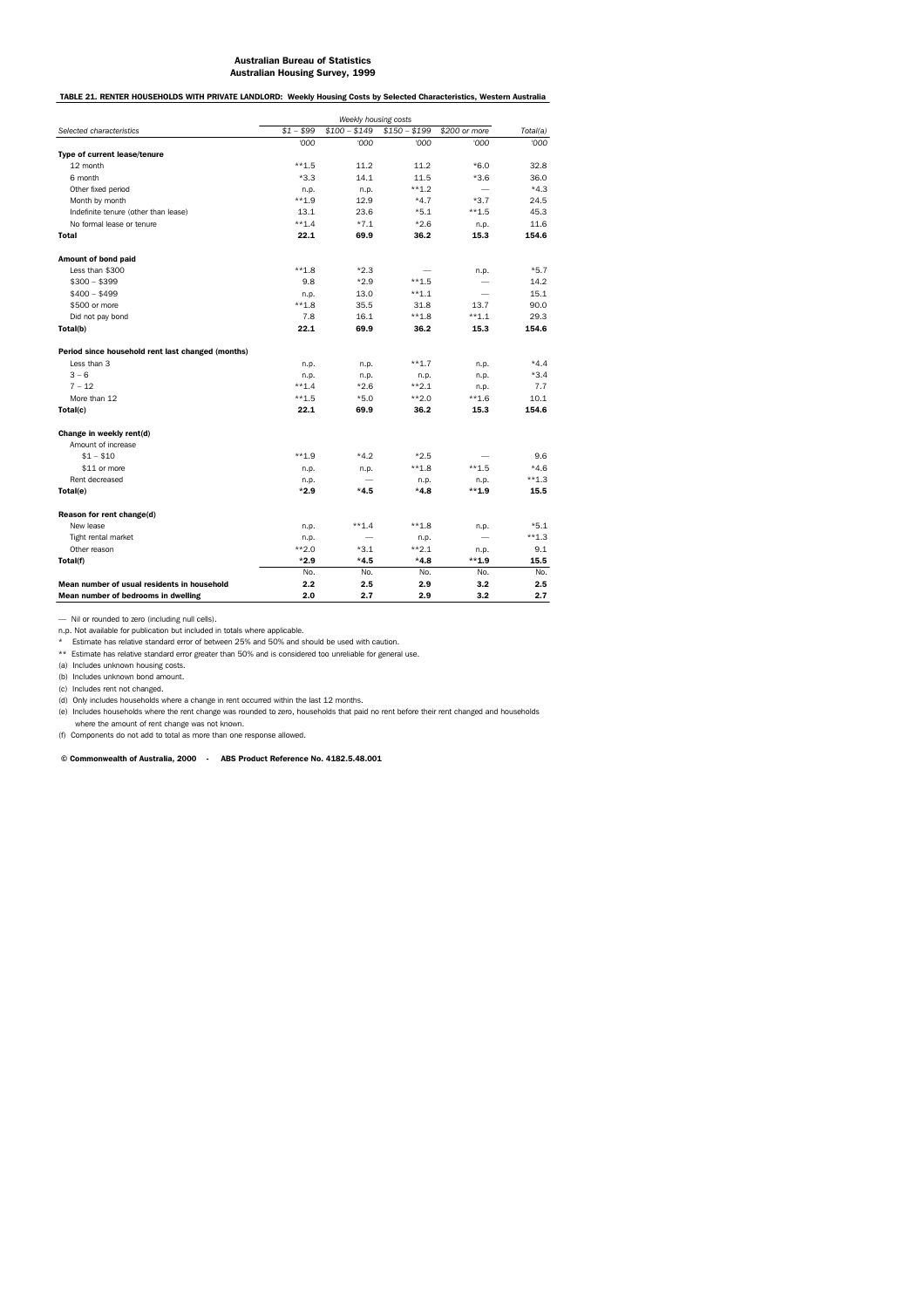TABLE 22. RENTER HOUSEHOLDS: Weekly Housing Costs by Selected Characteristics, Western Australia

|                                                   | Weekly housing costs |               |                          |                          |          |  |  |
|---------------------------------------------------|----------------------|---------------|--------------------------|--------------------------|----------|--|--|
| Selected characteristics                          | $$1 - $99$           | $$100 - $149$ | $$150 - $199$            | \$200 or more            | Total(a) |  |  |
|                                                   | '000                 | '000          | '000                     | '000                     | '000     |  |  |
| Type of current lease/tenure                      |                      |               |                          |                          |          |  |  |
| 12 month                                          | $***1.9$             | 11.2          | 11.2                     | $*6.0$                   | 33.3     |  |  |
| 6 month                                           | $*3.3$               | 14.1          | 11.5                     | $*4.1$                   | 36.5     |  |  |
| Other fixed period                                | $**1.8$              | n.p.          | $***1.5$                 | n.p.                     | $*6.1$   |  |  |
| Month by month                                    | $*5.1$               | 13.3          | $*4.7$                   | $*3.7$                   | 28.1     |  |  |
| Indefinite tenure (other than lease)              | 49.6                 | 29.0          | $*5.5$                   | $**1.8$                  | 89.1     |  |  |
| No formal lease or tenure                         | $*3.1$               | $*7.1$        | $*2.6$                   | n.p.                     | 13.3     |  |  |
| <b>Total</b>                                      | 65.0                 | 75.5          | 36.9                     | 16.6                     | 206.4    |  |  |
| Amount of bond paid                               |                      |               |                          |                          |          |  |  |
| Less than \$200                                   | $*7.6$               | $**1.8$       |                          |                          | 9.9      |  |  |
| $$200 - $299$                                     | $*5.5$               | $*3.2$        |                          | n.p.                     | 10.2     |  |  |
| $$300 - $399$                                     | 11.1                 | $*3.3$        | $***1.5$                 | $\overline{\phantom{0}}$ | 15.8     |  |  |
| $$400 - $499$                                     | $*5.2$               | 13.7          | $***1.1$                 |                          | 20.1     |  |  |
| \$500 or more                                     | $*3.6$               | 36.1          | 32.1                     | 14.1                     | 93.1     |  |  |
| Did not pay bond                                  | 31.9                 | 17.4          | $*2.2$                   | $***1.9$                 | 56.9     |  |  |
| Total(b)                                          | 65.0                 | 75.5          | 36.9                     | 16.6                     | 206.4    |  |  |
| Period since household rent last changed (months) |                      |               |                          |                          |          |  |  |
| Less than 3                                       | $*5.0$               | $*2.9$        | $***1.7$                 | n.p.                     | 11.0     |  |  |
| $3 - 6$                                           | $*3.1$               | $**1.4$       | $***1.3$                 | n.p.                     | $*6.3$   |  |  |
| $7 - 12$                                          | 9.8                  | $*3.0$        | $***2.1$                 | $**1.3$                  | 16.7     |  |  |
| More than 12                                      | $*5.6$               | $*6.4$        | $***2.0$                 | $***1.6$                 | 15.9     |  |  |
| Total(c)                                          | 65.0                 | 75.5          | 36.9                     | 16.6                     | 206.4    |  |  |
| Change in weekly rent(d)                          |                      |               |                          |                          |          |  |  |
| Amount of increase                                |                      |               |                          |                          |          |  |  |
| $$1 - $10$                                        | 13.1                 | $*6.6$        | $*2.8$                   |                          | 23.4     |  |  |
| \$11 or more                                      | $**1.3$              | n.p.          | $***1.8$                 | $***1.8$                 | $*6.2$   |  |  |
| Rent decreased                                    | $*2.7$               |               | n.p.                     | n.p.                     | $*3.5$   |  |  |
| Total(e)                                          | 18.0                 | $*7.4$        | $*5.1$                   | $*2.2$                   | 34.1     |  |  |
| Reason for rent change(d)                         |                      |               |                          |                          |          |  |  |
| New lease                                         | n.p.                 | $***1.4$      | $***1.8$                 | n.p.                     | $*5.6$   |  |  |
| Tight rental market                               | n.p.                 |               | n.p.                     |                          | $**1.8$  |  |  |
| Change in income                                  | $*6.8$               | $***1.2$      | $\overline{\phantom{0}}$ |                          | 8.0      |  |  |
| Other reason                                      | 9.7                  | $*4.8$        | $*2.5$                   | $***1.2$                 | 19.1     |  |  |
| Total(f)                                          | 18.0                 | $*7.4$        | $*5.1$                   | $*2.2$                   | 34.1     |  |  |
|                                                   | No.                  | No.           | No.                      | No.                      | No.      |  |  |
| Mean number of usual residents in household       | 2.2                  | 2.5           | 2.9                      | 3.2                      | 2.5      |  |  |
| Mean number of bedrooms in dwelling               | 2.2                  | 2.7           | 2.9                      | 3.2                      | 2.6      |  |  |

— Nil or rounded to zero (including null cells).

n.p. Not available for publication but included in totals where applicable.

\* Estimate has relative standard error of between 25% and 50% and should be used with caution. \*\* Estimate has relative standard error greater than 50% and is considered too unreliable for general use.

(a) Includes unknown housing costs.

(b) Includes unknown bond amount. (c) Includes rent not changed.

(d) Only includes households where a change in rent occurred within the last 12 months.

(e) Includes households where the rent change was rounded to zero, households that paid no rent before their rent changed and households where the amount of rent change was not known.

(f) Components do not add to total as more than one response allowed.